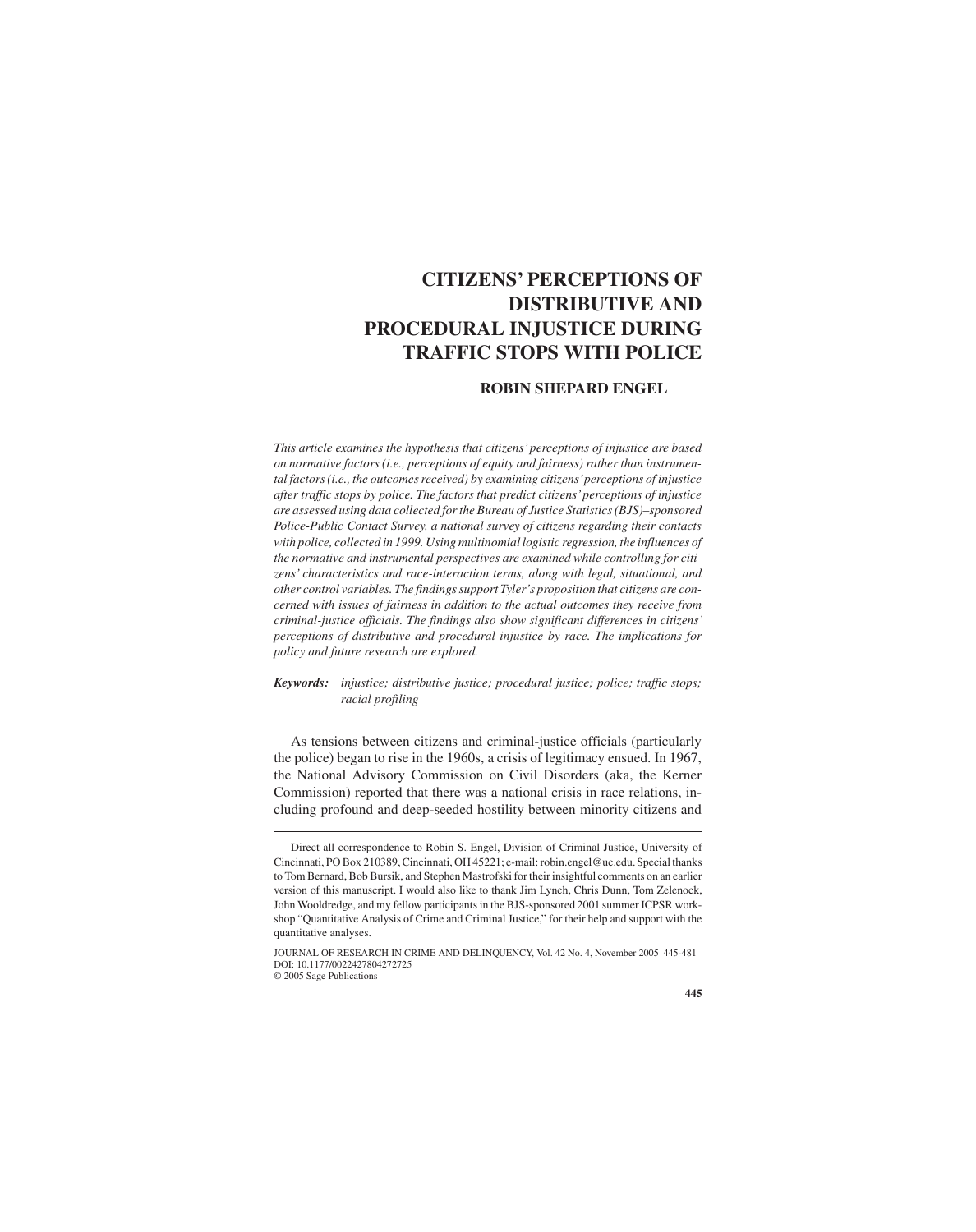police officers (Williams and Murphy 1990). The Kerner Commission report made clear that citizens' perceptions of, satisfaction with, and legitimacy toward police officers differed significantly by race. As a result, extensive research was conducted that examined the relationships between citizens'characteristics (particularly their race) and their attitudes and satisfaction with police. This line of research has continued to the present day, and findings overwhelmingly support the conclusions of the Kerner Commission that minority citizens have more negative attitudes toward police than do White citizens (for review, see Decker 1981; Hurst and Frank 2000; Webb and Marshall 1995).

Some recent studies, however, have called these research findings into question by suggesting that neighborhood context rather than individual race and ethnicity is a stronger predictor of citizens' attitudes toward police (Frank et al. 1994; Jesilow, Meyer, and Namazzi 1995; Reisig and Parks 2000; Sampson and Bartusch 1998; Weitzer 2000). Other research has suggested that it is not citizens' race or neighborhood, but rather their perceptions of fairness that have the most influence over their attitudes toward criminal justice officials (Tyler 1990, 2001; Tyler and Folger 1980). Specifically, Tyler (1990, 2001) has proposed a "normative" perspective of justice, where citizens' conceptions of justice are based on perceptions of fairness and equity. The normative perspective suggests that citizens are concerned with two types of justice: distributive and procedural. The concept of "distributive justice" implies that citizens are concerned about the *fairness* of *outcomes*, whereas the concept of "procedural justice" suggests that citizens are concerned with the *fairness* of the *procedures* used to achieve outcomes. Both of these justice concerns are viewed as independent from the "instrumental" perspective that citizens are concerned strictly with the *favorableness* of the outcomes they receive (Tyler 1990:5, 2001; also see Tyler and Folger 1980; Tyler et al. 1997).

Tyler's conceptions of distributive and procedural justice can be examined within the larger context of understanding and explaining "social justice" (Rawls 1971, 1999). In the current study, the concepts of "justice" and "injustice" are thoroughly discussed to establish a theoretical framework to guide the empirical inquiry. Thereafter, the current research examining citizens' perceptions of justice and injustice is reviewed. Tyler's (1990, 2001) proposition that citizens' perceptions of justice and injustice are based on normative rather than instrumental factors is empirically examined while simultaneously controlling for citizen characteristics during traffic stops by police. The factors that predict citizens' perceptions of distributive and procedural injustice during traffic stops are assessed using data collected for the Police-Public Contact Survey, a national survey of citizens regarding their contact with police, collected in 1999. Using multinomial logistic regression, the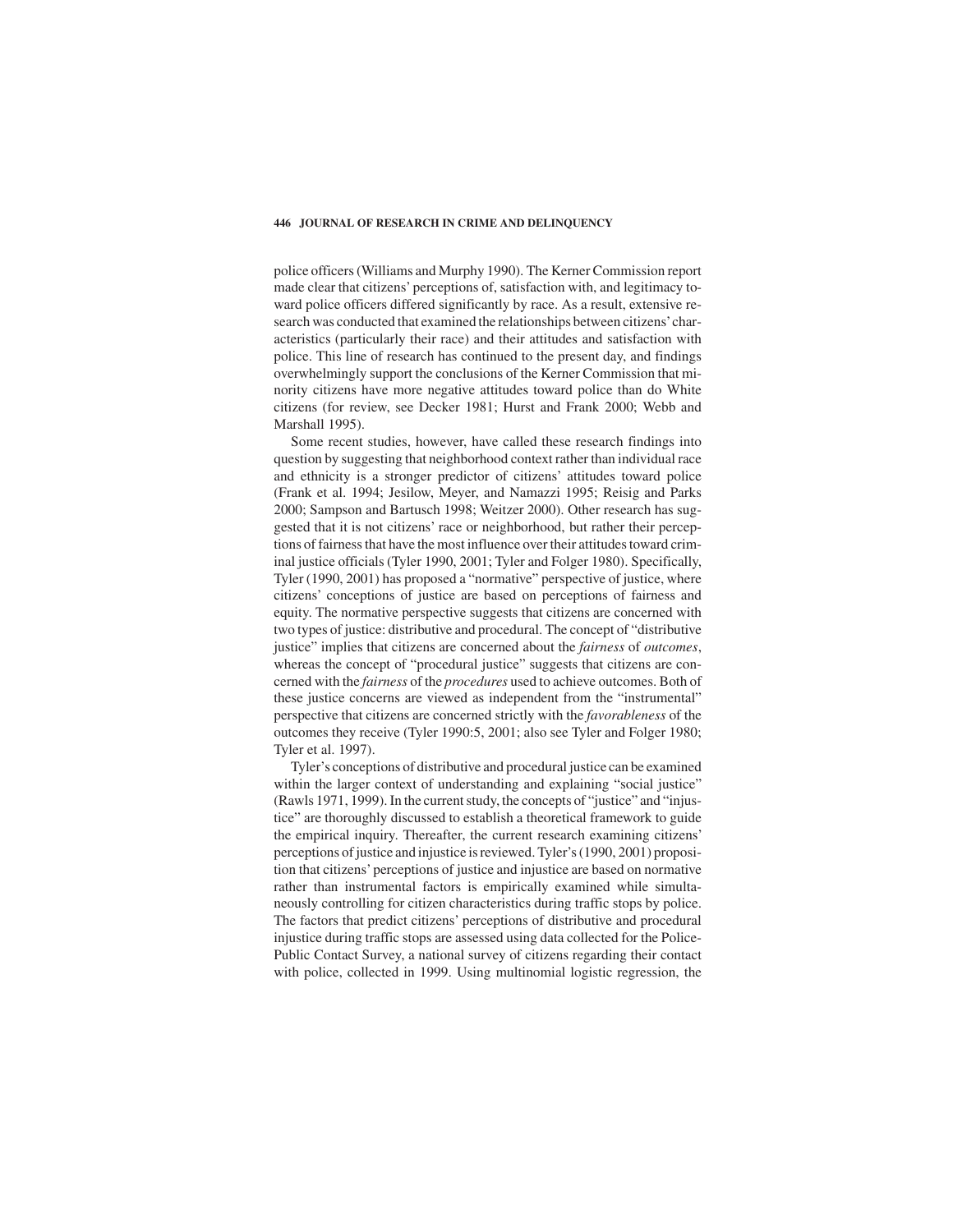influences of the normative and instrumental perspectives are examined while controlling for citizens' characteristics and race interaction terms, along with legal, situational, and other control variables. The findings generally support Tyler's proposition that citizens are concerned with issues of fairness of the procedures and outcomes they receive, rather than strictly the favorableness of outcomes. The findings also show significant differences in citizens' perceptions of distributive and procedural injustice by race. The article concludes with a discussion of the implications for future research and policing policies.

# *UNDERSTANDING AND DEFINING "JUSTICE" AND "INJUSTICE"*

As recognized by Eisenstein and Jacob (1977:26), "nearly everyone in American society values doing justice." What is meant by the terms "justice" and "injustice" however, are often ambiguous and conflicting.<sup>1</sup> When exploring these concepts, it is immediately apparent that there is no consensus among scholars within or across academic disciplines regarding the meaning of justice. Therefore, the answer to the question, "What is justice?" is likely to vary greatly and has been the subject of great debates from the earliest sources of religious writings (e.g., the Bible, Koran, and Torah) and philosophers (e.g., Aristotle [ca. 322 B.C.] 2000; Hobbes [1651] 2000; Homer [ca. 800 B.C.] 2000; Locke [1690] 2000; Plato [ca. 380 B.C.] 2000; Rousseau [1754] 2000, [1762] 2000), to the writings of present-day scholars (e.g., MacIntyre 1984; Nagel 1973; Nozick 1974; Okin 1989; Rawls 1999; Sandel 1982; Tyler 1990). While the details regarding what is justice differ greatly across these works, most sources share the core idea that justice (in whatever form it is conceptualized) is an essential virtue in human society (Soloman and Murphy 2000).

In examining these works collectively, it appears that the concept of justice (and conversely, injustice) has at least three interrelated, yet distinguishable, underlying themes: *punishment*, *legitimacy*, and *fairness*. The most common underlying theme of justice is that of punishment. In fact, the concept of justice is often equated directly with punishment, retribution and/or revenge (e.g., Bentham 1789; Marongiu and Newman 1987; van den Haag 1969). The sources for this conception of justice can be traced back to the earliest religious writings (the Bible, Koran, and Torah). The oft-quoted biblical reference of an "eye for an eye" is how justice is conceptualized and perceived by many citizens. This conceptualization of justice as punishment pervades the American criminal-justice system and its processes. In political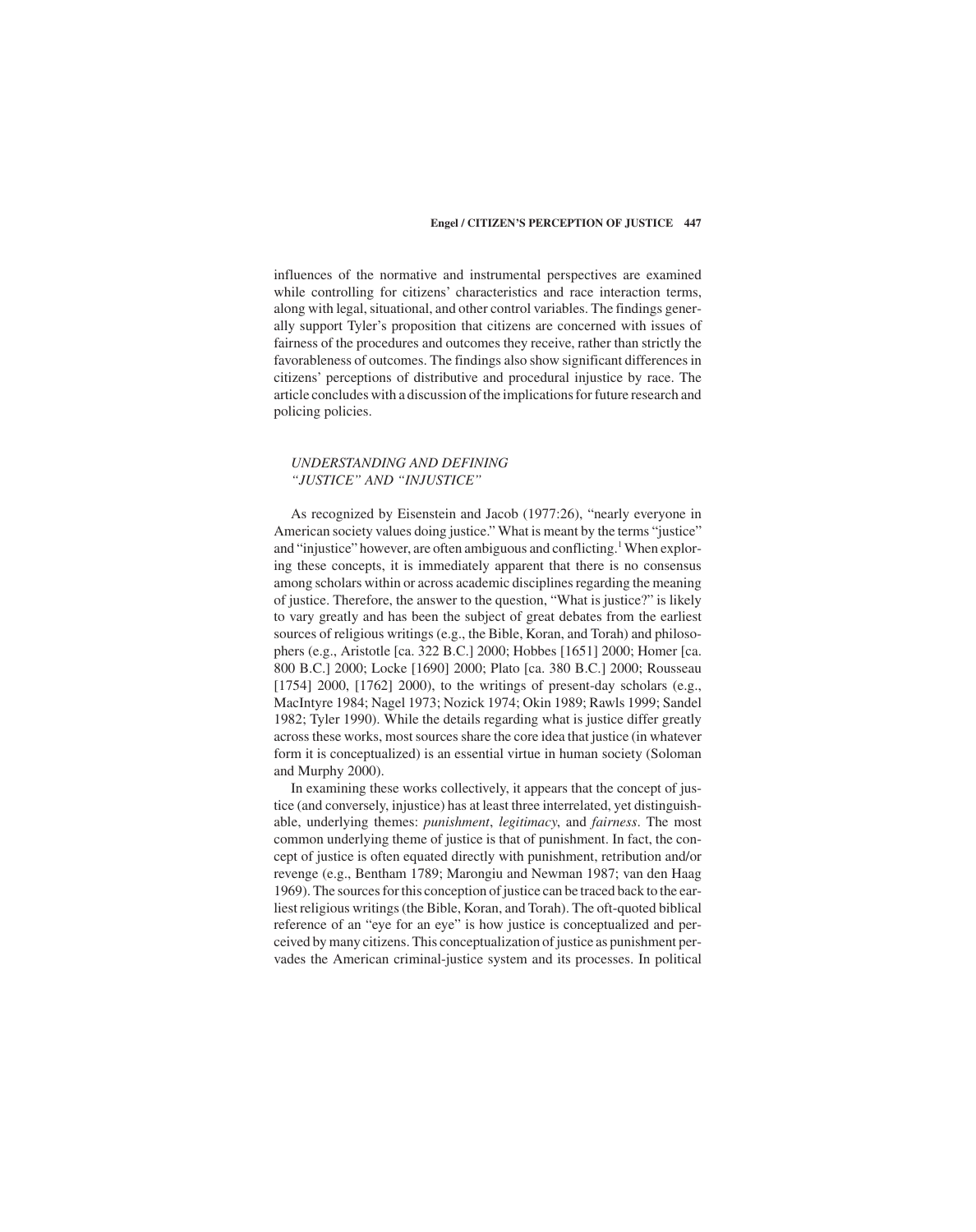contexts as well, the notion of justice is often used interchangeably with punishment (Scheingold 1991).

A second underlying theme of justice is related to governmental legitimacy. The concept of justice has been related to the theory of the social contract, which establishes a legitimate basis for democratic governments. As originally articulated, the theory of a social contract suggested that individuals within a society must collectively agree to forgo some of their rights, liberties, and freedoms in exchange for governmental regulation and protection (see Hobbes [1651] 2000; Locke [1690] 2000). It has been argued that the theory of a social contract involves the concept of justice as an actual component of the agreement for the legitimacy of government. That is, the social contract views society as "a network of voluntarily accepted obligations" and justice as "the content of the agreement" (Soloman and Murphy 2000; also see Rawls 1999:14-5). Thus, one of the underlying themes of justice is the provision of legitimacy to governments and their agents.

A final underlying theme of the concept of justice (and injustice) involves its relationship with property and ownership. It has been argued that injustice is often the result of the tensions between individual rights and equity (i.e., the right to own property versus inequities in wealth within a society). For example, the writings of Engels (1878), Locke (1690), Marx (1875), and Smith (1759, 1776), all describe the concepts of justice and injustice as they relate to conflicts involved in the unequal distribution of wealth within a society. Unequal distributions of wealth lead to questions of "fairness" and "equity" within societies. Thus, it has been argued that a fundamental idea underlying the concept of justice is fairness (Rawls 1971, 1999).

These three underlying themes of justice (i.e., punishment, legitimacy, and fairness) are combined into Rawls' (1971, 1999) conceptualization of "social justice." Rawls argued that social justice could be defined as "how major social institutions distribute fundamental rights and duties, and determine the division of advantages, economic opportunities, and social conditions" (1999:6). How individual citizens *perceive* justice, however, is likely to vary dramatically based on individual experiences, collective attitudes, media influences, along with individual and neighborhood demographic and economic factors.

#### *CITIZENS' PERCEPTIONS OF JUSTICE AND INJUSTICE*

As described above, in American society the differences in citizens' perspectives of justice and injustice may be attributed to the somewhat competing goals of punishment, legitimacy, and equity. As articulated by Eisenstein and Jacob, "for some, justice is done when criminals are caught and severely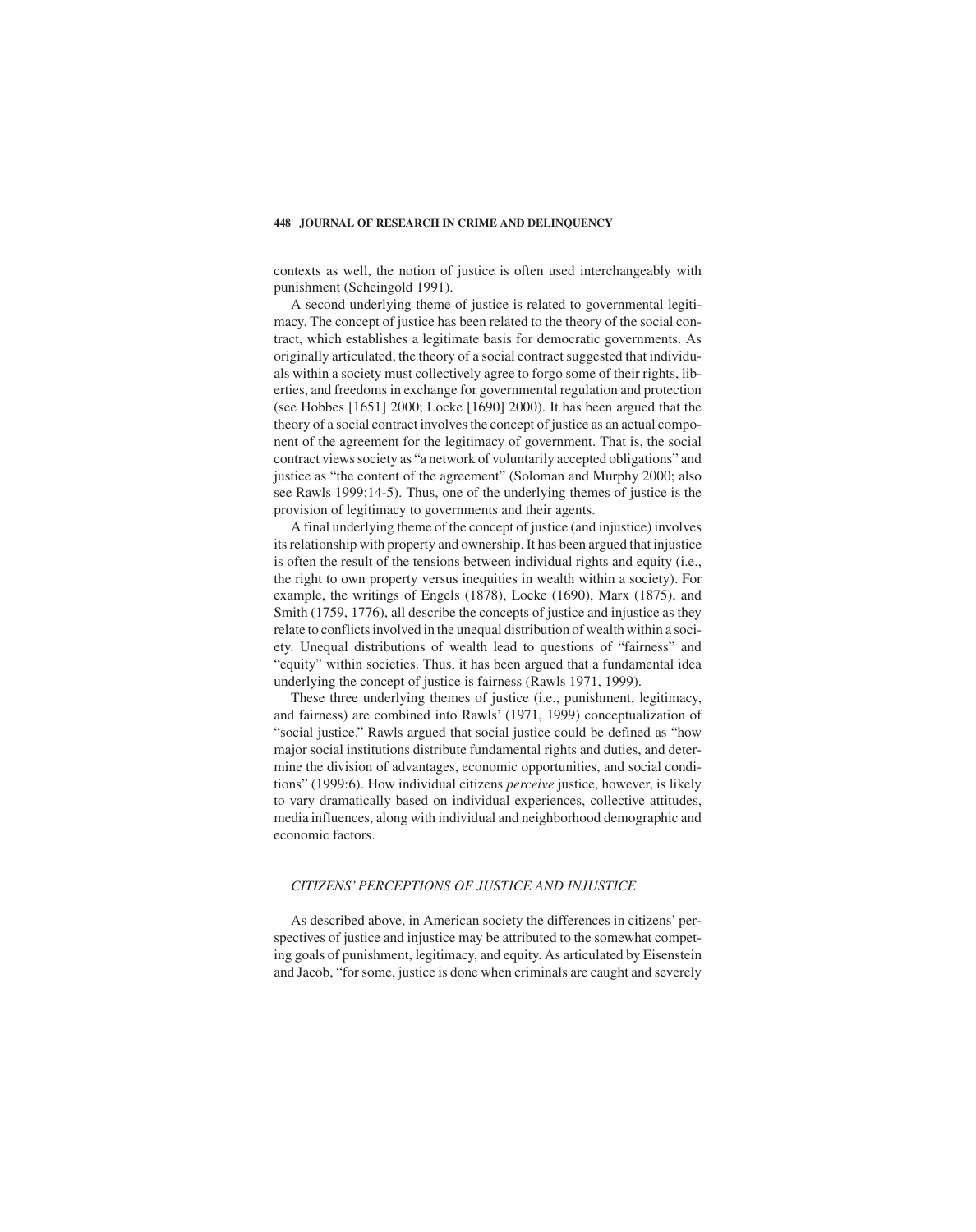punished regardless of procedures . . . for others, adherence to the principles of due process and equal treatment produces justice" (1977:26). Likewise, Gottfredson and Gottfredson asserted that equity is "a necessary (though insufficient) condition of justice" (1988:10). Jacob has also suggested that citizens' perceptions of justice could be measured as "the congruence between expectations about key officials in the justice system and perceptions of their actual behavior" (1971:69). Thus, a gap or inconsistency between citizens' expectations and officials' actual behavior has been interpreted as a form of injustice. This expectation-behavior gap is consistent throughout theories of criminal justice. For example, Packer (1968) described the differences between the "due process" and "crime control" models, Feeley (1973) examined differences between "is" and "ought," and most recently, Bernard and Engel (2001) articulated the differences between the "real" and the "ideal." As described by Bernard and Engel (2001), all research in criminal justice is being measured against an implicit prescriptive ideal of equity that is used to define legitimacy in the criminal-justice system.

These competing conceptualizations of justice are similar to Tyler's (1990, 2001) descriptions of distributive and procedural justice (also see Tyler and Folger 1980; Tyler et al. 1997). Initially Tyler contrasted what he described as an "instrumental" perspective of justice (i.e., concern solely with the favorableness of the outcomes) with a "normative" perspective of justice (*i.e., concern with receiving fair outcomes arrived at through a fair* procedure). That is, he argued that people make distinctions between "winning" and being treated "fairly." Several of his studies of citizens'perceptions of justice have shown that citizens were more concerned with issues surrounding the normative perspective of justice than simply the favorableness of the outcomes of their cases (Tyler 1990, 2001; Tyler and Folger 1980). That is, Tyler's research suggested that citizens' primary concerns of justice and injustice were based on the notion of fairness (i.e., fair procedures and fair outcomes).

Tyler (1990) further theorized that the normative perspective of justice is represented by two distinct, though related, psychological theories of justice: distributive justice and procedural justice. The concept of distributive justice suggests that citizens care about the fairness of outcomes, while the concept of procedural justice implies that citizens are concerned with fairness of the procedures prior to the outcomes. Both of these concerns are viewed as independent of the influence of the favorableness of the outcome (1990:5). Thus, the normative concepts of procedural and distributive justice equate the term *justice* with fairness of the procedures and outcomes, respectively, whereas the instrumental concept of justice equates the term *justice* with the favorableness of the outcomes. Combined, these conceptions of injustice lead to perceptions of legitimacy of the criminal justice system and its agents.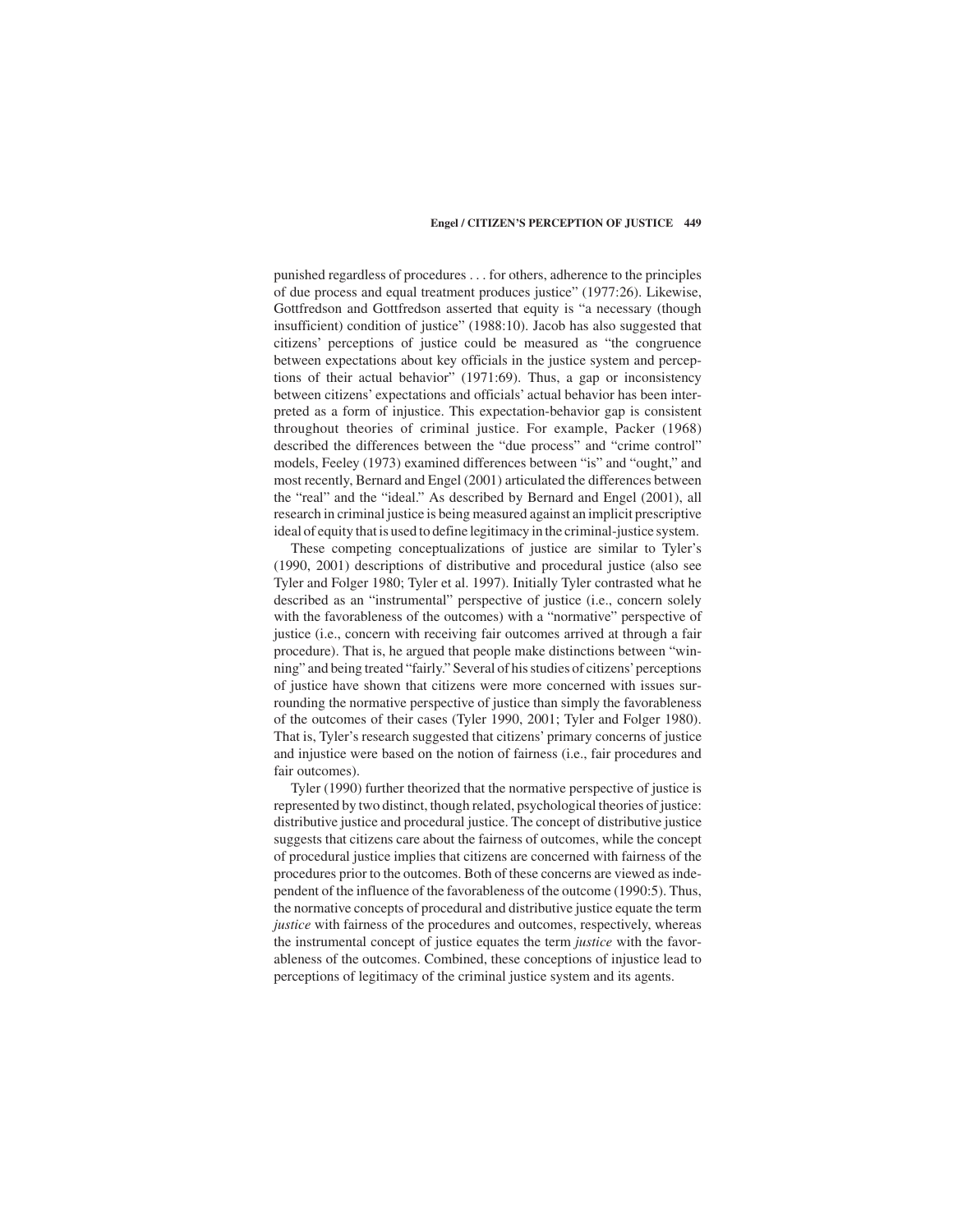## *PRIOR RESEARCH*

Prior research examining citizens' attitudes toward criminal justice officials—and police in particular—has generally found that African American and Hispanic citizens have more negative attitudes compared to White citizens (Albrecht and Green 1977; Bayley and Mendelsohn 1969; Bordua and Tifft 1971; Browning et al. 1994; Carter 1983; Decker 1981; Dunham and Alpert 1988; Furstenburg and Wellford 1973; Jacob 1971; Lasley 1994; Scaglion and Condon 1980b; Taylor et al. 2001; Tuch and Weitzer 1997; Webb and Marshall 1995; Weitzer 2000; Weitzer and Tuch, 1999). Likewise, studies have shown that juveniles have more negative attitudes toward police compared to adults (Hurst and Frank 2000; Jesilow et al. 1995; Taylor et al. 2001) and that citizens of lower socioeconomic status have more negative attitudes compared to those of higher social class (Weitzer 1999; Weitzer and Tuch 1999).

These research findings have been bolstered by studies that examine the role that citizens' characteristics play in understanding the cognitive processes associated with perceptions of injustice during encounters with police. For example, Scaglion and Condon (1980b) reported that African American and White citizens had different cognitive structures concerning their evaluations of police and emphasized the importance of examining differences in attitudinal structures. Sullivan, Dunham, and Alpert (1987) expanded upon Scaglion and Condon's (1980b) work by examining attitudinal structures by race, ethnicity, and age, and noted differences in the conceptualization of attitudes toward police among the different subgroups. Followup work by Webb and Marshall (1995) also found differences in the cognitive structure of attitudes toward police by African American, White, and Hispanic citizens.

Although the bulk of research examining citizens' attitudes toward police has reported that citizens'race and ethnicity are significant factors, a handful of studies have begun to question this conclusion. In Bayley and Mendelsohn's classic research on citizens' attitudes toward police, they recognized that "it is naïve to think that people have a single attitude toward the police. Attitudes toward the police are dependent upon context" (1969:35). Jacob's (1971) early research suggested that the differences in perceptions of police by race could be the result of neighborhood context. More recent research conducted by Frank and his colleagues (1994) reported that African American residents in Detroit had significantly more *positive* views toward police compared to White residents. These scholars suggested that this counter-intuitive finding may be due to community context. Likewise, Weitzer (2000) reported that residents' attitudes toward police in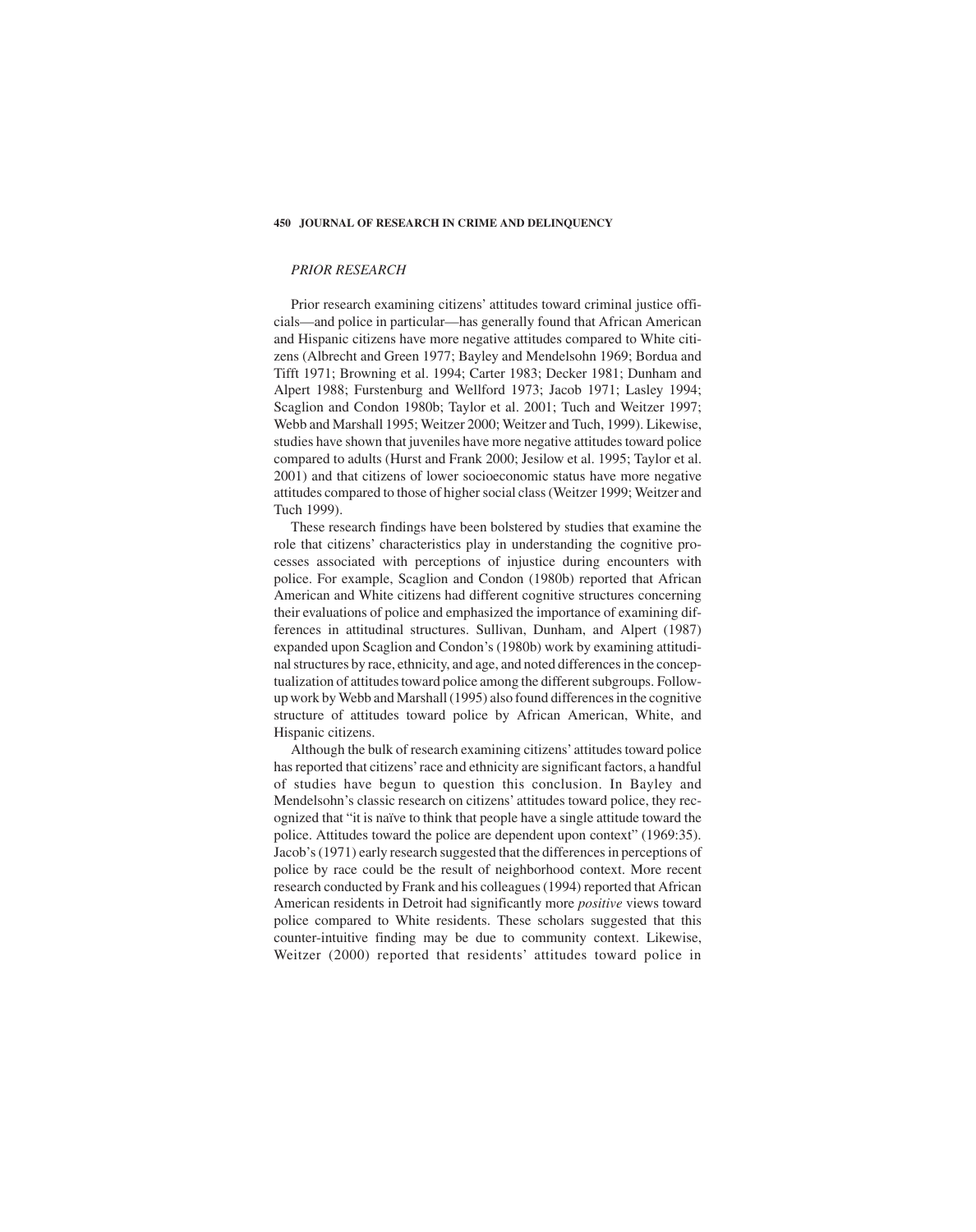Washington, D.C. were not predicted by their individual race and ethnicity, but rather by neighborhood context (also see Jesilow et al. 1995).

The hypothesis that neighborhood context may condition the relationship between individual race/ethnicity and their attitudes toward police has been tested in more quantitatively sophisticated studies utilizing hierarchical linear modeling. Studies by both Sampson and Bartusch (1998) and Reisig and Parks (2000) found that the influence of citizens' race over attitudes toward police diminished greatly when the neighborhood context was examined. Specifically, Sampson and Bartusch (1998) reported that although Black and Latino citizens in Chicago reported less satisfaction with police, when neighborhood variables (including concentrated disadvantage, immigrant concentration, and violent crime rate) were controlled for, citizens' individual-level measures of race and ethnicity were no longer significant predictors of satisfaction with police. Although less definitive, Reisig and Park's analyses of resident surveys in Indianapolis and St. Petersburg showed that "some (although far from all) of the difference in satisfaction with police found for Whites and African Americans can be attributed to differences in residential location" (2000:627).

Research conducted by Tom Tyler has also suggested that citizens' satisfaction with criminal-justice officials is not based solely on race or ethnicity. He concluded that perceptions of fairness are the driving force behind citizens' attitudes and perceptions of injustice. Tyler's research has consistently shown that citizens are more concerned with issues of equity and fairness than the actual outcomes they receive from criminal justice officials. Citizen survey data from Evanston, Illinois, showed that citizens' reported satisfaction with police was independent of whether police "solved" the problems for which they were called, or whether citizens received citations during traffic stops (Tyler and Folger 1980). Likewise, Tyler's survey of Chicago residents showed that "in evaluating the justice of their [citizens'] experiences, they consider factors unrelated to outcomes, such as whether they have had a chance to state their case and been treated with dignity and respect" (1990:178).

Tyler's (2001) examination of responses from a sample of Oakland residents also revealed that of those who had any type of direct contact with police in the past year (e.g., in response to calls for service, pedestrian stops, traffic stops, etc.), 44 percent reported an unsatisfactory outcome, 28 percent believed the police used unfair procedures, and 25 percent thought they were treated unfairly by the police. Citizens'general evaluations of the police were predicted by both the favorableness of the outcome *and* citizens'perceptions of fairness and equality of the treatment they received. Tyler's analyses of citizens'perceptions of police, however, did not differ by citizens'race. That is,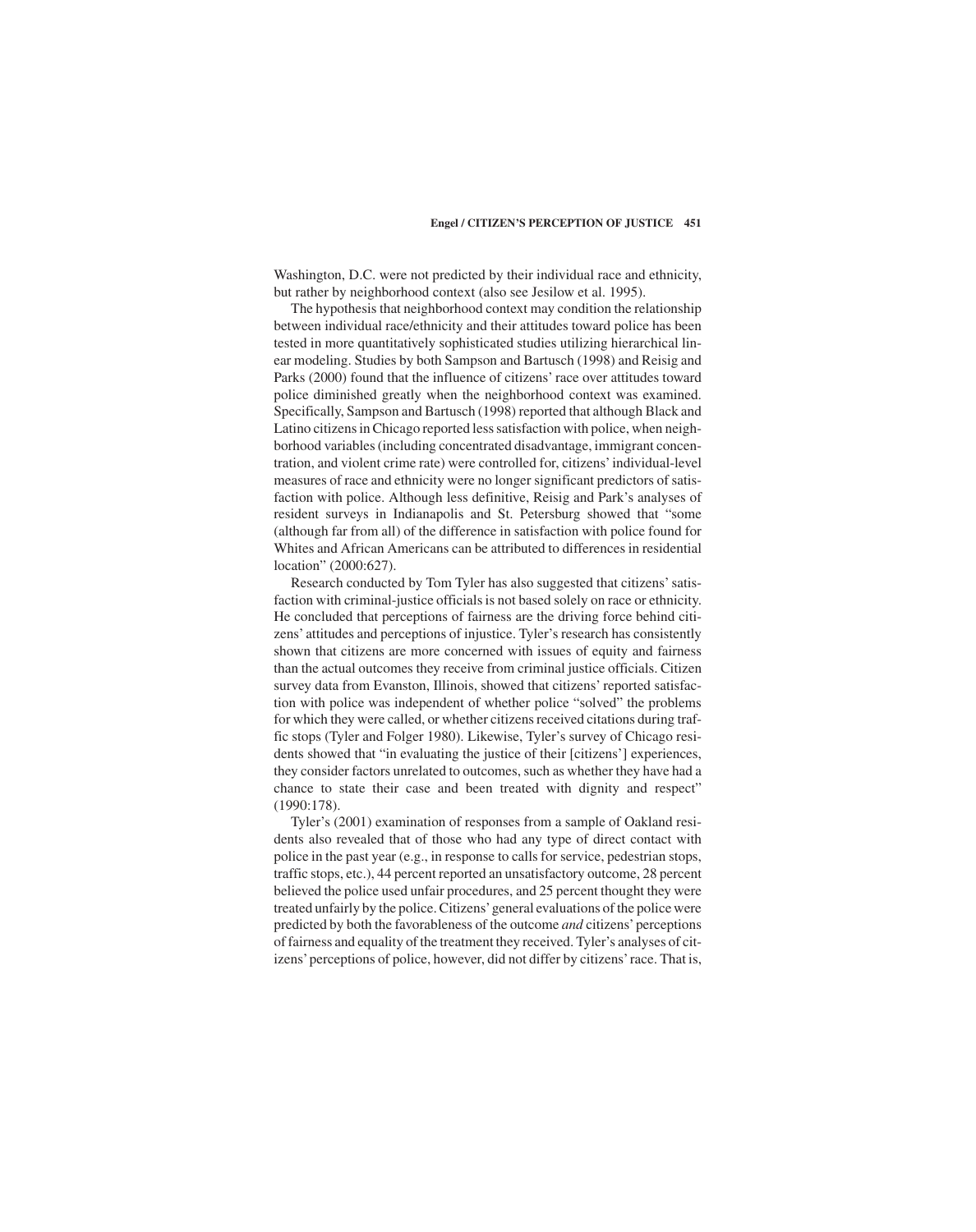the findings showed that White and non-White respondents both valued equity over favorableness of outcomes. As summarized by Tyler (2001) in his examination of residents in Chicago:

These findings suggest that all residents—majority and minority—are very concerned about how the police treat people. . . . Residents are strongly influenced by whether or not they believe that the police and courts treat people with respect, dignity, and fairness and do not harass them or subject them to rude or racist treatment. This is true for both white and minority group members. (P. 219)

These findings conflict with the bulk of the literature examining citizens' attitudes toward police, which has generally reported differences by race and/or ethnicity. They also conflict with early research by Smith and Hawkins (1973) that found that citizens surveyed in Seattle who were not satisfied with the police action following a reported victimization had more negative attitudes toward police than those citizens who reported more favorable outcomes.2

Analyses from a survey of citizens in Pittsburgh showed that citizens'perceptions of the ways in which officers interacted with them personally in prior encounters was the most significant determinant of their general attitudes toward police (Scaglion and Condon 1980a). In this study, citizens' perceptions of prior incidents with police were stronger predictors of their general attitudes than were all other socioeconomic variables including race. In a wave-panel survey design of residents in a large midwestern city, Brandl and his colleagues (1994) also focused on the differences between global and specific attitudes toward police. They found that citizens' general attitudes toward police affected their assessments of specific contacts with police and vice versa. Specifically, citizens who had unfavorable attitudes toward the police were more likely to evaluate their specific contacts with police as unfavorable, and citizens' attitudes regarding their specific contacts with police influence their overall global attitudes.<sup>3</sup>

Tyler's (1990, 2001) work on perceptions of justice has shown similar findings that citizens' perceptions are based on their personal experiences with criminal-justice officials. As Tyler reports, "in contrast to what is often believed, public confidence in the police and courts is not primarily linked to judgments about cost, delay, and performance . . . people's concerns on this general level are very similar to those that are central to people's reactions to their personal experiences" (2001:216).

Unfortunately, the research reviewed above has been unable to examine the specific circumstances of citizens' experiences and how these factors shape citizens' perceptions of justice and injustice. As acknowledged by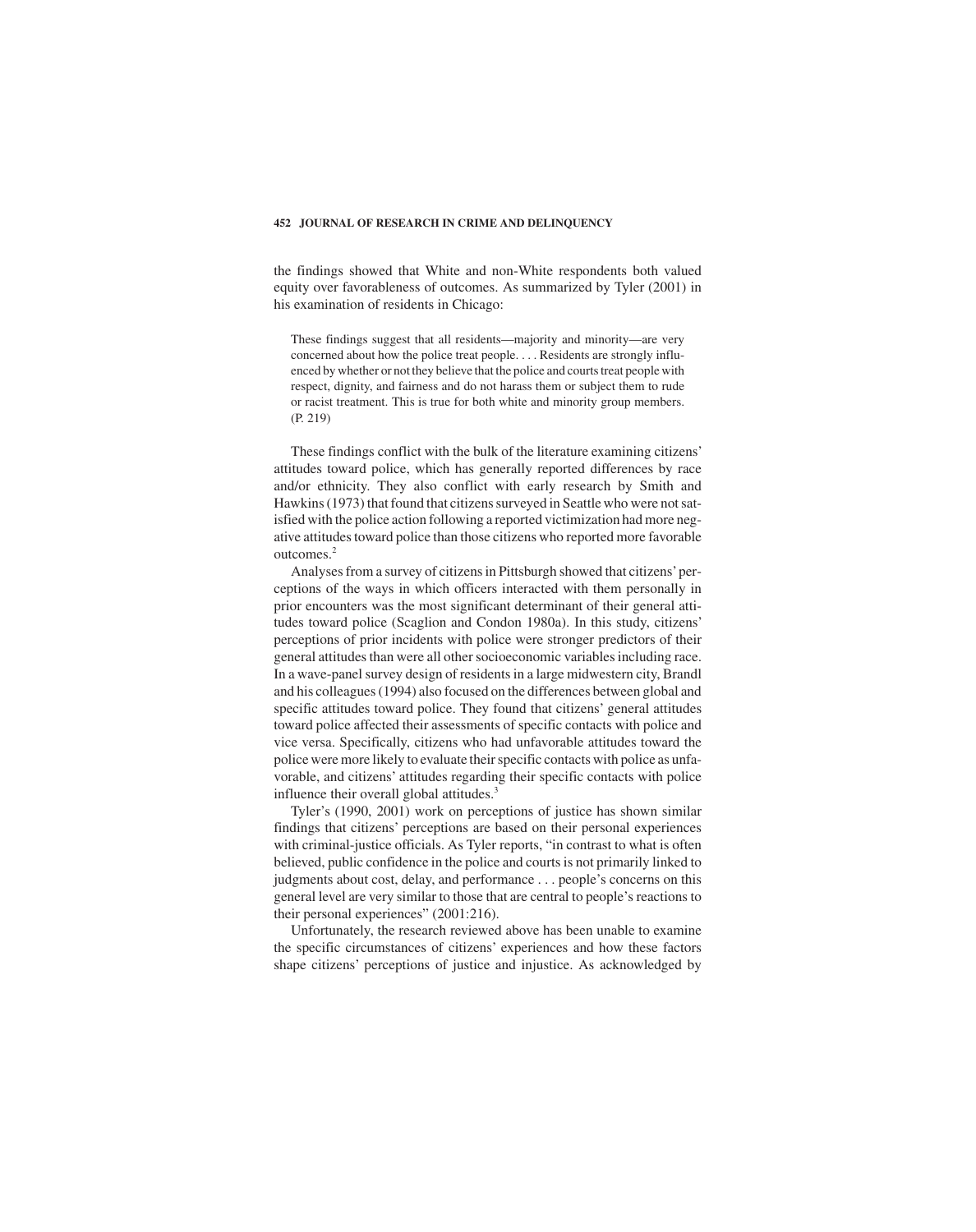Tyler (2001:223), his analyses were limited because the survey did not ask for details regarding the contact between citizens and police. Therefore, what remains unclear is how the specific details of the police-citizen interactions influence citizens' perceptions of justice and injustice, and whether these perceptions differ based on race, age, sex, social class, and other factors.

## *RESEARCH QUESTIONS*

The contrasting perspectives regarding the influence of citizens' race and ethnicity over perceptions of injustice can be examined through policecitizen encounters during traffic stops. Citizen contact with the police is most likely to occur via traffic stops. Findings from a national survey in 1999 found that of the 21 percent of U.S. residents who had a contact with police in the previous year, more than half (52 percent) of the contacts occurred during traffic stops (Langan et al. 2001). Therefore, interactions with police during traffic stops may provide an opportunity for the formation of citizens' perceptions of justice and injustice of the police specifically and the criminal justice system more generally.

As previously noted, most prior research has found that citizens' perceptions of injustice are based on their characteristics. Other research has suggested the importance of community characteristics. And finally, a third body of research has indicated that citizens'perceptions of injustice are based on the fairness and equity of individual experiences, rather than actual outcomes. Two of these competing hypotheses are tested with data collected for the Police Public Contact Survey (PPCS), taken from a national sample of citizens in 1999 (Langan et al. 2001). The size and richness of the PPCS data offer a unique opportunity to examine citizens' perceptions of distributive and procedural injustice during traffic stops by police. These data allow for the simultaneous examination of multiple influences (e.g., citizens' characteristics, situation-based factors, interaction effects, and outcomes) over citizens' perceptions of distributive and procedural justice. Unfortunately, only crude community-level measures were publicly available for the PPCS data and therefore the hypothesis that community context influences citizens'perceptions of injustice could not be adequately tested.<sup>4</sup>

# *DATA*

The PPCS is a BJS-sponsored national survey of citizens designed to examine citizens' interactions with police. After a pilot test was fielded in 1996, a revised version of the survey was administered to citizens as a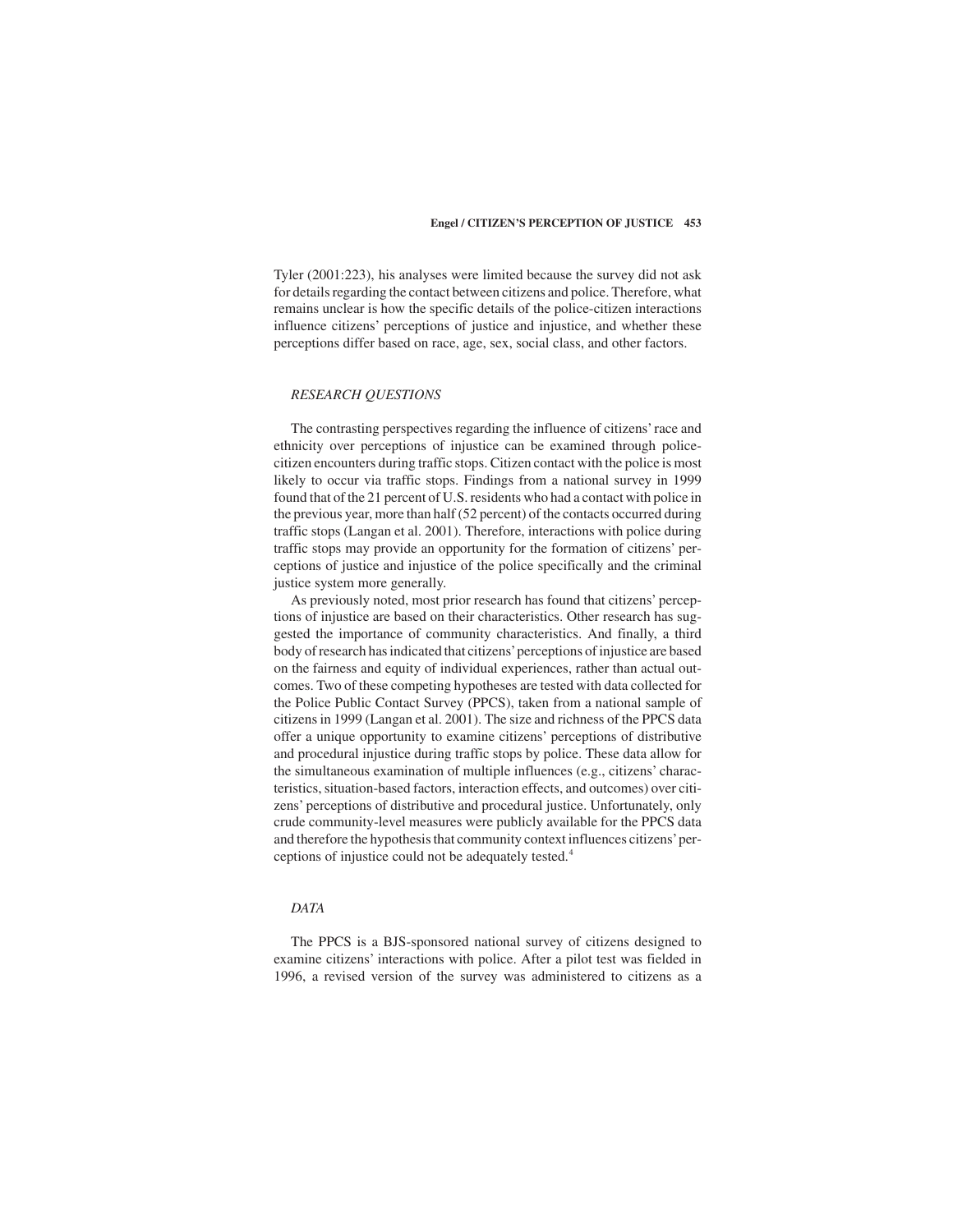supplemental questionnaire to the National Crime Victimization Survey (NCVS) during the last six months of 1999. This national sample was 15 times larger than the initial pilot test (Langan et al. 2001). As a supplement to the NCVS, the PPCS was a complex survey design that used a cluster sampling method. The sampling frame consisted of "approximately 50,000 sample housing units selected with a stratified multi-stage cluster design" (U.S. Department of Justice 2001:3). Specifically, the NCVS sample included 94,717 respondents age 16 or older. Of these respondents, 85.0 percent  $(80,543)$  completed questions included in the PPCS.<sup>5</sup> After adjustments for nonresponse, this sample weights to a national estimate of 209,350,600 persons 16 years or older (U.S. Department of Justice 2001).

The analyses reported below are based on those respondents who indicated that they were the driver during a traffic stop with police during the past year. Of the 80,543 respondents, 17,720 (22.0 percent) reported that they had some type of contact with the police during the past year, and of those respondents who had contact with police, 7,054 (39.8 percent) reported they were the driver during a traffic stop.6 The descriptive statistics reported below are based on weighted data; this sample of 7,054 drivers stopped by police (8.7 percent of all valid interviews) weights to a national estimate of 19,277,001.7

# *MEASURES*

#### *Perceptions of Distributive and Procedural Injustice*

Citizens' perceptions of distributive and procedural injustice were initially captured through survey responses to two separate questions: (1) Was the traffic stop legitimate? and (2) Did the officer act properly during the stop? These two questions were reverse coded and captured as separate dichotomies, where 14.7 percent of citizens indicated they thought the stop was not legitimate, and 9.9 percent of citizens indicated they thought the police acted improperly during the stop. Combining both concepts of injustice, 19.1 percent of citizens indicated they had negative perceptions of their encounters with police. As shown in Table 1, a four-category variable was created to examine the differences among citizens' perceptions, where  $1 = no$ negative perceptions (81.0 percent),  $2$  = perceived the stop was not legitimate only (9.2 percent),  $3$  = perceived the police acted improperly only (4.4 percent), and 4 = perceived both the stop was not legitimate *and* the police acted improperly  $(5.5 \text{ percent})$ .<sup>8</sup>

The predictor variables are also reported in Table 1 and described in detail below. These variables are grouped as citizens' characteristics and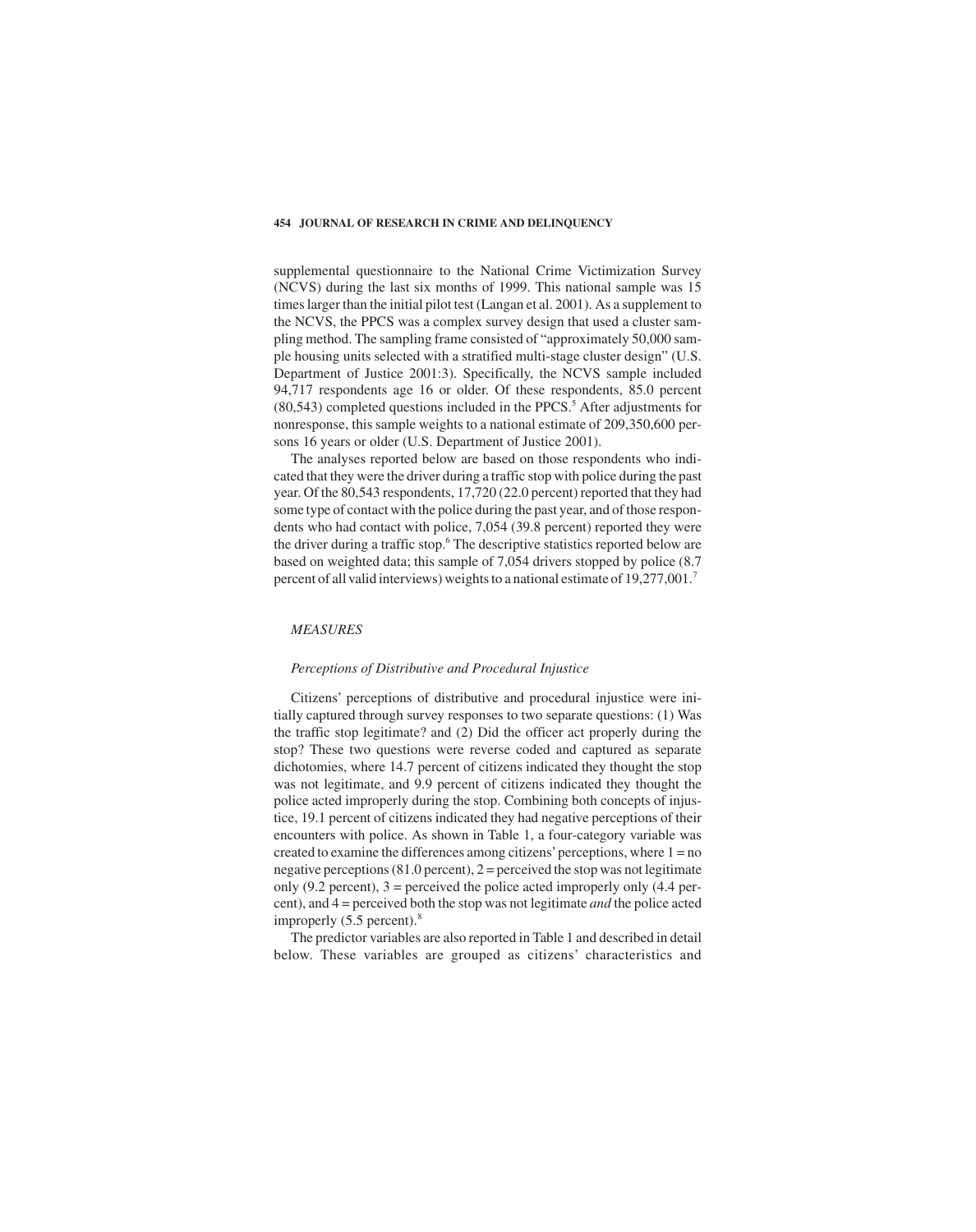| Variables                                   | Minimum        | <b>Maximum</b> | Mean   | <b>Standard</b><br>Deviation |
|---------------------------------------------|----------------|----------------|--------|------------------------------|
| Citizen perceptions                         |                |                |        |                              |
| Perceptions of injustice                    | 1              | 4              | 1.344  | 0.801                        |
| $1 = No$ perceptions of injustice           |                |                | 0.810  |                              |
| 2 = Distributive injustice only             |                |                | 0.092  |                              |
| (i.e., stop not legitimate)                 |                |                |        |                              |
| $3$ = Procedural injustice only             |                |                | 0.044  |                              |
| (i.e., police acted improper)               |                |                |        |                              |
| $4$ = Distributive and procedural injustice |                |                | 0.055  |                              |
| (i.e., stop not legitimate and police       |                |                |        |                              |
| acted improperly)                           |                |                |        |                              |
| Citizen characteristics                     |                |                |        |                              |
| Male                                        | 0              | 1              | 0.608  | 0.488                        |
| Age                                         | 16             | 88             | 35.964 | 14.195                       |
| Caucasian                                   | 0              | 1              | 0.770  | 0.421                        |
| African American                            | 0              | 1              | 0.116  | 0.320                        |
| Hispanic                                    | 0              | 1              | 0.084  | 0.277                        |
| Other race                                  | $\mathbf{0}$   | 1              | 0.030  | 0.171                        |
| Employed                                    | 0              | 1              | 0.795  | 0.404                        |
| Income less than \$20,000                   | 0              | 1              | 0.279  | 0.448                        |
| Income \$20,000 - \$49,999                  | 0              | 1              | 0.349  | 0.477                        |
| Income greater than \$50,000                | 0              | 1              | 0.373  | 0.484                        |
| Situational, legal, control variables       |                |                |        |                              |
| Caucasian officer                           | 0              | 1              | 0.819  | 0.385                        |
| Number of people in the vehicle             | 1              | 8              | 1.375  | 0.772                        |
| Number of traffic stops (past year)         | 1              | 10             | 1.356  | 0.992                        |
| Any evidence (in vehicle or on citizen)     | 0              | 1              | 0.009  | 0.093                        |
| CATI survey                                 | 0              | 1              | 0.240  | 0.427                        |
| Normative model                             |                |                |        |                              |
| Speeding                                    | 0              | 1              | 0.492  | 0.500                        |
| DUI roadside check                          | 0              | 1              | 0.021  | 0.143                        |
| Other traffic offense                       | 0              | 1              | 0.222  | 0.415                        |
| Vehicle defect                              | 0              | 1              | 0.107  | 0.309                        |
| License/registration check                  | 0              | 1              | 0.087  | 0.281                        |
| Driver suspected of something               | 0              | 1              | 0.022  | 0.148                        |
| Other reason for stop/unknown               | 0              | 1              | 0.050  | 0.218                        |
| Any use of force (excluding handcuffed)     | 0              | 1              | 0.007  | 0.085                        |
| Any search (vehicle or citizen)             | $\Omega$       | 1              | 0.066  | 0.247                        |
| Instrumental model                          |                |                |        |                              |
| Citation                                    | 0              | 1              | 0.521  | 0.500                        |
| Arrest                                      | 0              | 1              | 0.030  | 0.171                        |
|                                             |                |                |        |                              |
| Interaction terms                           |                |                |        |                              |
| Low-income African Americans                | 0              | 1              | 0.046  | 0.209                        |
| Low-income Hispanics                        | 0              | 1              | 0.031  | 0.173                        |
| African American citizen/Caucasian officer  | 0              | 1<br>1         | 0.083  | 0.276                        |
| Hispanic citizen/Caucasian officer          | $\overline{0}$ |                | 0.068  | 0.252                        |

**TABLE 1: Descriptives of Drivers Stopped by Police, Police-Public Contact Survey, 1999**

*NOTE: <sup>n</sup> = 7,034 drivers stopped by police, unweighted (<sup>n</sup> = 19,277,002 weighted).*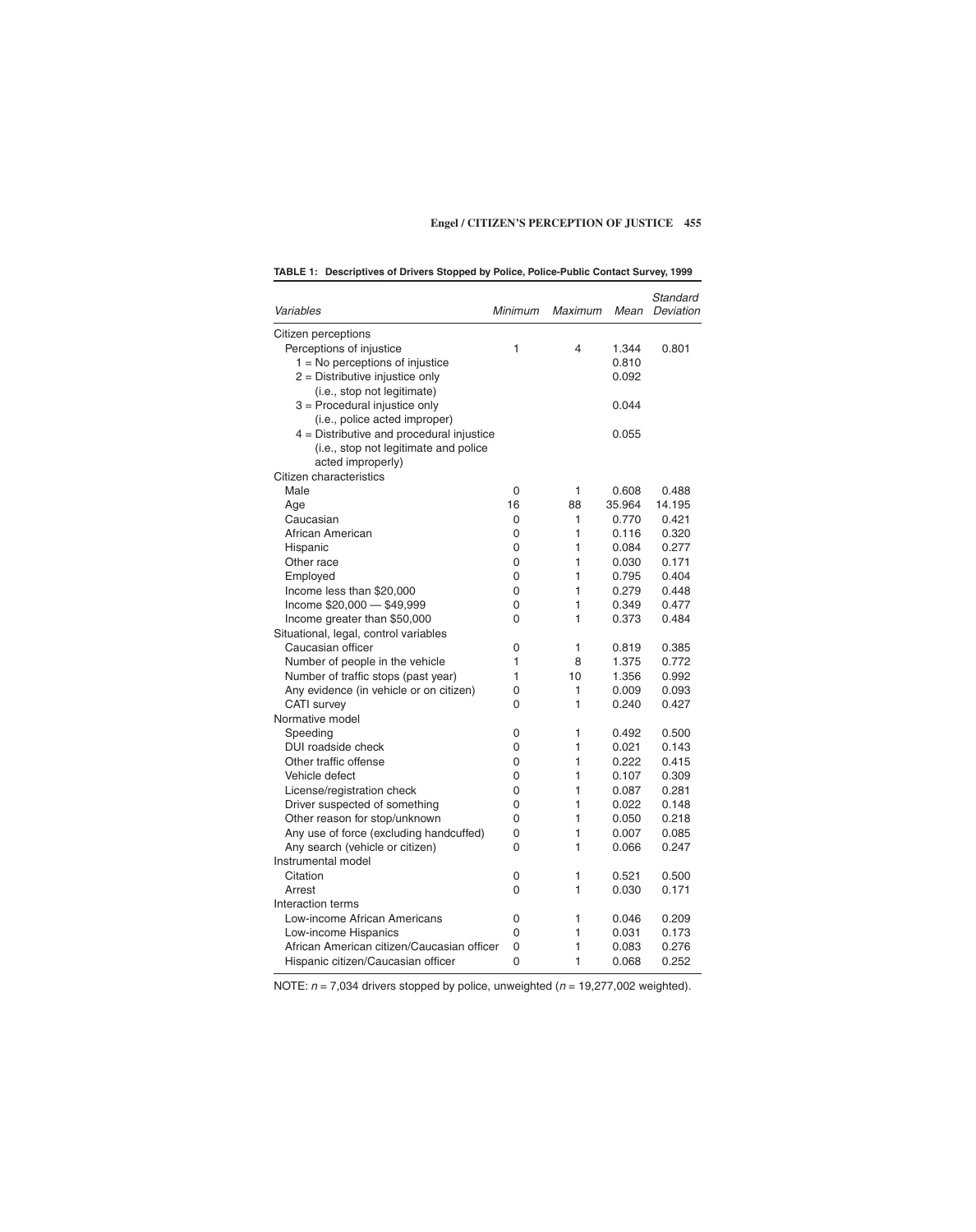interaction terms, situational/legal/control variables, variables representing the normative model, and variables representing the instrumental model.

# *Citizens' Characteristics*

Prior research has indicated that citizens' characteristics (e.g., sex, race, age, social class, etc.) influence their attitudes toward police and perceptions of injustice. To test this hypothesis, several dichotomous variables are created. Specifically, citizens' sex is captured as male or female, whereas citizens' race is captured through four dichotomous variables: non-Hispanic Caucasian, non-Hispanic African American, Hispanic, and other.<sup>9</sup> For the multivariate models that follow, Caucasian is the excluded comparison category. A dichotomous variable also measures respondents'employment status and three separate dichotomous variables capture respondents' annual income levels: less than \$20,000, \$20,000 to \$49,999, and greater than or equal to \$50,000.10 In the multivariate analyses to follow, income greater than or equal to \$50,000 is the excluded comparison category. Finally, citizens' age is measured as a continuous variable ranging from 16 to 88 years old. As shown in Table 1, the majority of citizens stopped by police were male (60.8 percent), White (77.0 percent), employed (79.5 percent), with an annual income above \$50,000 (37 percent), and average of 36 years old.

# *Situational, Legal, and Control Variables*

Additional measures are created to examine the influence of specific situations, legal factors, and methodological controls. It is plausible that the race of the officer may influence citizens' perceptions of distributive and procedural injustice. For example, other research has found that citizens' actions during police-citizen encounters are influenced by the officer's race (Mastrofski, Snipes, and Supina 1996). Specifically, Mastrofski and his colleagues (1996) reported that White officers encountering minority citizens were significantly more likely to gain compliance, whereas minority officers encountering White citizens were significantly less likely. In contrast, Engel (2003) reported that minority suspects were significantly more likely to be noncompliant toward White officers. Regardless of the direction of the effect, one might expect that in addition to citizens' behavior, citizens' perceptions may also be influenced by officers' race. Therefore, officers' race (as reported by the citizen) is measured as a dichotomous Caucasian/ non-Caucasian variable.

Some additional characteristics of the situation might be expected to have an influence over citizens' perceptions of injustice during traffic stops with police. For example, the number of passengers in the vehicle might influence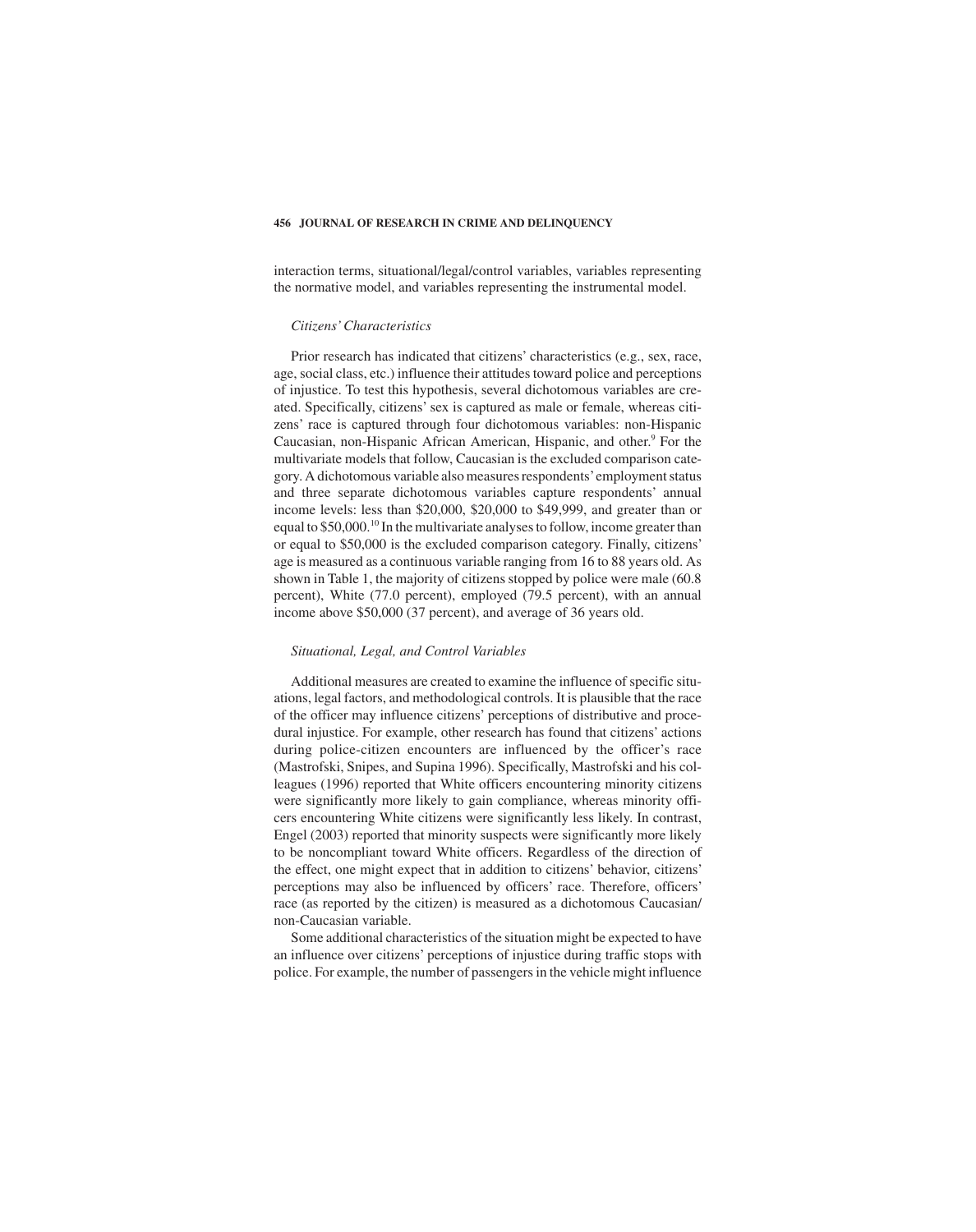citizens' perceptions of the actions taken by police officers. Tedeschi and Felson's (1994) social interactionist theory of coercive actions suggests that the social dynamics associated with impression management, or "saving face," are of great concern in situations where there has been a challenge to authority, such as in police-citizen encounters. Therefore, one might expect that negative perceptions of police may arise if citizens'social identities have been threatened in a public setting. To examine this hypothesis, the number of people in the vehicle is measured as a continuous variable (range  $= 1 - 8$ ).

It is also expected that citizens who experience more stops by police are more likely to perceive the current stop as illegitimate or that the police were acting improperly. That is, as the frequency of stops increase, citizens' perceptions of harassment also increases. The number of prior stops in the past year is measured as a continuous variable, ranging from 1 to 10. In addition, whether any evidence of criminal wrongdoing was found during vehicle or person searches is captured as a dichotomous variable. Respondents reported that evidence was found in fewer than 1 percent of all stops. Finally, a dichotomous variable is created to control for whether the citizen was responding to a computer-assisted telephone interview (CATI). This variable is included in the analyses to control for the possibility that the manner in which the survey was administered might have an influence over citizens' responses (Lohr 1999).

## *Normative Model*

Tyler's normative model suggests that citizens are concerned about fairness of both procedures and outcomes rather than the favorability of the outcomes. Therefore, both the initial reason for a traffic stop and the procedures used by police during that stop are hypothesized to be related to citizens'perceptions of injustice. One of the most common complaints among minority citizens is that police stop them for minor or invalid reasons (Browning et al. 1994). To examine this concern, a series of dichotomous variables capture the primary reason citizens were stopped by police. Respondents were asked if the police indicated to them the reason for the stop; 97.6 percent of respondents indicated that police had informed them why they were being detained.11 The percentages reported in Table 1 indicate the primary reason for the stop: 2.1 percent of respondents were stopped for a DUI check, 49.2 percent for speeding, 22.2 percent for a traffic offense other than speeding, 10.7 percent for a problem or defect with the vehicle, 8.7 percent for a license or registration check, 2.2 percent for a suspicious driver, and 5.0 percent for some other or unknown offense.<sup>12</sup> For the multivariate models that follow, the most frequent offense category (i.e., speeding) is the excluded comparison group.<sup>13</sup>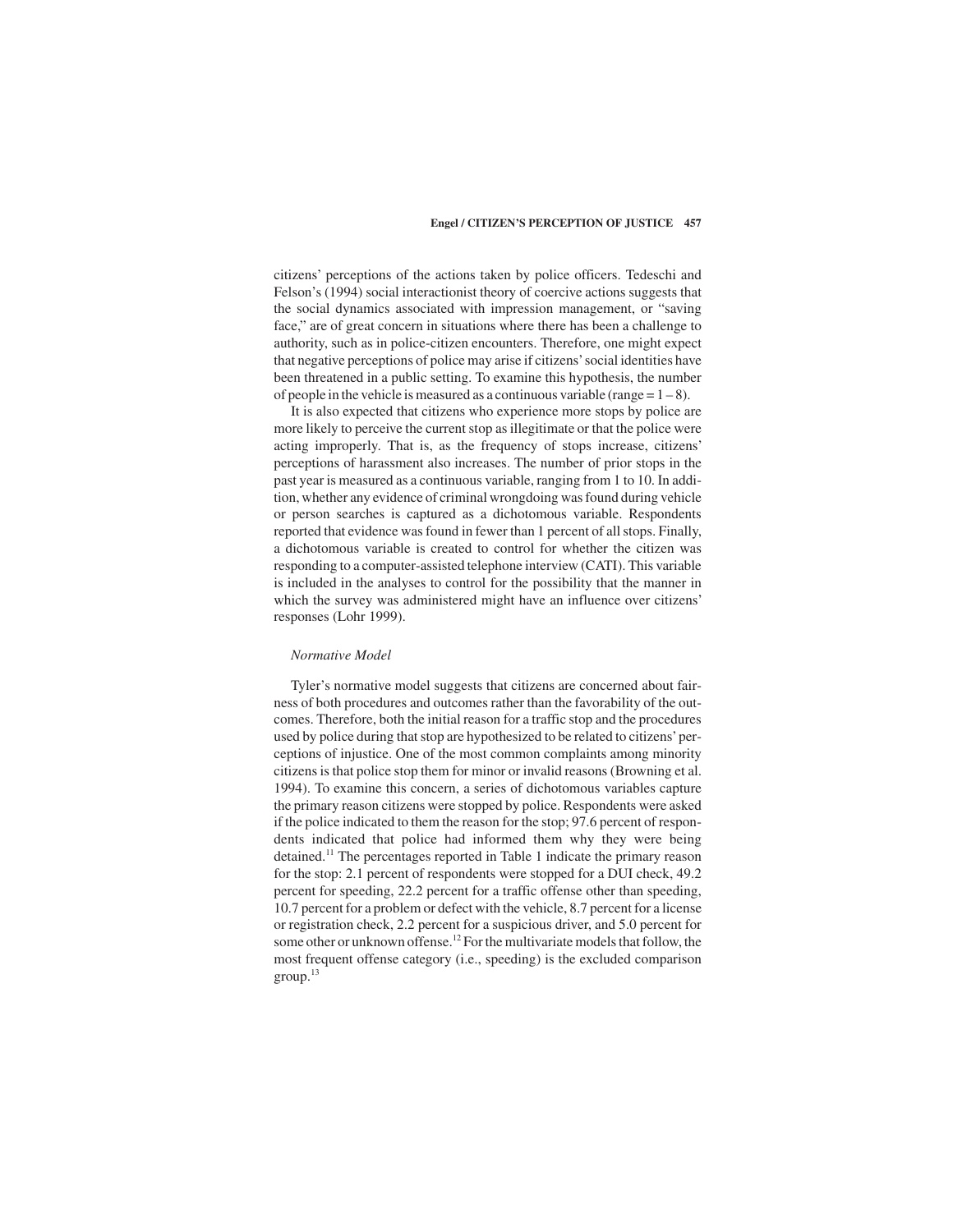Other measures of procedural fairness include whether police used force or conducted searches. Use of force is measured as the threat or actual use of physical force (excluding handcuffs) by police against citizens. Using this measure, fewer than 1 percent of drivers stopped by police indicated that they had force threatened or used against them by police.<sup>14</sup> Vehicle and citizen searches are combined into an "any search" dichotomous variable, with 6.6 percent of respondents indicating that officers searched their vehicle, their person, or both.

#### *Instrumental Model*

Tyler's (1990, 2001) instrumental model suggests that citizens' perceptions of injustice are based on the official outcomes they receive. That is, if citizens receive unfavorable outcomes, they would be more likely to have negative perceptions of the police. For traffic stops, there are two formal outcome measures: citations and arrests. Traffic citations are captured as a dichotomous variable, with 52.1 percent of respondents stopped by police indicated they had received a citation. Arrest is also measured as a dichotomous variable, with 3.0 percent of citizens reporting an arrest during traffic stops.

#### *Interaction Terms*

In addition, it is hypothesized that some combinations of citizens'characteristics may be stronger predictors of citizens'perceptions of injustice compared to the influence of these characteristics independently. Research conducted by Weitzer and Tuch (1999) found that citizens' attitudes toward the criminal-justice system, and the police in particular, were influenced by a combination of race and social class. Specifically, Black citizens of higher social class were more critical of the criminal-justice system and the police compared to lower class Blacks and Whites (regardless of class standing). To examine the contingent relationship between race and social class, two dichotomous variables were created. Specifically, two-way interaction terms capture the percentage of low-income African Americans and low-income Hispanics. As shown in Table 2, African Americans with low income (i.e., income less than \$20,000 per year) represent 4.6 percent of the sample, whereas low-income Hispanics represent 3.1 percent.

Prior research has also suggested that contingent relationships may exist for the influence of officer and citizen race over perceptions of injustice. As previously described, Mastrofski et al.'s (1996) research found that citizens' compliance differed for citizen and officer race dyads. It is plausible that minority and White citizens may have different perceptions of injustice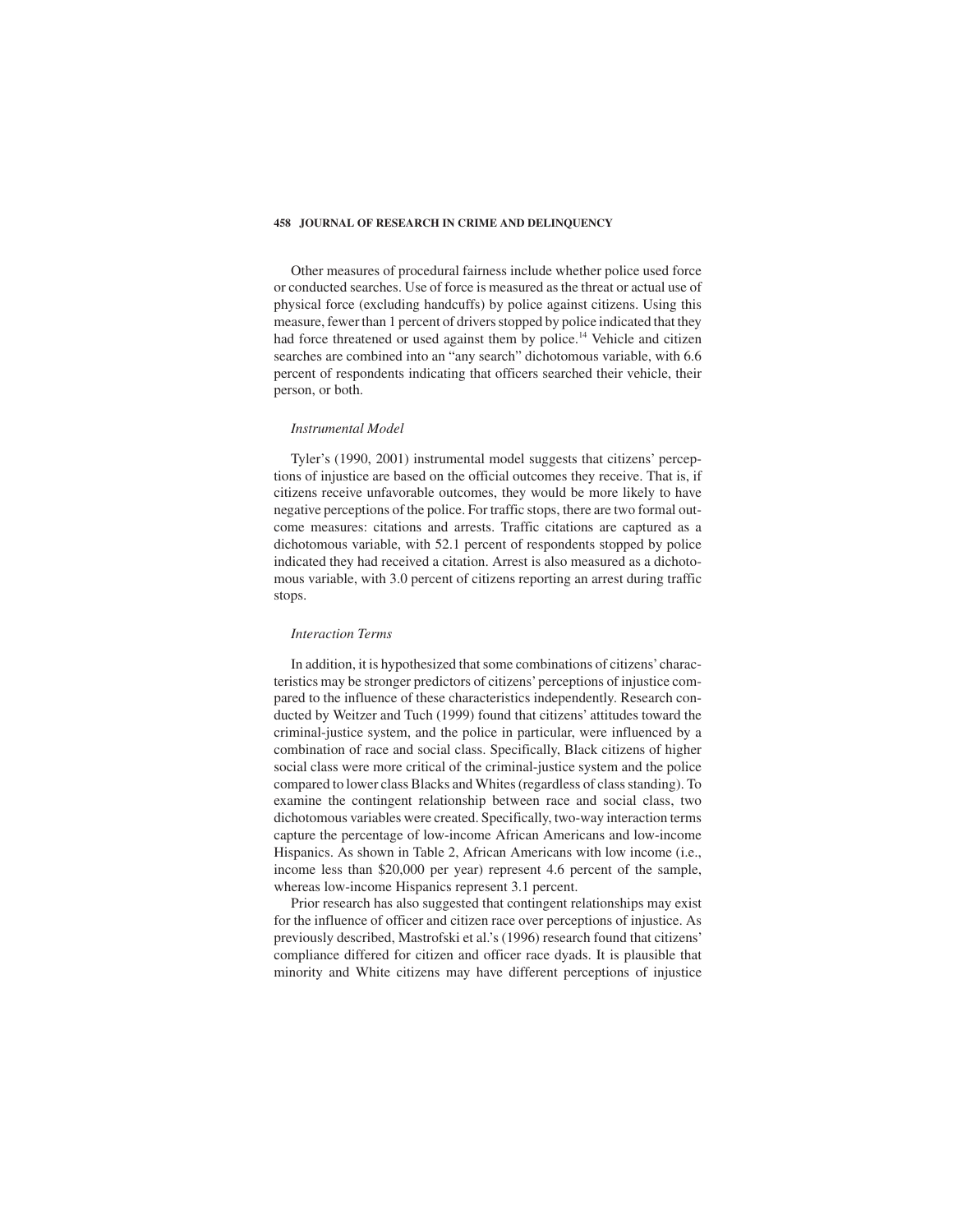| 27<br>0.08<br>0.03.88<br>0.0000<br>$-0.96$<br>1.30***<br>0.73****<br>$889928$<br>$0000000$<br>Ratio<br>Odds<br>8 8 8<br>0 9 8<br>0 9 9<br>$7.34$<br>$7.42$<br>$7.67$<br>0.36<br>0.73<br>0.93<br>$0.54$<br>0.31<br>0.84<br>87<br>0.88<br>0.0<br>0.74<br>Police Acted Improper<br>Procedural Injustice:<br>55<br>0.39<br>0.76<br>0.18<br>0.16<br>0.22<br>0.47<br>0.0<br>9<br>0<br>0<br>0<br>0<br>0<br>0<br>0.16<br>0.25<br>0.33<br>0.78<br>0.53<br>0.21<br>Coefficient<br>$-3.21***$<br>$0.25***$<br>$0.22***$<br>= *<br>5,05<br>5,055<br>5,0566<br>$-1.17***$<br>$\frac{5}{7}$ $\frac{5}{9}$ $\frac{5}{9}$<br>$-0.40*$<br>$-0.30$<br>$-0.17$<br>0.11<br>Ratio<br>Odds<br>3.18<br>0.92<br>0.96<br>1.26<br>1.14<br>1.13<br>1.24<br>$\frac{34}{28}$<br>$-0.1$<br>$\frac{00}{1.71}$<br>0.99<br>1.34<br>0.97<br>1.41<br>Stop Not Legitimate<br>Distributive Injustice:<br>58<br>0.24<br>$0.588827$<br>0.000000<br>845<br>0.0.21<br>0.0.0<br>0.10<br>$\begin{array}{c}\n 28 \\  \hline\n 28 \\  \hline\n 0\n \end{array}$<br>0.66<br>0.10<br>Coefficient<br>$-3.57***$<br>$0.54***$<br>$1.16***$<br>$0.12***$<br>$0.29**$<br>$0.13**$<br>$0.23*$<br>$-0.00$<br>$-0.08$<br>$-0.05$<br>$-0.03$<br>0.21<br>0.34<br>0.29<br>0.07<br>0.25<br>0.13<br>$-0.01$<br>Situation, legal, and control variables<br>Number of people in the vehicle<br>Number traffic stops (past year)<br>Non-speeding traffic offense<br>Income \$20,000 - \$49,999<br>Income less than \$20,000<br>License/registration check<br>Citizen characteristics<br>DUI roadside check<br>African American<br>Caucasian officer<br>Normative model<br>Vehicle defect<br>Any evidence<br>CATI survey<br>Other race<br>Employed<br>Hispanic<br>ntercept<br>Variable<br>Male<br>Age |  |  |  |  |             | Procedural Injustice:<br>Distributive and                    |                                      |
|----------------------------------------------------------------------------------------------------------------------------------------------------------------------------------------------------------------------------------------------------------------------------------------------------------------------------------------------------------------------------------------------------------------------------------------------------------------------------------------------------------------------------------------------------------------------------------------------------------------------------------------------------------------------------------------------------------------------------------------------------------------------------------------------------------------------------------------------------------------------------------------------------------------------------------------------------------------------------------------------------------------------------------------------------------------------------------------------------------------------------------------------------------------------------------------------------------------------------------------------------------------------------------------------------------------------------------------------------------------------------------------------------------------------------------------------------------------------------------------------------------------------------------------------------------------------------------------------------------------------------------------------------------------------------------------------------------------------------------------|--|--|--|--|-------------|--------------------------------------------------------------|--------------------------------------|
|                                                                                                                                                                                                                                                                                                                                                                                                                                                                                                                                                                                                                                                                                                                                                                                                                                                                                                                                                                                                                                                                                                                                                                                                                                                                                                                                                                                                                                                                                                                                                                                                                                                                                                                                        |  |  |  |  |             | Stop Not Legitimate and<br>Police Act Improper               |                                      |
|                                                                                                                                                                                                                                                                                                                                                                                                                                                                                                                                                                                                                                                                                                                                                                                                                                                                                                                                                                                                                                                                                                                                                                                                                                                                                                                                                                                                                                                                                                                                                                                                                                                                                                                                        |  |  |  |  | Coefficient | 55                                                           | <b>Odds</b><br>Ratio                 |
|                                                                                                                                                                                                                                                                                                                                                                                                                                                                                                                                                                                                                                                                                                                                                                                                                                                                                                                                                                                                                                                                                                                                                                                                                                                                                                                                                                                                                                                                                                                                                                                                                                                                                                                                        |  |  |  |  | $-5.45***$  | 0.37                                                         |                                      |
|                                                                                                                                                                                                                                                                                                                                                                                                                                                                                                                                                                                                                                                                                                                                                                                                                                                                                                                                                                                                                                                                                                                                                                                                                                                                                                                                                                                                                                                                                                                                                                                                                                                                                                                                        |  |  |  |  |             |                                                              |                                      |
|                                                                                                                                                                                                                                                                                                                                                                                                                                                                                                                                                                                                                                                                                                                                                                                                                                                                                                                                                                                                                                                                                                                                                                                                                                                                                                                                                                                                                                                                                                                                                                                                                                                                                                                                        |  |  |  |  | $0.41**$    | 0.13                                                         | $-50$                                |
|                                                                                                                                                                                                                                                                                                                                                                                                                                                                                                                                                                                                                                                                                                                                                                                                                                                                                                                                                                                                                                                                                                                                                                                                                                                                                                                                                                                                                                                                                                                                                                                                                                                                                                                                        |  |  |  |  |             |                                                              |                                      |
|                                                                                                                                                                                                                                                                                                                                                                                                                                                                                                                                                                                                                                                                                                                                                                                                                                                                                                                                                                                                                                                                                                                                                                                                                                                                                                                                                                                                                                                                                                                                                                                                                                                                                                                                        |  |  |  |  | $0.02***$   |                                                              |                                      |
|                                                                                                                                                                                                                                                                                                                                                                                                                                                                                                                                                                                                                                                                                                                                                                                                                                                                                                                                                                                                                                                                                                                                                                                                                                                                                                                                                                                                                                                                                                                                                                                                                                                                                                                                        |  |  |  |  |             | 001033845<br>00000000                                        | $0.6837088$<br>$-0.707088$           |
|                                                                                                                                                                                                                                                                                                                                                                                                                                                                                                                                                                                                                                                                                                                                                                                                                                                                                                                                                                                                                                                                                                                                                                                                                                                                                                                                                                                                                                                                                                                                                                                                                                                                                                                                        |  |  |  |  |             |                                                              |                                      |
|                                                                                                                                                                                                                                                                                                                                                                                                                                                                                                                                                                                                                                                                                                                                                                                                                                                                                                                                                                                                                                                                                                                                                                                                                                                                                                                                                                                                                                                                                                                                                                                                                                                                                                                                        |  |  |  |  |             |                                                              |                                      |
|                                                                                                                                                                                                                                                                                                                                                                                                                                                                                                                                                                                                                                                                                                                                                                                                                                                                                                                                                                                                                                                                                                                                                                                                                                                                                                                                                                                                                                                                                                                                                                                                                                                                                                                                        |  |  |  |  |             |                                                              |                                      |
|                                                                                                                                                                                                                                                                                                                                                                                                                                                                                                                                                                                                                                                                                                                                                                                                                                                                                                                                                                                                                                                                                                                                                                                                                                                                                                                                                                                                                                                                                                                                                                                                                                                                                                                                        |  |  |  |  |             |                                                              |                                      |
| 459                                                                                                                                                                                                                                                                                                                                                                                                                                                                                                                                                                                                                                                                                                                                                                                                                                                                                                                                                                                                                                                                                                                                                                                                                                                                                                                                                                                                                                                                                                                                                                                                                                                                                                                                    |  |  |  |  |             |                                                              |                                      |
|                                                                                                                                                                                                                                                                                                                                                                                                                                                                                                                                                                                                                                                                                                                                                                                                                                                                                                                                                                                                                                                                                                                                                                                                                                                                                                                                                                                                                                                                                                                                                                                                                                                                                                                                        |  |  |  |  |             |                                                              | $\frac{5}{2}$                        |
|                                                                                                                                                                                                                                                                                                                                                                                                                                                                                                                                                                                                                                                                                                                                                                                                                                                                                                                                                                                                                                                                                                                                                                                                                                                                                                                                                                                                                                                                                                                                                                                                                                                                                                                                        |  |  |  |  |             |                                                              |                                      |
|                                                                                                                                                                                                                                                                                                                                                                                                                                                                                                                                                                                                                                                                                                                                                                                                                                                                                                                                                                                                                                                                                                                                                                                                                                                                                                                                                                                                                                                                                                                                                                                                                                                                                                                                        |  |  |  |  |             |                                                              |                                      |
|                                                                                                                                                                                                                                                                                                                                                                                                                                                                                                                                                                                                                                                                                                                                                                                                                                                                                                                                                                                                                                                                                                                                                                                                                                                                                                                                                                                                                                                                                                                                                                                                                                                                                                                                        |  |  |  |  |             | $\begin{array}{c} 0.80000 \\ 0.00000 \\ 0.00000 \end{array}$ | $1.88$<br>$1.46$<br>$1.68$<br>$0.87$ |
|                                                                                                                                                                                                                                                                                                                                                                                                                                                                                                                                                                                                                                                                                                                                                                                                                                                                                                                                                                                                                                                                                                                                                                                                                                                                                                                                                                                                                                                                                                                                                                                                                                                                                                                                        |  |  |  |  |             |                                                              |                                      |
|                                                                                                                                                                                                                                                                                                                                                                                                                                                                                                                                                                                                                                                                                                                                                                                                                                                                                                                                                                                                                                                                                                                                                                                                                                                                                                                                                                                                                                                                                                                                                                                                                                                                                                                                        |  |  |  |  |             |                                                              |                                      |
|                                                                                                                                                                                                                                                                                                                                                                                                                                                                                                                                                                                                                                                                                                                                                                                                                                                                                                                                                                                                                                                                                                                                                                                                                                                                                                                                                                                                                                                                                                                                                                                                                                                                                                                                        |  |  |  |  |             | 1.03                                                         | 0.38                                 |
|                                                                                                                                                                                                                                                                                                                                                                                                                                                                                                                                                                                                                                                                                                                                                                                                                                                                                                                                                                                                                                                                                                                                                                                                                                                                                                                                                                                                                                                                                                                                                                                                                                                                                                                                        |  |  |  |  |             | 0.13                                                         |                                      |
|                                                                                                                                                                                                                                                                                                                                                                                                                                                                                                                                                                                                                                                                                                                                                                                                                                                                                                                                                                                                                                                                                                                                                                                                                                                                                                                                                                                                                                                                                                                                                                                                                                                                                                                                        |  |  |  |  |             | 0.31                                                         |                                      |
|                                                                                                                                                                                                                                                                                                                                                                                                                                                                                                                                                                                                                                                                                                                                                                                                                                                                                                                                                                                                                                                                                                                                                                                                                                                                                                                                                                                                                                                                                                                                                                                                                                                                                                                                        |  |  |  |  | $-0.01$     |                                                              |                                      |
|                                                                                                                                                                                                                                                                                                                                                                                                                                                                                                                                                                                                                                                                                                                                                                                                                                                                                                                                                                                                                                                                                                                                                                                                                                                                                                                                                                                                                                                                                                                                                                                                                                                                                                                                        |  |  |  |  |             |                                                              | (continued)                          |

TABLE 2: Multinomial Logistic Regression of Citizens' Perceptions of Injustice, Police-Public Contact Survey, 1999 **TABLE 2: Multinomial Logistic Regression of Citizens' Perceptions of Injustice, Police-Public Contact Survey, 1999**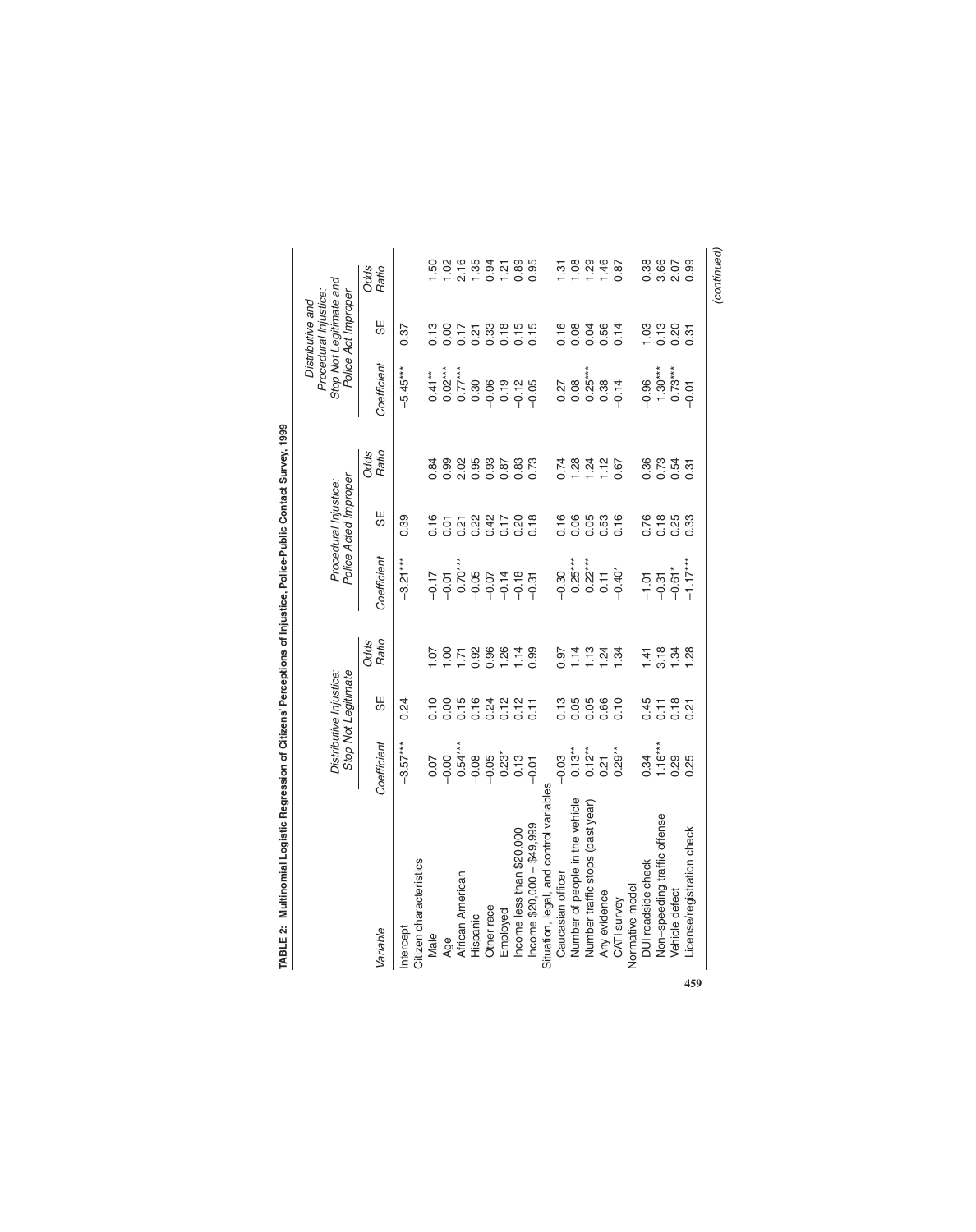$\frac{4}{5}$  TABLE 2 (continued) **TABLE 2 (continued)**

|                                                                                                                |             | Stop Not Legitimate<br>Distributive Injustice: |                      |             | Police Acted Improper<br>Procedural Injustice: |               |             | Stop Not Legitimate and<br>Procedural Injustice:<br>Police Act Improper<br>Distributive and |                      |
|----------------------------------------------------------------------------------------------------------------|-------------|------------------------------------------------|----------------------|-------------|------------------------------------------------|---------------|-------------|---------------------------------------------------------------------------------------------|----------------------|
| Variable                                                                                                       | Coefficient | 58                                             | Ratio<br><b>Odds</b> | Coefficient | 59                                             | Ratio<br>Odds | Coefficient | 59                                                                                          | <b>Odds</b><br>Ratio |
| Driver suspected of something                                                                                  | $1.92***$   | 0.27                                           | 6.84                 | $-0.51$     | 0.53                                           | 0.60          | $2.01***$   | 0.33                                                                                        | 7.45                 |
| Any use of force                                                                                               | 0.45        | 1.15                                           | 57                   | $2.73***$   | 0.64                                           | 15.27         | $2.76***$   | 0.66                                                                                        | 15.72                |
| Any search                                                                                                     | $0.60**$    | 0.20                                           | <u>යි</u>            | $2.09***$   | 0.24                                           | 8.07          | $1.38***$   | 0.21                                                                                        | 3.96                 |
| Instrumental model                                                                                             |             |                                                |                      |             |                                                |               |             |                                                                                             |                      |
| Citation                                                                                                       | $0.42**$    | 0.96                                           | ξŚ.                  | $0.56**$    | 0.16                                           | 1.75          | $0.57***$   | 0.13                                                                                        | -77                  |
| <b>Arrest</b>                                                                                                  | $-0.57$     | 0.34                                           | 0.57                 | $-0.17$     | 0.36                                           | 0.84          | $-0.41$     | 0.40                                                                                        | 0.66                 |
| Overall fit (F-value)                                                                                          | $12.63***$  |                                                |                      |             |                                                |               |             |                                                                                             |                      |
| Cox-Snell likelihood ratio                                                                                     | 0.13        |                                                |                      |             |                                                |               |             |                                                                                             |                      |
| Pseudo r-square                                                                                                |             |                                                |                      |             |                                                |               |             |                                                                                             |                      |
| ていことには、それにころいろのことであることである。 こうごう こうしょう こうしょう こうしょう こうしょう こうしょう こうしょう こうしょう こうしょう こうしょう こうしょう こうしょう こうこうしょう こうこう |             |                                                |                      |             |                                                |               |             |                                                                                             |                      |

NOTE: The omitted reference category is no negative citizen perceptions. Table entries include multinomial logistic regression coefficients, followed<br>by standard errors, and the log odds. Asterisks represent statistically NOTE: The omitted reference category is no negative citizen perceptions. Table entries include multinomial logistic regression coefficients, followed by standard errors, and the log odds. Asterisks represent statistically significant differences at the following levels: \* $\rho$  ≤ .05, \*\* $\rho$  ≤ .01, \*\*\* $\rho$  ≤ .001.  $n$  = *7,034 unweighted, 19,277,002 weighted.*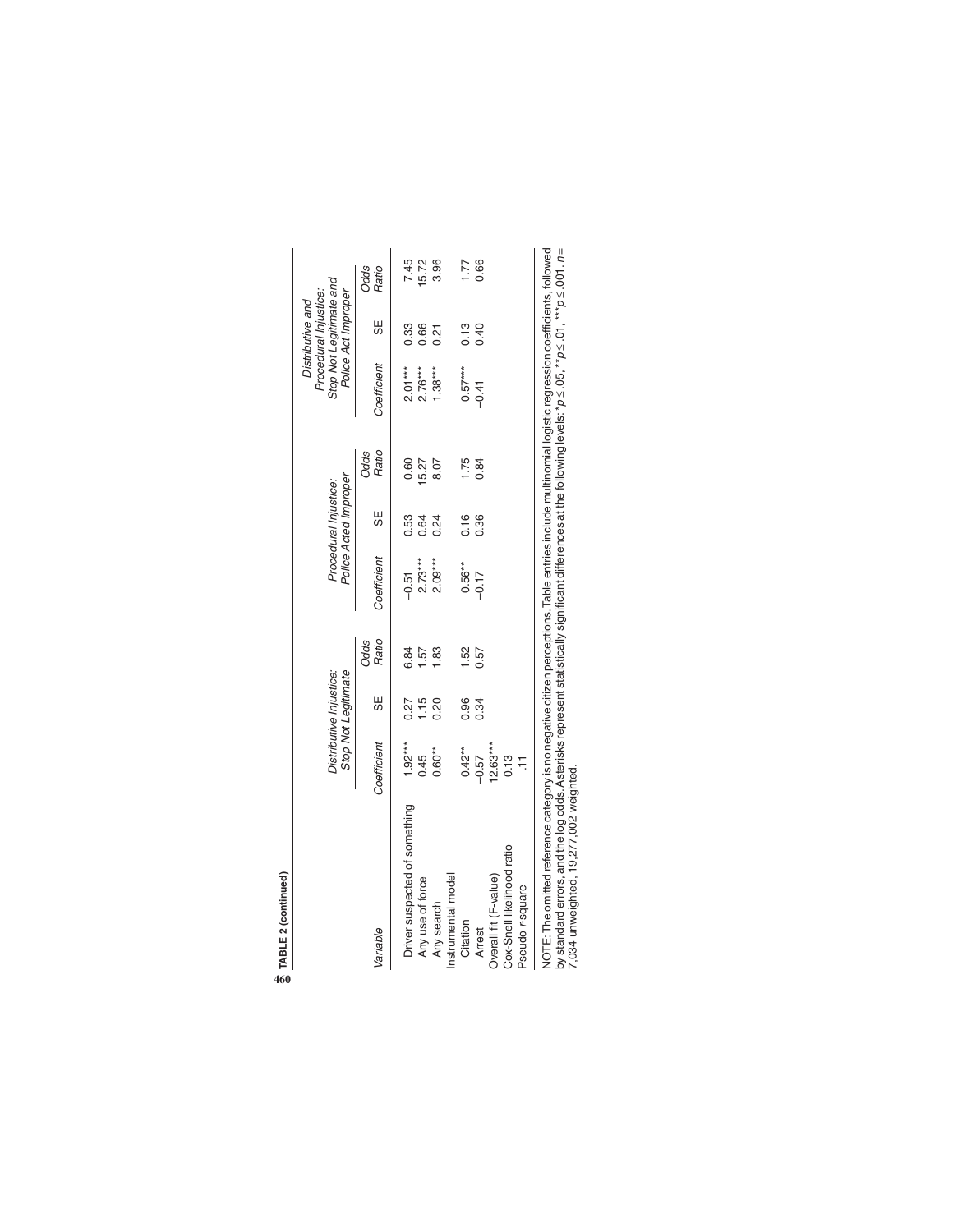based on officers' race. Specifically, one might expect that minority citizens who are stopped by White officers are more likely to perceive they were treated unjustly and/or received an unfair outcome, compared to minority citizens stopped by minority officers and White citizens stopped by White and/ or minority officers. To examine this hypothesis, two citizen-officer race interaction terms—African American citizen/Caucasian officer, and Hispanic citizen/Caucasian officer—are created to estimate the contingent relationships regarding the race of officers and citizens. These variables are reported in Table 2.

## *Data Limitations*

As with all quantitative analyses, the analyses that follow are somewhat limited through the utilization of the PPCS data. First, there are theoretically relevant variables that simply were not measured with the data. For example, the use of skip patterns in the survey design produced unacceptable levels of missing data on some variables of interest (e.g., citizens'actions toward officers, citizens' use of drugs or alcohol), and therefore these variables are not included in the analyses.<sup>15</sup> Also, as previously noted, the PPCS data do not include adequate community measures to test the hypothesis that community context influences citizens' perceptions of injustice.

In addition, because the PPCS data were collected as a supplement to the NCVS, they have many of the same potentially problematic methodological issues as the NCVS (for review, see Biderman, Lynch, and Petersen 1991; Lynch 2002). Most important, the reliability and validity of self-reported data are not well understood. This becomes a major limitation if there are systematic biases in responses—that is, if particular types of citizens have differential reporting patterns on some variables. For example, Smith et al. (2000) reported in follow-up surveys with citizens who had received traffic citations that African American respondents were significantly less likely to selfreport that they had received a ticket compared to White respondents. It is unknown if this trend of systematic underreporting by race found in the North Carolina data is also a problem with the PPCS. However, if African Americans do systematically underreport being stopped by police or receiving traffic citations, the analyses that follow would then represent a more conservative test of hypotheses regarding differential perceptions of injustice by race. Furthermore, as described by Lundman and Kaufman (2003:214), "there is a pressing need and ample scholarly room for additional research on Driving While Black using triangulated police-reported, citizen-reported, and observer-reported data."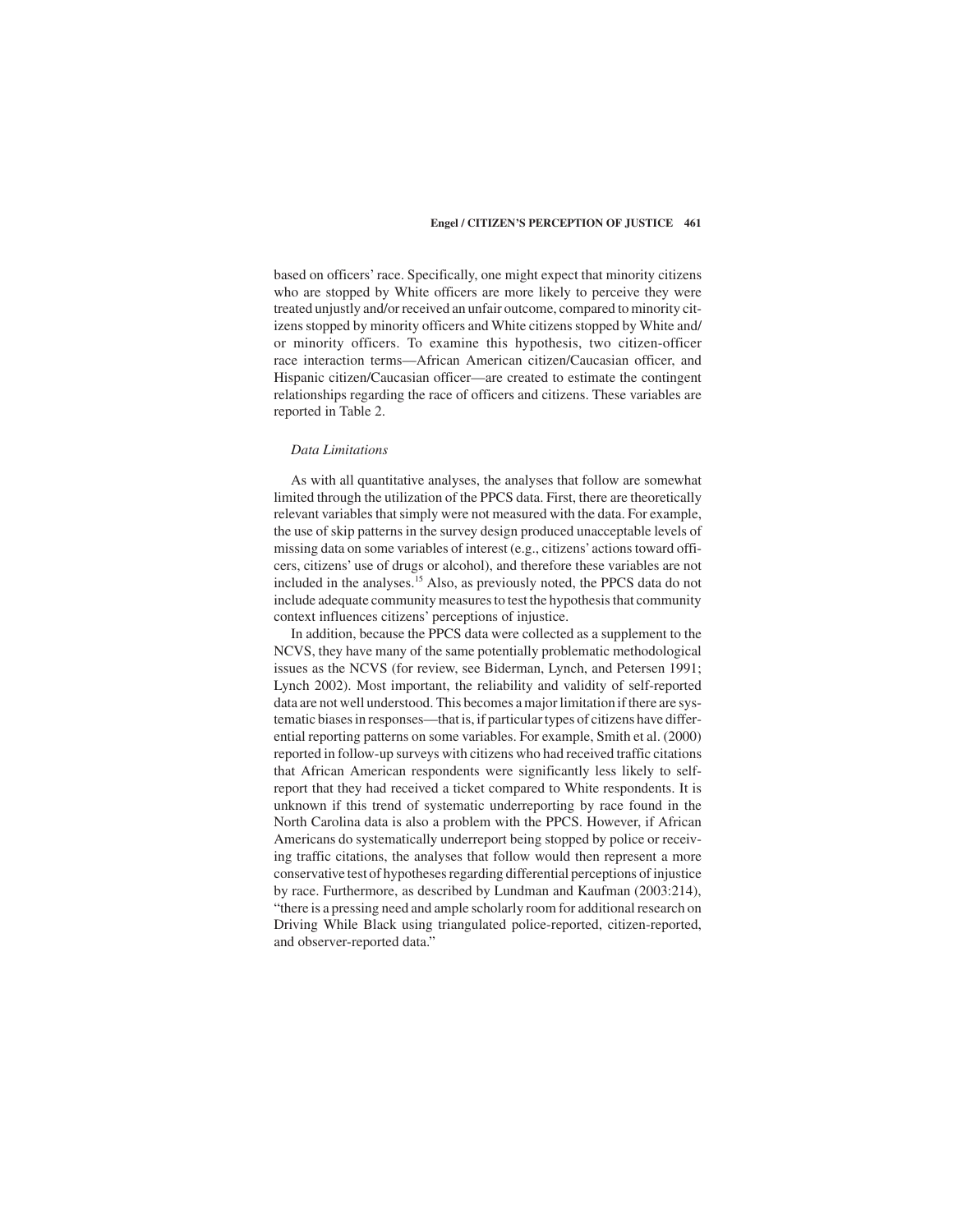## *ANALYSES*

In complex survey designs such as that employed for the PPCS, the observations have different probabilities of selection. That is, due to nonresponse and under-coverage in the population, certain groups (e.g., young Black males in urban areas) may be underrepresented in the sample. Therefore, analyses based on these data must account for these potential differences. Failure to do so could lead to biased regression parameters and inflated standard errors (Lohr 1999:352-53). With logistic regression, if the model estimated is a good fit to the data, "the only difference between weighted and unweighted analyses would appear in the intercept terms" (Lohr 1999:372). Nevertheless, the PPCS has a cluster sample design that must be accounted for in the logistic-regression models. That is, "the dependence of the data induced by clustering will need to be considered in the logistic regression model for variance estimation" (Lohr 1999:372). Therefore, the analyses described below are generated through the WesVar statistical software package, with the jackknife replication method employed to generate estimate variances. After weighting the sample, the jackknife procedure produces degrees of freedom equal to the number of sampled primary sampling units (PSUs) minus the number of strata. The WesVar software takes into account the inflation factor and clustering when computing standard errors. Therefore, the jackknife replication estimator produces standard errors that are less likely to be inflated (for a full description of the jackknife procedure, see Lohr 1999:359). Thus, the use of weighted data in the analyses that follow is more appropriate than the use of non-weighted data because of the need for post-stratification adjustments. The standard errors generated through these procedures are not inflated, and therefore the tests of significance are reliable.

# *Multivariate Results*

Using the categorical, unordered variable measuring citizens'perceptions of procedural and distributive justice, a multinomial logitistic regression model is estimated. This multinomial logitistic model represents an extension of binary logit models and is used to predict the probabilities of unordered response categories compared to an excluded category (see Liao 1994).16 Findings from this analysis are reported in Table 2. The first three columns display the regression coefficients, standard errors, and odds ratios for the predictors of citizens'perceptions that the stop was not legitimate (i.e., perceptions of distributive injustice). The next three columns show the coefficients, standard errors, and odds ratios for citizens' perceptions that the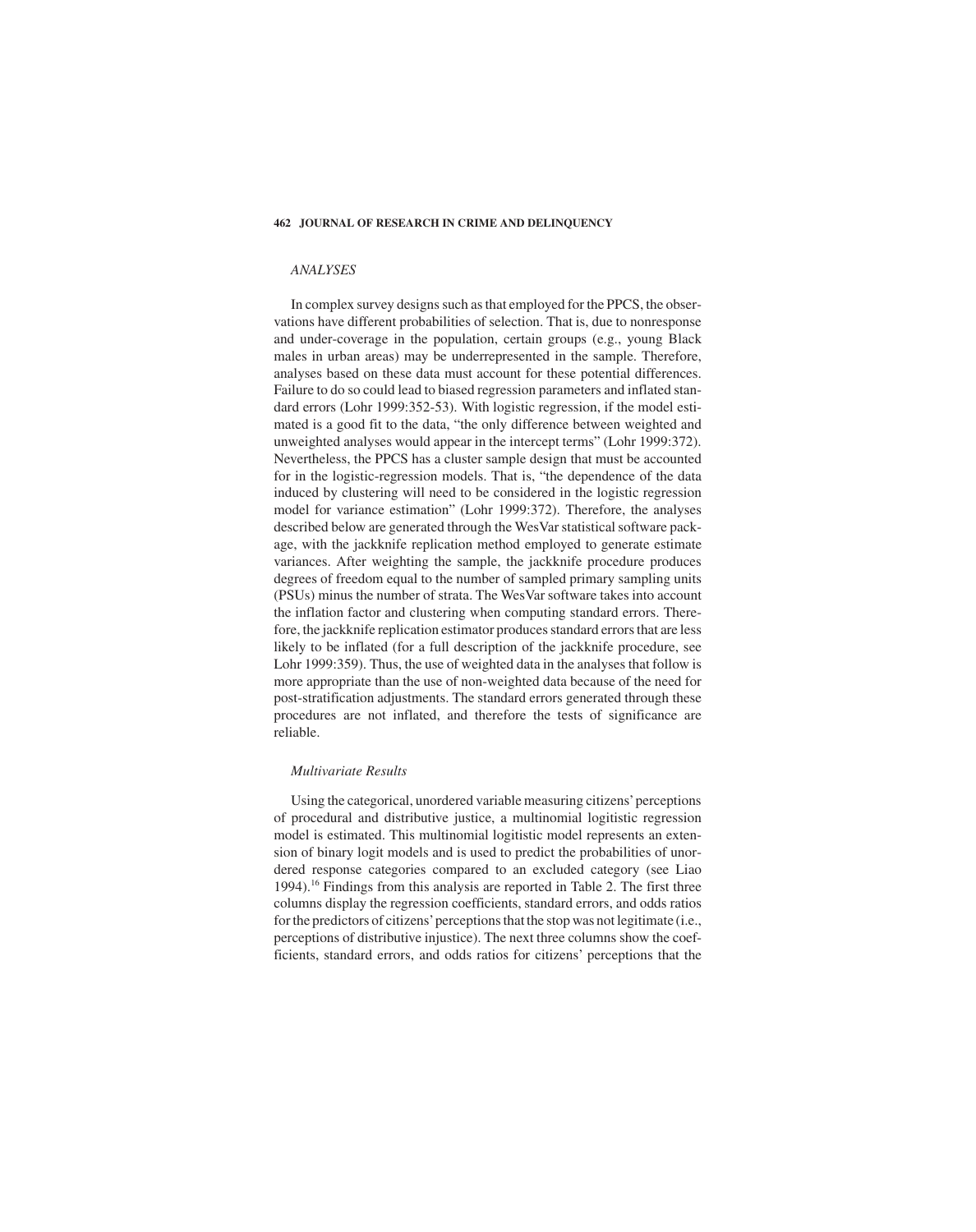police acted improperly (i.e., perceptions of procedural injustice), and the final three columns display results for citizens'perceptions that both the stop was illegitimate and the police acted improperly (i.e., perceptions of both distributive and procedural injustice). The excluded category in this multinomial logistic regression analysis is no negative perceptions of the police or the stop.

The results show that four predictor variables have significant influences across all types of injustice. Citizens who were African American, stopped more frequently, searched by police, or received a traffic citation were significantly more likely to have perceptions of distributive injustice (i.e., perceived the stop was illegitimate), procedural injustice (i.e., perceived that the police acted improperly during the stop), or both combined. Other variables were significant predictors of one or another type of injustice. For example, citizens' perceptions that the initial stop was not legitimate were strongly influenced by the primary reason for the stop. Citizens who were stopped for traffic offenses other than speeding and those who were stopped for suspicion were significantly more likely than citizens who were stopped for speeding to perceive that the stop was illegitimate.

Significant predictors of citizens'perceptions of procedural injustice (i.e., the police acted improperly) differed somewhat from those predicting distributive injustice (i.e., the stop was not legitimate). The strongest predictors of procedural injustice were police actions during the stop. Citizens who had force threatened or used against them were 17.2 times more likely to perceive the police acted improperly. Likewise, citizens who were searched were 7.9 times more likely to perceive police acted improperly.

Three demographic variables were significant predictors of citizens' perceptions of both forms of injustice. Specifically, males, older respondents, and African Americans were significantly more likely to indicate that the initial stop was not legitimate and that the police acted improperly during the stop. In addition, the reason for the stop and actions taken by police during the stop were strong predictors of citizens' perceptions of injustice. Citizens who were stopped for more discretionary reasons (e.g., traffic offenses other than speeding, vehicle defects, and suspicion) were significantly more likely than citizens who were stopped for speeding to perceive that both forms of injustice had occurred. Finally, citizens who received a citation were also more likely to indicate they had both negative perceptions of the police. It is also noteworthy that Hispanic citizens and those of other races did *not* have significant perceptions of injustice. In addition, contrary to the hypotheses of the instrumental model, the most severe formal sanction (i.e., arrest) does *not* predict citizens' perceptions of distributive or procedural injustice.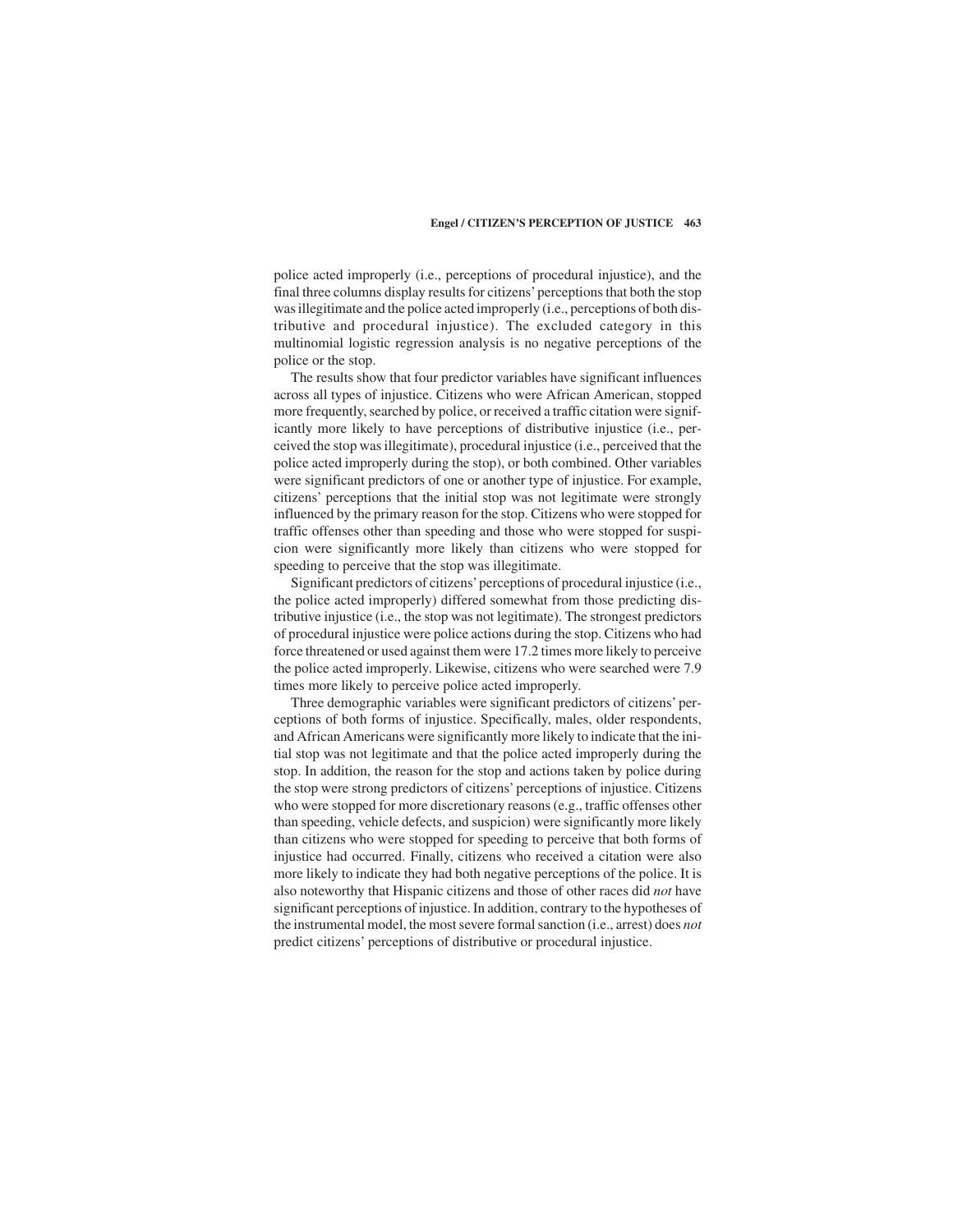# *Interaction Terms*

The influence of interactions of citizens'race and income, along with officers' and citizens' race, were also examined. Citizens' race-income interaction terms are included in the models shown in Table 3. The interaction term capturing low-income African Americans is not significant for any form of injustice. Interestingly, however, the low-income/Hispanic variable is a significant and positive predictor of citizens' perceptions of procedural injustice, whereas the Hispanic main effect is significant and negative. This indicates that Hispanic citizens of different socioeconomic status have different perceptions of injustice as a result of traffic encounters with police. Compared to middle and upper class Whites, middle and upper class Hispanics are significantly less *likely* to perceive that the police acted improperly. Lowincome Hispanic citizens, however, were 3.5 times more likely to perceive that the police had acted improperly during the stop.

The statistical model estimating the second set of interaction terms (officers'race and citizens'race) is reported in Table 4. As shown, the coefficients for the African American citizen/White officer and Hispanic citizen/White officer interaction terms were not significant. From these null findings, it appears that minority citizens' perceptions of injustice are not contingent upon the officers' race. That is, minority citizens' perceptions of procedural and distributive injustice during traffic stops are consistent across the race of the officer responsible for the stop.

#### *DISCUSSION*

Across all categories of the dependent variable, there were four consistent predictors of distributive and procedural injustice (i.e., African American citizens, citizens stopped more frequently, citizens searched by police, and citizens who received a citation). Consistent with Tyler's (1990, 2001) findings, the analyses reported above show that the favorableness of the outcome citizens receive during traffic stops does not alone fully account for citizens'perceptions of injustice. Rather, citizens' perceptions of injustice are also affected by the perceived *fairness* of the procedures and outcomes they receive. Based on the odds ratios reported for the multinominal logistic regression models, the substantively strongest predictors of citizens'perceptions of distributive and procedural injustice during traffic stops are represented in the normative model, which suggests that citizens are concerned with issues of equity and fairness in procedures and outcomes.

Within the normative model, the initial reason for the traffic stop, police use of force during the encounter, and vehicle/citizen searches are all

*(continued on page 469)*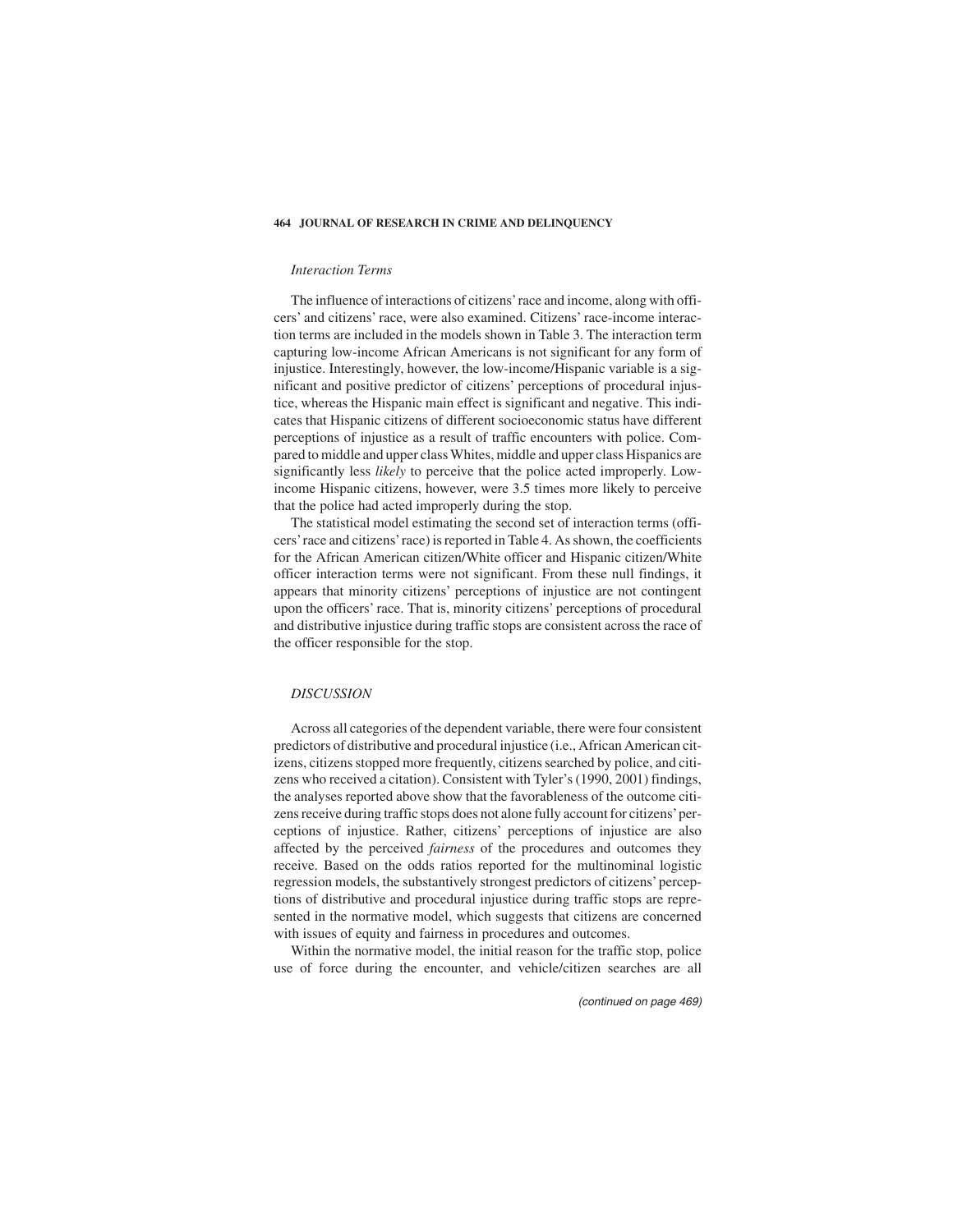| IABLE 3: MUNIC LOOPS LOOPS ON THE PRESSION WILL PRESSION WILL PRESSION WILL PRESSION WILL PRESSION WAS TRANSITY OF THE UPPER STRANGLY AND A STRANGLY WAS TRANGITY OF THE UPPER STRANGLY WAS TRANGITY OF THE UPPER STRANGLY WAS |             |                                                |                            |                      |                                                     |                   |                                |                                                                  |                                                         |
|--------------------------------------------------------------------------------------------------------------------------------------------------------------------------------------------------------------------------------|-------------|------------------------------------------------|----------------------------|----------------------|-----------------------------------------------------|-------------------|--------------------------------|------------------------------------------------------------------|---------------------------------------------------------|
|                                                                                                                                                                                                                                |             | Stop Not Legitimate<br>Distributive Injustice: |                            |                      | Police Acted Improper<br>Procedural Injustice:      |                   | Stop Not Legitimate and        | Procedural Injustice:<br>Police Act Improper<br>Distributive and |                                                         |
| Variable                                                                                                                                                                                                                       | Coefficient | 58                                             | <b>Odds Ratio</b>          | Coefficient          | 55                                                  | <b>Odds Ratio</b> | Coefficient                    | 58                                                               | <b>Odds Ratio</b>                                       |
| ntercept                                                                                                                                                                                                                       | $-3.56***$  | 0.24                                           |                            | $-3.20***$           | 0.40                                                |                   | $-5.45***$                     | 0.37                                                             |                                                         |
| Citizen characteristics                                                                                                                                                                                                        |             |                                                |                            |                      |                                                     |                   |                                |                                                                  |                                                         |
| Male                                                                                                                                                                                                                           | 0.07        | 0.10                                           | Ş                          |                      | 0.16                                                | 0.83              | $0.40**$                       | 0.13                                                             |                                                         |
| Age                                                                                                                                                                                                                            | $-0.00$     | 0.00                                           |                            |                      |                                                     | 0.99              | $0.02***$                      | 0.00                                                             | $\frac{9}{1}$ $\frac{8}{1}$ $\frac{8}{1}$ $\frac{8}{1}$ |
| African American                                                                                                                                                                                                               | $0.61***$   | 0.20                                           | $\frac{1.84}{0.84}$        | $0.80**$             | 5 2 3 3 4 5 2 9<br>5 2 3 4 4 5 2 9<br>6 6 6 6 6 6 6 | 2.23              | $0.98***$                      |                                                                  |                                                         |
| Hispanic                                                                                                                                                                                                                       | $-0.27$     | 0.22                                           | 0.76                       | $-0.69*$             |                                                     | 0.50              | 0.17                           |                                                                  |                                                         |
| Other race                                                                                                                                                                                                                     | $-0.04$     | 0.24                                           | 0.96                       | $-0.06$              |                                                     | 0.94              | $-0.07$                        |                                                                  | $7.37984$<br>$7.37984$                                  |
| Employed                                                                                                                                                                                                                       | 0.23        | $0.12*$                                        |                            |                      |                                                     | 0.87              |                                |                                                                  |                                                         |
| Income less than \$20,000                                                                                                                                                                                                      | 0.11        | 0.13                                           | $7.28$<br>$7.28$<br>$0.98$ | $7889$<br>$999$      |                                                     | 0.77              | $0.78$<br>$-0.06$              |                                                                  |                                                         |
| Income \$20,000 to \$49,999                                                                                                                                                                                                    | $-0.01$     | 0.11                                           |                            |                      |                                                     | 0.75              |                                |                                                                  |                                                         |
| Situation, legal, and control variables                                                                                                                                                                                        |             |                                                |                            |                      |                                                     |                   |                                |                                                                  |                                                         |
| Caucasian officer                                                                                                                                                                                                              | $-0.03$     | 0.13                                           | 0.97                       |                      | 0.16                                                | 0.75              |                                | 0.16                                                             | $\frac{5}{2}$                                           |
| Number of people in the vehicle                                                                                                                                                                                                | $0.13**$    | 0.05                                           | 1.14                       | $-0.28$<br>0.25**    |                                                     |                   |                                | 0.08                                                             |                                                         |
| Number traffic stops (past year)                                                                                                                                                                                               | $0.12***$   | 0.05                                           | 1.13                       | $0.22***$            | 0.05                                                | $1.28$<br>$1.25$  | $0.27$<br>$0.08$<br>$0.26$ *** | 0.56<br>0.56                                                     | $0.8748$<br>$-1.68$                                     |
| Any evidence                                                                                                                                                                                                                   | 0.22        | 0.66                                           | $1.\overline{34}$<br>1.34  | 0.15                 | 0.53                                                | 1.17              | 0.38                           |                                                                  |                                                         |
| CATI survey                                                                                                                                                                                                                    | $0.29**$    | 0.10                                           |                            | $-9.40**$            | 0.16                                                | 0.67              | $-0.15$                        | 0.14                                                             |                                                         |
| Normative model                                                                                                                                                                                                                |             |                                                |                            |                      |                                                     |                   |                                |                                                                  |                                                         |
| DUI roadside check                                                                                                                                                                                                             | 0.34        | 0.45                                           |                            | $-1.03$              |                                                     | 0.36              | $-0.97$                        | 1.02                                                             |                                                         |
| Nonspeeding traffic offense                                                                                                                                                                                                    | $1.16***$   | 0.11                                           | $\frac{40}{3.17}$          | $-0.32$<br>$-0.63**$ |                                                     | 0.53              | $1.29***$<br>0.72***           |                                                                  |                                                         |
| Vehicle defect                                                                                                                                                                                                                 | 0.28        | 0.18                                           | 1.33                       |                      | 0.000<br>0.000<br>0.000                             |                   |                                | $\begin{array}{c}\n 2858 \\  -2959\n \end{array}$                | 88<br>0. 80<br>0. 91                                    |
| icense/registration check                                                                                                                                                                                                      | 0.25        | 0.21                                           | $1.28$<br>6.82             | $-1.16**$            |                                                     | 0.31              | $-0.02$                        |                                                                  | 0.98                                                    |
| Driver suspected of something                                                                                                                                                                                                  | $1.92***$   | 0.27                                           |                            | $-0.51$              | 0.53                                                | 0.60              | $1.99***$                      |                                                                  | 7.30                                                    |
|                                                                                                                                                                                                                                |             |                                                |                            |                      |                                                     |                   |                                |                                                                  | (continued)                                             |

ay 1999 **TABLE 3: Multinomial Logistic Regression (with income-race interaction terms) of Citizens' Perceptions of Injustice, Police-Public Contact Survey, 1999** is<br>The Dublic C Police af Inimation ċ of Citia Ĵ j Analists Í anial I ogistic Be TABLE 3: Multin

**465**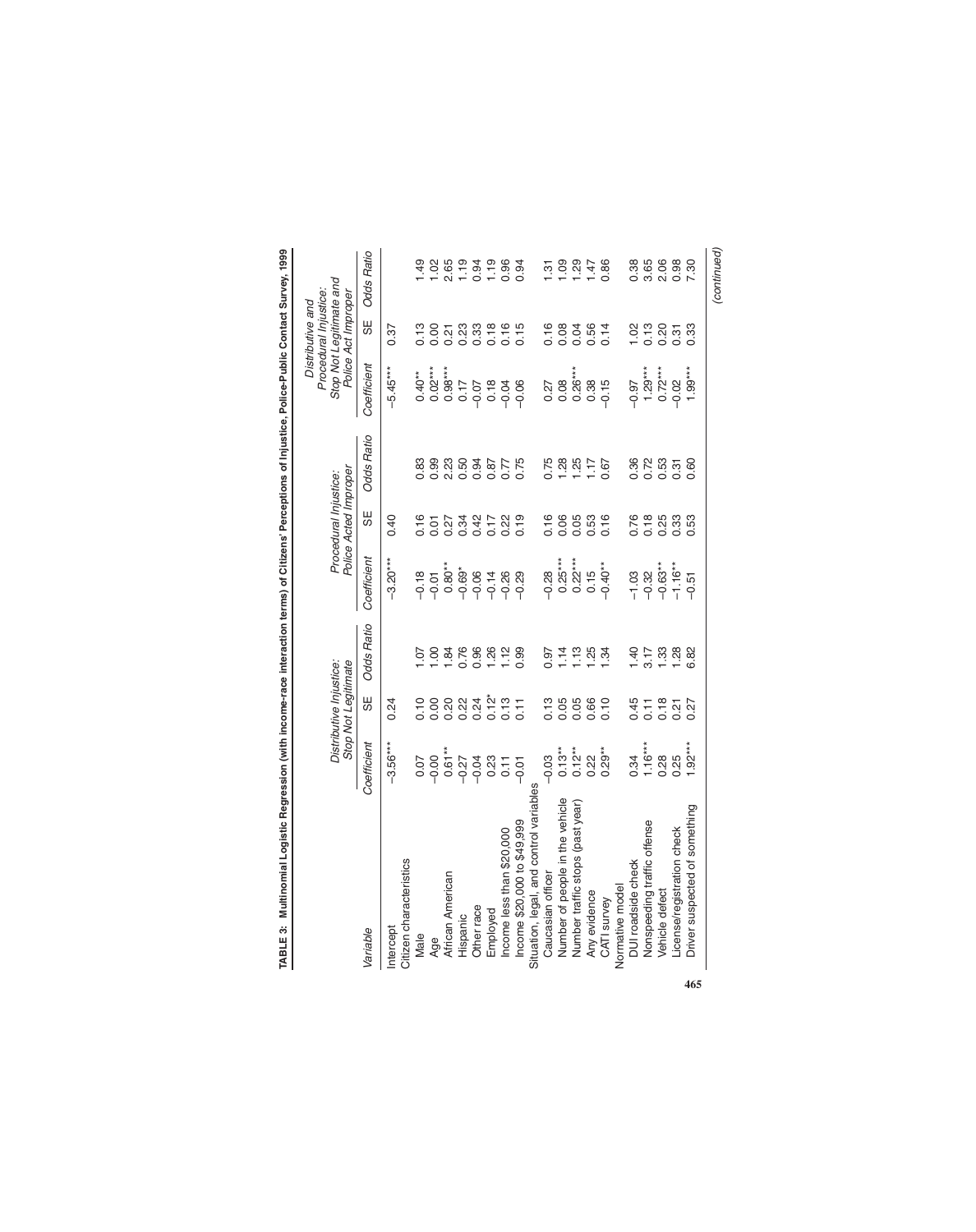$\frac{4}{66}$  TABLE 3 (continued) **TABLE 3 (continued)**

|                                                                                                                                           |             |                                                |                   |             |                                                |                   |                         | Procedural Injustice:<br>Distributive and |               |
|-------------------------------------------------------------------------------------------------------------------------------------------|-------------|------------------------------------------------|-------------------|-------------|------------------------------------------------|-------------------|-------------------------|-------------------------------------------|---------------|
|                                                                                                                                           |             | Stop Not Legitimate<br>Distributive Injustice: |                   |             | Police Acted Improper<br>Procedural Injustice: |                   | Stop Not Legitimate and | Police Act Improper                       |               |
| Variable                                                                                                                                  | Coefficient | 56                                             | <b>Odds Ratio</b> | Coefficient | မ္တ                                            | <b>Odds Ratio</b> | Coefficient             |                                           | SE Odds Ratio |
|                                                                                                                                           |             |                                                |                   |             |                                                |                   |                         |                                           |               |
| Any use of force                                                                                                                          | 0.46        | 1.15                                           | $-58$             | $2.73***$   | 0.65                                           | 15.33             | $2.75***$               | 0.66                                      | 15.65         |
| Any search                                                                                                                                | $0.59**$    | 0.20                                           | ā                 | $2.06***$   | 0.24                                           | 7.85              | $1.37***$               | 0.21                                      | 3.92          |
| Instrumental model                                                                                                                        |             |                                                |                   |             |                                                |                   |                         |                                           |               |
| Citation                                                                                                                                  | $0.42***$   | 0.10                                           | 1.52              | $0.57***$   | 0.16                                           | 1.77              | $0.57***$               | 0.13                                      | 1.77          |
| Arrest                                                                                                                                    | $-0.56$     | 0.34                                           | 0.57              | $-0.14$     | 0.37                                           | 0.87              | $-0.41$                 | 0.40                                      | 0.66          |
| Interaction terms                                                                                                                         |             |                                                |                   |             |                                                |                   |                         |                                           |               |
| Low-income African American                                                                                                               | $-0.18$     | 0.27                                           | 0.84              | $-0.22$     | 0.40                                           | 0.81              | $-0.62$                 | 0.37                                      | 0.54          |
| Low-income Hispanic                                                                                                                       | 0.48        | 0.32                                           | 1.61              | $1.31**$    | 0.46                                           | 3.70              | 0.32                    | 0.35                                      | 1.38          |
| Overall fit (F-value)                                                                                                                     | $1.65***$   |                                                |                   |             |                                                |                   |                         |                                           |               |
| Cox-Snell likelihood ratio                                                                                                                | 0.13        |                                                |                   |             |                                                |                   |                         |                                           |               |
| Pseudo r-square                                                                                                                           |             |                                                |                   |             |                                                |                   |                         |                                           |               |
| NATE: The craited reference category is no negative citizen perceptions. Table entrice include multinomial Indiction conficients followed |             |                                                |                   |             |                                                |                   |                         |                                           |               |

NOTE: The omitted reference category is no negative citzen perceptions. Table entries include multinomial logistic regression coefficients, followed<br>by standard errors (in parentheses), and the log odds. Asterisks represe NOTE: The omitted reference category is no negative citzen perceptions. Table entries include multinomial logistic regression coefficients, followed by standard errors (in parentheses), and the log odds. Asterisks represent statistically significant differences at the following levels: \*p ≤.05 \*\*, p ≤ *.01, \*\*\*p* ≤ *.001. n = 7,034 unweighted, 19,277,002 weighted.*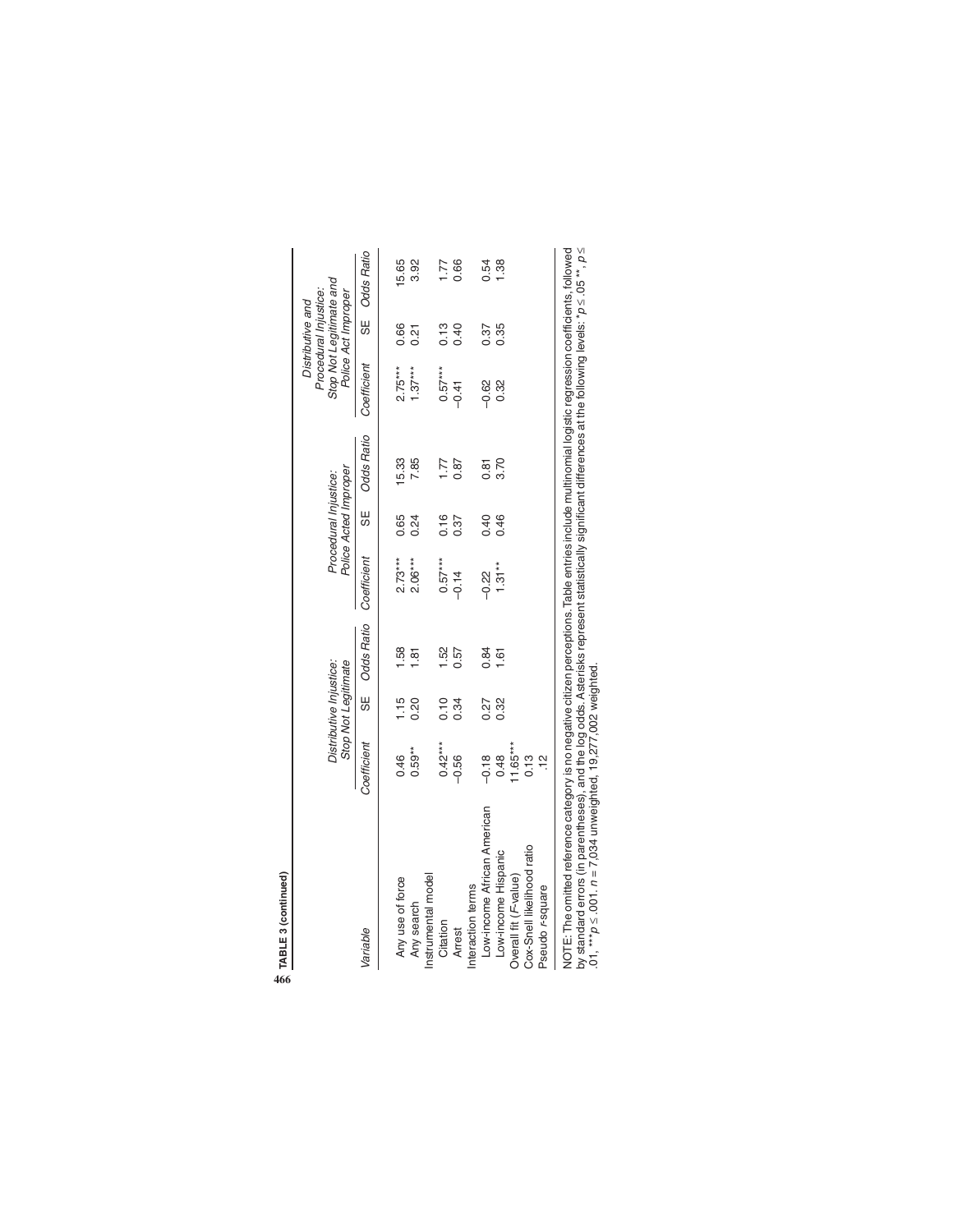| 1999                                    |                    |                                                |                             |                                                         |                                                |                      |                               |                                                                  |                   |
|-----------------------------------------|--------------------|------------------------------------------------|-----------------------------|---------------------------------------------------------|------------------------------------------------|----------------------|-------------------------------|------------------------------------------------------------------|-------------------|
|                                         |                    | Distributive Injustice:<br>Stop Not Legitimate |                             |                                                         | Police Acted Improper<br>Procedural Injustice: |                      | Stop Not Legitimate and       | Procedural Injustice:<br>Police Act Improper<br>Distributive and |                   |
| Variable                                | Coefficient        | 55                                             | Odds Ratio                  | Coefficient                                             | 58                                             | <b>Odds Ratio</b>    | Coefficient                   | 56                                                               | <b>Odds Ratio</b> |
| ntercept                                | $-3.50***$         | 0.24                                           |                             | $-3.17***$                                              | 0.42                                           |                      | $-5.34***$                    | 0.38                                                             |                   |
| Citizen characteristics                 |                    |                                                |                             |                                                         |                                                |                      |                               |                                                                  |                   |
| Male                                    | 0.07               | 0.10                                           | $\frac{5}{2}$               | $-0.18$                                                 | 0.16                                           | 0.84                 | $0.40**$                      | 0.13                                                             | 50                |
| Age                                     | $-0.00$            | 0.00                                           | $\frac{8}{1}$               |                                                         |                                                | 0.99                 | $0.02***$                     | 0.00                                                             |                   |
| African American                        | 0.35               | 0.27                                           | 1.42                        |                                                         | 0.33                                           | 1.68                 | 0.44                          | 0.39                                                             | $\frac{0}{1}$ .56 |
| Hispanic                                |                    | 0.32                                           | 0.66                        |                                                         |                                                |                      |                               |                                                                  | 00.1              |
| Other race                              | $-0.42$<br>$-0.05$ | 0.24                                           | 0.95                        |                                                         | $44208$<br>00000                               | $1.05$<br>0.93       |                               | 0.50<br>0.33                                                     | 0.93              |
| Employed                                | $0.23*$            |                                                |                             |                                                         |                                                |                      |                               |                                                                  | 1.20              |
| Income less than \$20,000               | 0.13               | $222$<br>$0.77$<br>$0.77$                      | $1, 26$<br>$1, 4$<br>$0.99$ | $\begin{array}{c} 7.8 \\ 7.9 \\ 7.9 \\ 9.7 \end{array}$ |                                                | 0.87<br>0.80<br>0.0  |                               | $0.15$<br>$0.15$                                                 | 0.89<br>0.96      |
| Income \$20,000 to \$49,999             | $-0.01$            |                                                |                             |                                                         |                                                |                      |                               |                                                                  |                   |
| Situation, legal, and control variables |                    |                                                |                             |                                                         |                                                |                      |                               |                                                                  |                   |
| Caucasian officer                       | $-0.11$            | 0.15                                           | 0.90                        | $-0.34$                                                 | 0.20                                           | 0.71                 |                               | 0.19                                                             | 1.15              |
| Number of people in the vehicle         | $0.14**$           | 0.05                                           | 1.15                        | $0.25***$                                               |                                                |                      |                               | 0.08                                                             | 1.08              |
| Number traffic stops (past year)        | $0.12**$           | 0.04                                           | $7.88$<br>$7.84$            | $0.22***$                                               | 0.05                                           | $1.28$<br>$-1.24$    | $0.14$<br>$0.08$<br>$0.25***$ | 0.04                                                             | 1.29              |
| Any evidence                            | 0.22               | 0.66                                           |                             | 0.13                                                    | 0.53<br>0.16                                   | 1.14                 | $0.39$<br>$-0.14$             | 0.56                                                             | 1.47              |
| CATI survey                             | $0.29**$           | 0.10                                           |                             | $-0.40**$                                               |                                                | 0.67                 |                               | 0.14                                                             | 0.87              |
| Normative model                         |                    |                                                |                             |                                                         |                                                |                      |                               |                                                                  |                   |
| DUI roadside check                      | 0.34               | 0.45                                           | 1.40                        | $-1.00$                                                 |                                                | 0.37                 | $-0.96$                       | 1.03                                                             | 0.38              |
| Nonspeeding traffic offense             | $1.16***$          | 0.11                                           | 3.18                        | $-0.32$                                                 |                                                |                      | $1.29***$                     | 0.13                                                             | 3.65              |
| Vehicle defect                          | 0.29               | 0.18                                           | $\frac{34}{38}$             | $-0.61*$                                                |                                                | 0.35<br>0.95<br>0.95 | $0.72***$                     | 0.31                                                             | 2.06              |
| License/registration check              | 0.24               | 0.21                                           |                             | $-1.18***$                                              |                                                |                      | $-0.01$                       |                                                                  | 0.99              |
|                                         |                    |                                                |                             |                                                         |                                                |                      |                               |                                                                  | (continued)       |

TABLE 4: Multinomial Logistic Regression (with police-citizen race interaction terms) of Citizens' Perceptions of Injustice, Police-Public Contact Survey, TABLE 4: Multinomial Logistic Regression (with police-citizen race interaction terms) of Citizens' Perceptions of Injustice, Police-Public Contact Survey,

**467**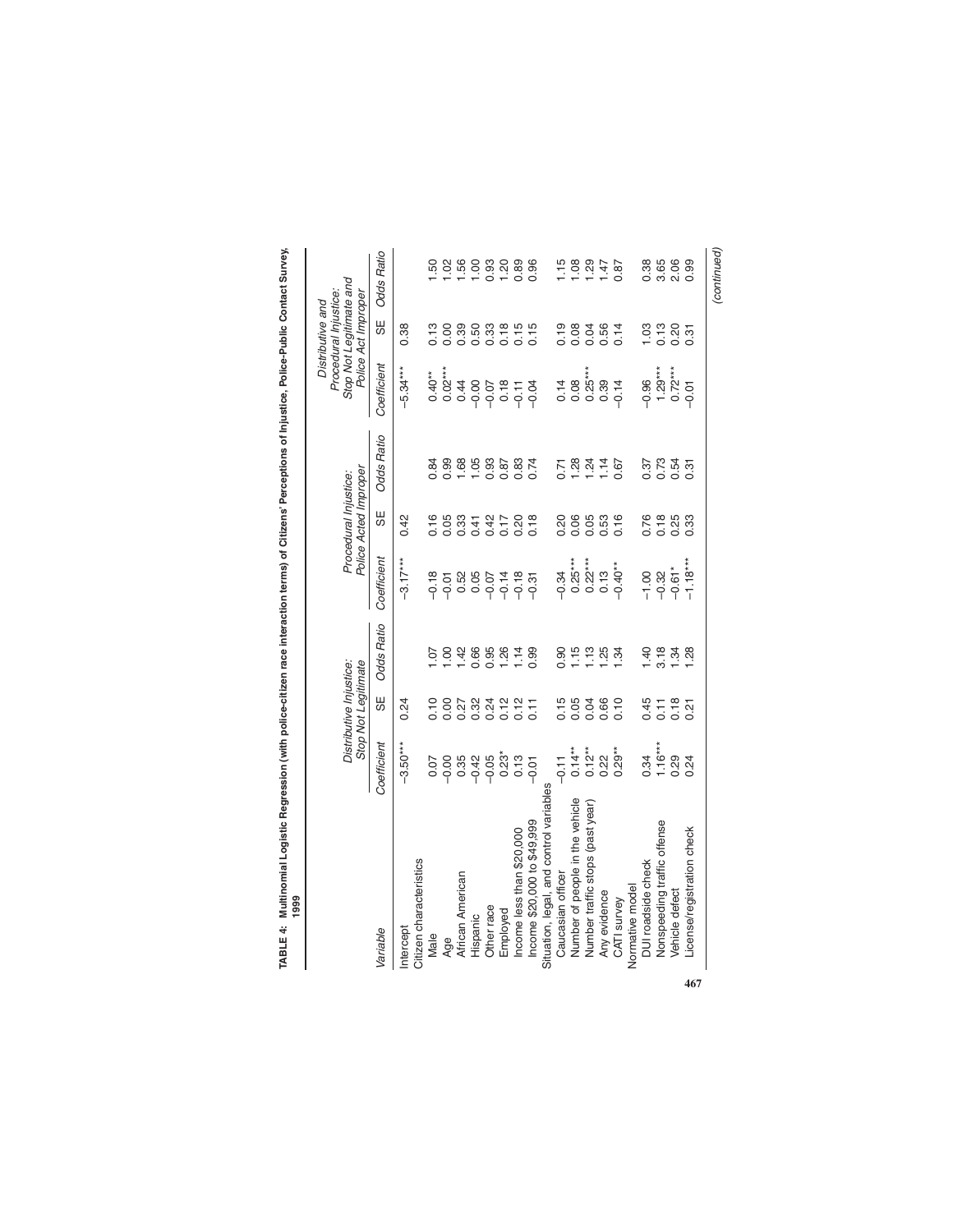| r            |
|--------------|
| ź<br>۰,<br>۷ |

| Stop Not Legitimate and<br>Procedural Injustice:<br>Police Act Improper<br>Distributive and<br>Police Acted Improper<br>Procedural Injustice: | SE Odds Ratio<br>Coefficient<br><b>Odds Ratio</b><br>56 | 0.33<br>$2.00***$<br>0.61<br>0.53 | 0.21<br>$1.37***$<br>8.01<br>0.24                                                                                                                                                                                                                                                                                                                                                                                                                                                                                                                                                                                                                                              | 0.13<br>$0.57***$<br>1.75<br>0.16 | 0.41 | 0.36 |  |
|-----------------------------------------------------------------------------------------------------------------------------------------------|---------------------------------------------------------|-----------------------------------|--------------------------------------------------------------------------------------------------------------------------------------------------------------------------------------------------------------------------------------------------------------------------------------------------------------------------------------------------------------------------------------------------------------------------------------------------------------------------------------------------------------------------------------------------------------------------------------------------------------------------------------------------------------------------------|-----------------------------------|------|------|--|
|                                                                                                                                               | Coefficient<br><b>Odds Ratio</b>                        | 6.80                              | 1.82                                                                                                                                                                                                                                                                                                                                                                                                                                                                                                                                                                                                                                                                           | 1.52                              | - 27 | 1.50 |  |
| Stop Not Legitimate<br>Distributive Injustice:                                                                                                | 56                                                      | 0.27                              | 0.20                                                                                                                                                                                                                                                                                                                                                                                                                                                                                                                                                                                                                                                                           | 0.10                              | 0.33 | 0.35 |  |
|                                                                                                                                               | Coefficient                                             | $1.92***$                         | 1.76<br>7.38<br>5.82<br>3.95<br>0.66<br>$-50$<br>1,43<br>0.43<br>0.53<br>0.66<br>0.40<br>$2.76***$<br>$-0.41$<br>15.19<br>0.85<br>$\frac{29}{0.85}$<br>0.40<br>0.49<br>0.37<br>0.64<br>$0.56***$<br>$2.08***$<br>$2.72***$<br>$-0.50$<br>$-0.16$<br>0.26<br>$-0.16$<br>.58<br>0.57<br>1.15<br>0.34<br>$0.42***$<br>$1.41***$<br>$0.60**$<br>0.45<br>$-0.57$<br>0.24<br>0.13<br>0.41<br>Driver suspected of something<br>Hispanic driver/White officer<br>African American driver<br>Cox-Snell likelihood ratio<br>Instrumental model<br>Overall fit (F-value)<br>Any use of force<br>Interaction terms<br>Pseudo r-square<br>White officer<br>Any search<br>Citation<br>Arrest |                                   |      |      |  |
|                                                                                                                                               | Variable                                                |                                   |                                                                                                                                                                                                                                                                                                                                                                                                                                                                                                                                                                                                                                                                                |                                   |      |      |  |

NOTE: n = 7,034 unweighted, 19,277,002 weighted. *NOTE: n = 7,034 unweighted, 19,277,002 weighted.*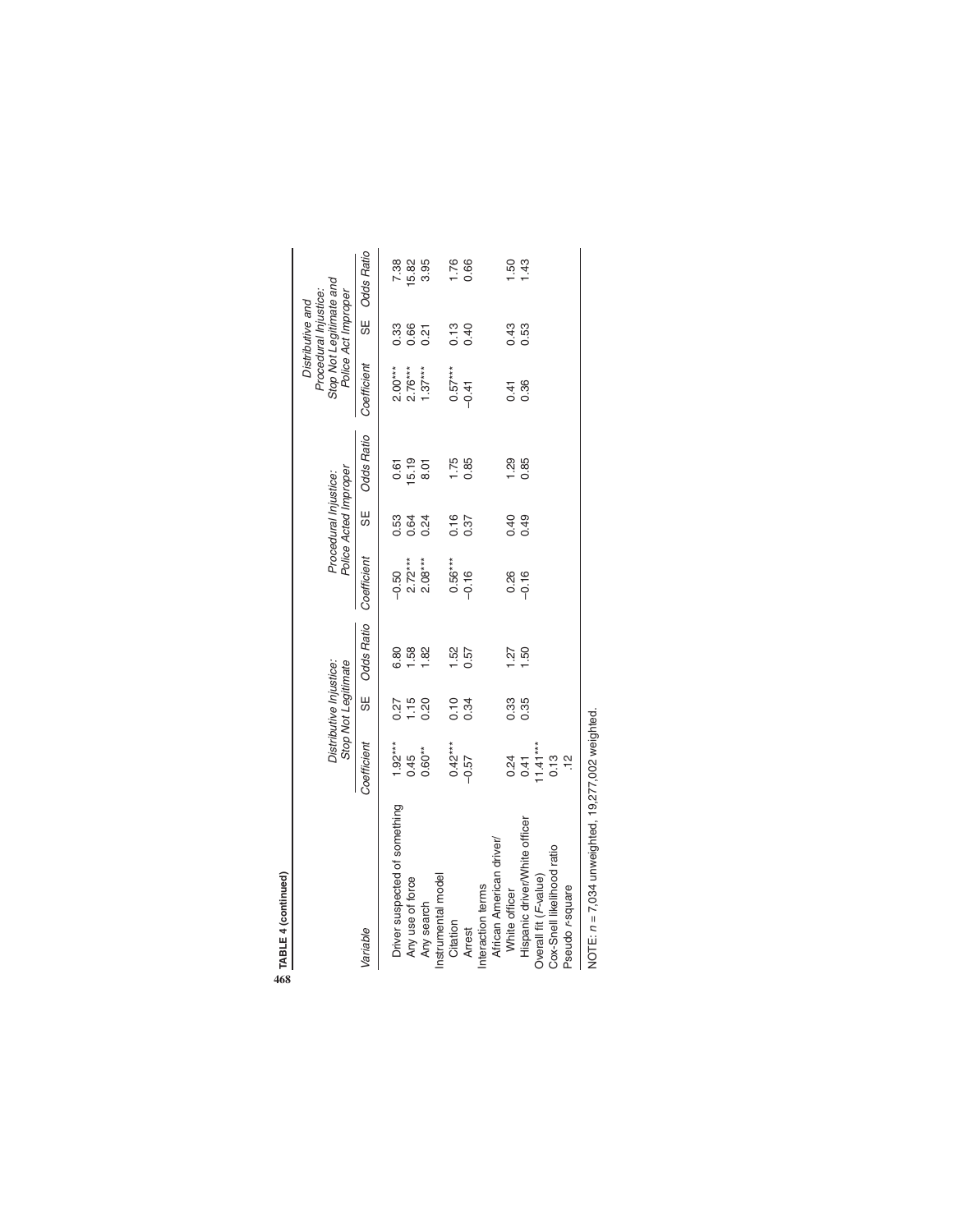significant and substantively strong predictors of citizens'perceptions of distributive and procedural injustice. Compared to citizens who were stopped for speeding, citizens who were stopped for other traffic offenses, suspicion, or vehicle defects were significantly more likely to perceive the stop was not legitimate, the police acted improperly, or both. Citizens who had force used against them were 17.2 times more likely to report perceptions of procedural injustice, compared to those citizens who did not have force used against them. Likewise, citizens who were searched and/or had their vehicles searched were 1.8, 7.9, and 3.2 times more likely to report that the stop was not legitimate, the police acted improperly, or both, respectively. Previous research based on these data found that the search success rate was low (13 percent of searches resulted in the discovery of contraband) and differed significantly by race (i.e., African Americans and Hispanic citizens had lower search success rates compared to White citizens; Engel and Calnon 2004; also see Lundman 2004). Thus the overwhelming majority of citizens who were searched were not found to be carrying contraband and were significantly more likely to perceive that the initial stop was illegitimate, that the police acted improperly, or both. Several studies have found that the majority of searches conducted by police are based solely on the drivers' consent and that consent searches have lower success rates compared to searches based on other factors (e.g., plain view, probable cause, canine alerts, etc.; for review see Engel and Calnon 2004; Engel et al. 2004). Combined, these findings suggest that to reduce citizens' perceptions of injustice and increase the perceived legitimacy and fairness of the police, law enforcement officials may need to reconsider their policies guiding the use of consent and other types of discretionary searches (Engel et al. 2004).

Although the findings suggest that the fairness of both the procedure and the outcome are significant predictors of citizens' perceptions of injustice during traffic stops with police, the favorableness of the outcome appears to have a mixed influence. It is interesting to note that, although citizens who received citations had an increased probability of perceived injustice, citizens who were arrested did not. Given that arrest is a far more serious (and less favorable) outcome compared to a traffic citation, one might expect that the influence of arrest would be at least as strong as that shown for citizens issued citations. There are several possible explanations for this counterintuitive finding. First, it is possible that arrests, which require probable cause and are more thoroughly monitored by the police hierarchy and the courts than routine traffic citations, are perceived by citizens as more likely to be legally justified. That is, arrests, which are presumably based on more evidence and/or more serious offenses, are less likely to be viewed by citizens as illegitimate compared to traffic citations. It is also possible that many arrests during traffic stops are based on outstanding warrants that are discovered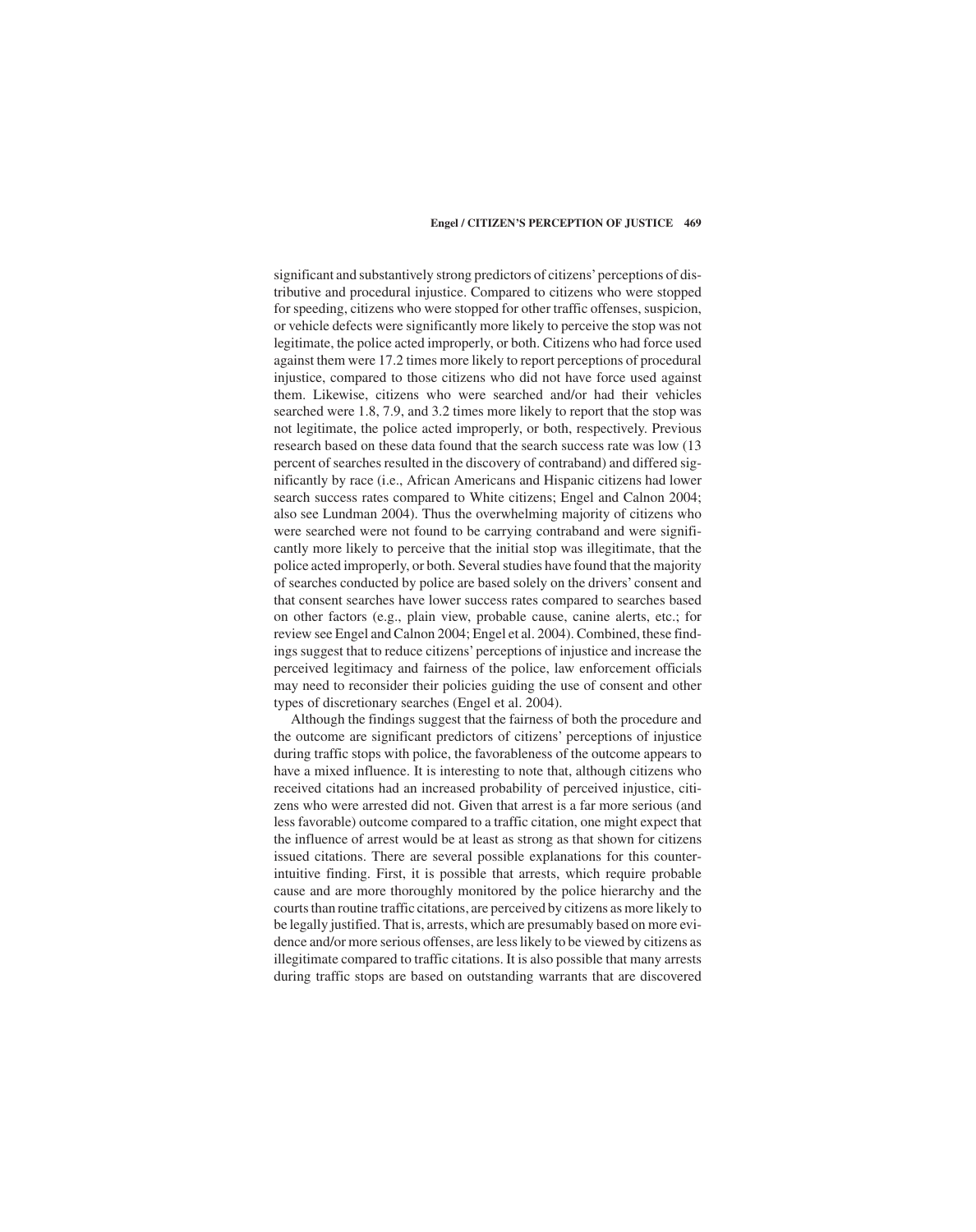after officers process motorists' identifications. In these cases, citizens may be more likely to perceive that an officer is just "doing his/her job" and therefore are less likely to perceive the outcome as unjust. Finally, it may be as Tyler suggests that the favorableness of the outcome is just not as important for citizens'perceptions of injustice as the fairness of the procedure. Citizens may find more fairness in the legal procedures surrounding arrest compared to the more subjective (and significantly different procedures across jurisdictions) received for traffic citations.

Another major finding of this research is that differences in perceptions of procedural and distributive injustice are based at least partially on citizens' race. African American citizens were significantly more likely to have perceptions of distributive injustice (i.e., perceive the stop was illegitimate), procedural injustice (i.e., perceive that the police acted improperly during the stop), or both combined. For example, compared to White citizens, African Americans were 1.7, 2.0, and 2.6 times more likely to perceive that the stop was illegitimate, the police acted improperly, or both, respectively. African American's perceptions of injustice at the hands of police exist even after controlling for other legal and extra-legal factors. In addition, citizens who were stopped more frequently in the past year were also significantly more likely to have perceptions of procedural and distributive injustice. Additional research based on these data has shown that the number of previous stops varies dramatically by race, with African Americans significantly more likely to report that they were stopped more frequently in the past year compared to Whites (Engel 2001).

It is important to note that the results based on the citizen race and income interaction terms also suggest that it is not specifically low-income African Americans that have perceptions of injustice. Rather, African Americans of all social classes have greater perceptions of distributive and procedural injustice compared to Whites. In contrast, high- and middle- income Hispanic citizens are not significantly more likely than White citizens to have perceptions of injustice. Low-income Hispanics, however, are 3.5 times more likely to report perceptions of procedural injustice during traffic stops with police.

These findings regarding differences in citizens' perceptions of injustice by race and ethnicity are somewhat inconsistent with Tyler's (2001) findings, and likewise conflict with research findings reported by Weitzer and Tuch (1999) regarding the influence of social class over citizens' attitudes toward police. Nevertheless, the finding that African Americans, regardless of income, are more likely to have perceptions of injustice compared to White citizens is consistent with arguments made by other scholars. For example, Kennedy (1997) has argued that even African Americans of higher social economic status who conform to the expectations of White society are sin-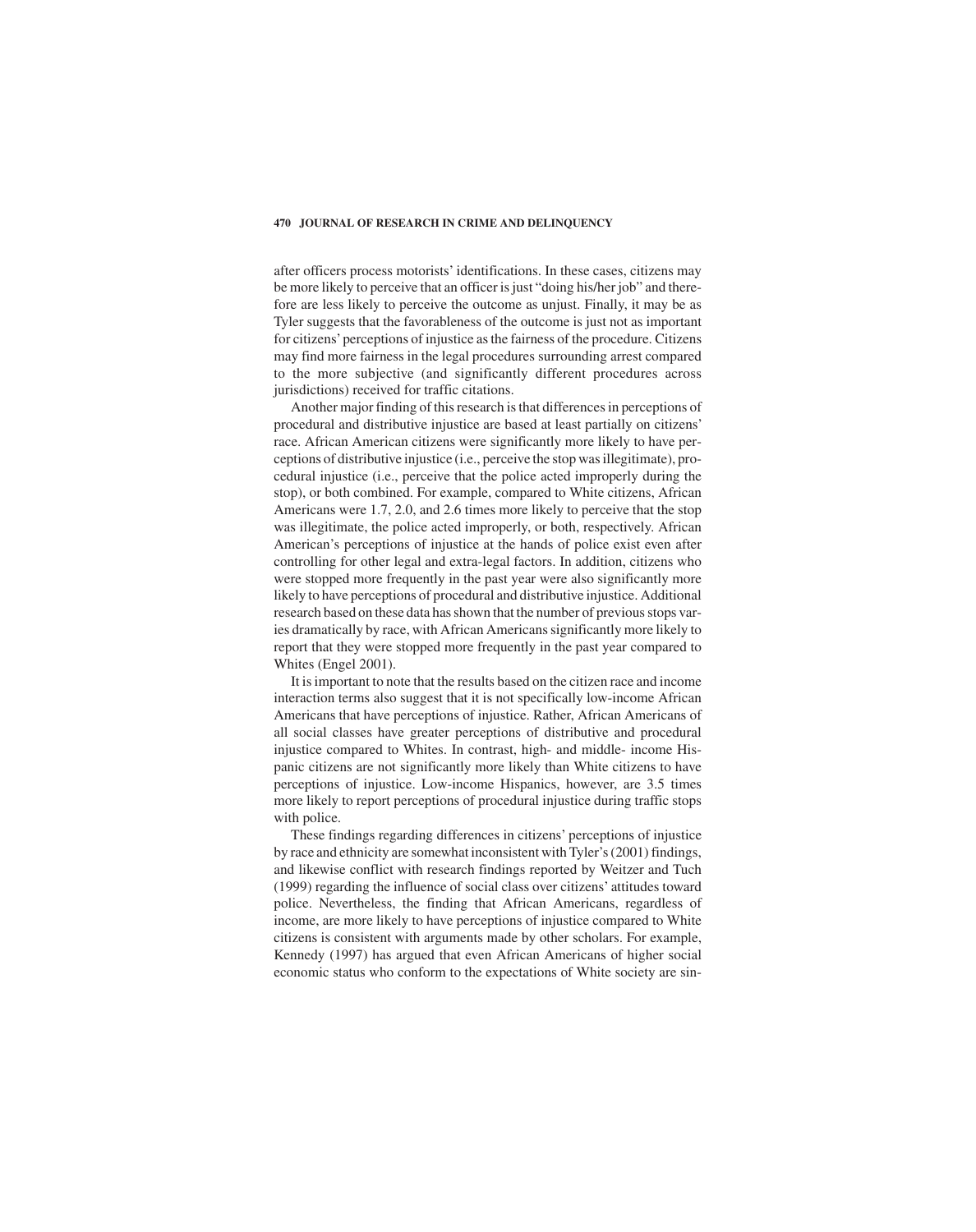gled out for disparate treatment based on race. Kennedy (1997) described the hostile sentiments "of many who feel deeply insulted because they are targeted for scrutiny at least partly on the basis of their race" (p. 158). These "hostile sentiments" are not restricted to particular subgroups within the African American race. For example, Walton (1989) vividly described the plight of educated African Americans of higher social economic status, as they deal with perceptions of injustice in American society:

I am recognizing my veil of double consciousness, my American self and my black self. I must battle, like all humans, to see myself. I must also battle, because I am black, to see myself as others see me; increasingly my life, literally, depends on it. I might meet Bernhard Goetz on the subway; my car might break down in Howard Beach; the armed security guards might mistake me for a burglar in the lobby of my own building. And they won't see a mild-mannered English major trying to get home. They will see Willie Horton. (Walton 1989:653)

As Walton so clearly demonstrated, African Americans of all social classes must battle against discrimination and injustice. It appears this is particularly true for police-citizen encounters during traffic stops.

This trend, however, is somewhat different for Hispanic citizens. Middleand high-income Hispanic citizens do not perceive their encounters with police to be unjust; however Hispanic citizens of lower income do report perceptions of procedural injustice during traffic stops. It is not clear why this pattern of race effects contingent upon income emerges for Hispanic citizens but not African Americans. One might speculate that middle- and upperclass Hispanic citizens have better assimilated into the dominant White culture and therefore do not perceive the same types of negative stereotyping as described by Walton. It is also possible that middle- and upper-class Hispanic citizens are treated with more respect and courteously by police, compared to African Americans of similar class backgrounds. Unfortunately, the data do not allow for a more thorough examination into these issues, and therefore, one can only speculate about the differences in perceptions of injustice by African American and Hispanic citizens.

Overall, these findings raise concerns regarding the need for future research. Unfortunately, the hypothesis that community characteristics influence citizens' perceptions of injustice could not be tested with these data. Given the recent studies that have described the emerging importance of the influence of community characteristics over individual citizens'attitudes and satisfaction toward the police (e.g., Reisig and Parks 2000; Sampson and Bartusch 1998; Weitzer 2000), this is a major limitation of the current research. Future research should attempt to better test this proposition.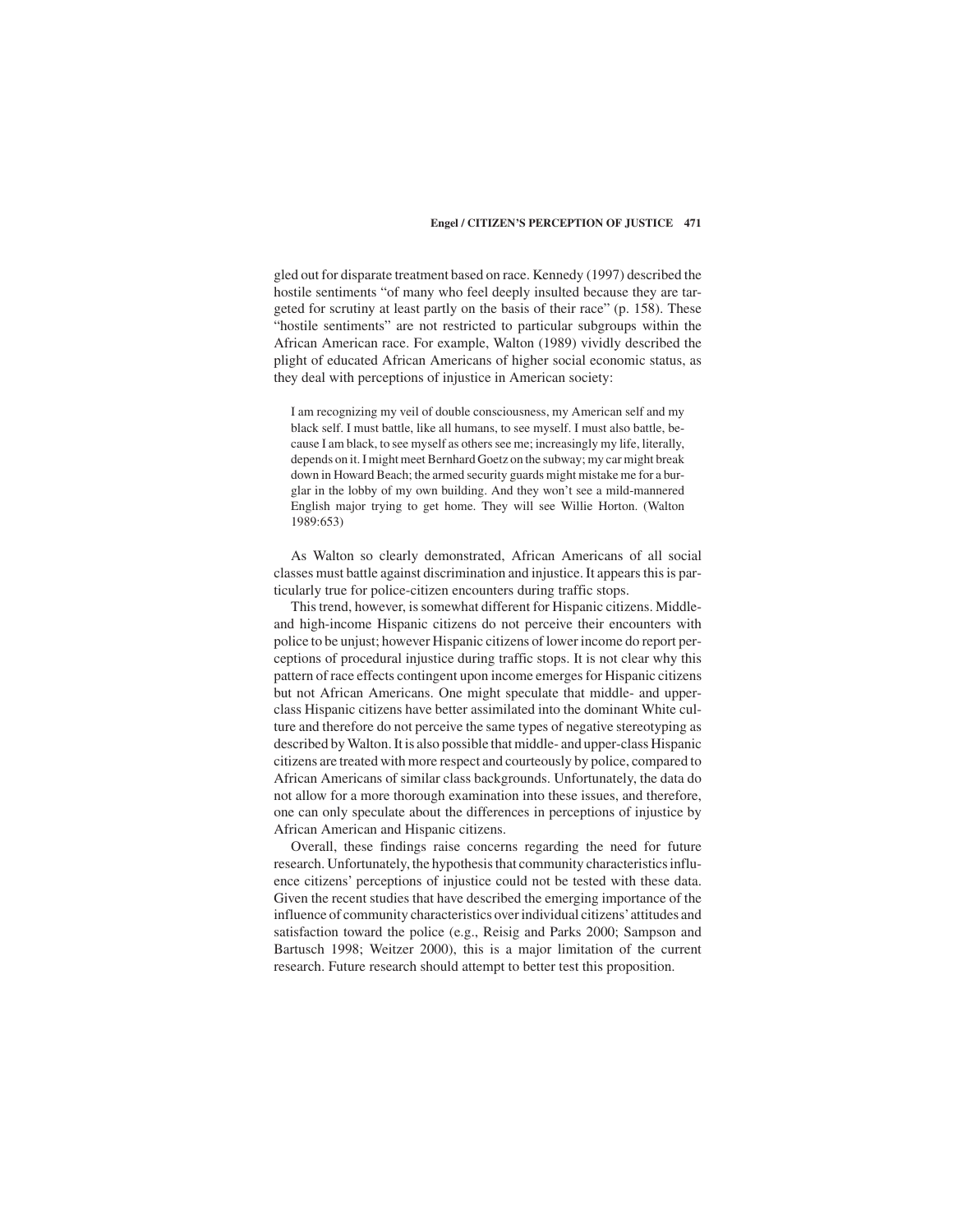It should also be acknowledged that the statistical models estimated do not explain a large proportion of the total variance in citizens' perceptions of injustice (pseudo  $r$ -square =  $0.11, 0.12$ ). The lack of explanatory power suggests that important predictors of citizens' perceptions of injustice are not currently included in the statistical models. It is clear that more detailed information regarding the interaction between officers and citizens is needed to better understand citizens' perceptions of distributive and procedural injustice during encounters with police. For example, it would be important to know if officers and/or citizens acted in a noncompliant, resistant, hostile, or disrespectful manner toward one another during the encounter (Engel 2003). In their theory of coercive actions, Tedeschi and Felson (1994) have stressed the importance of the processes of interactions. Likewise, Sykes and Clark (1975) cautioned against interpretations of police and citizen behavior that only consider the personal traits of the individuals rather than focusing on the interaction between citizens and police. Clearly, future research needs to better examine the specific interactions between police and citizens to better assess the factors that lead to citizens' perceptions of injustice.

## *CONCLUSIONS*

Despite the limitations noted above, these findings have direct and important implications for policy. Compared to citizens stopped for speeding, citizens stopped for more discretionary reasons—traffic offenses other than speeding and suspicion—are 3.1 and 6.8 times more likely to believe that they were treated unjustly by police. Additional analyses from these data have shown that African American and Hispanic citizens were significantly more likely to be stopped initially for offenses that involve a greater degree of officer discretion (Engel and Calnon 2004). That is, citizens' perceptions of procedural and distributive injustice during traffic stops may reflect the varying distribution of police resources by neighborhood and individual race/ ethnicity. For example, minority segments of the population may be more dissatisfied with police because they receive a disproportional amount of punitive attention. A similar situation may exist with the concentration of police resources in high crime neighborhoods.

One of the most important public policy issues currently facing police administrators involves the actual and perceived differential patterns of police-citizen contacts and outcomes based on citizens' race and ethnicity (Engel, Calnon, and Bernard 2002). The perception of "racial profiling" has received national attention, undermining police departments' attempts to restore and rebuild trust with their constituents (Harris 1999; Lundman and Kaufman 2003; Walker 2001). The crisis of legitimacy associated with racial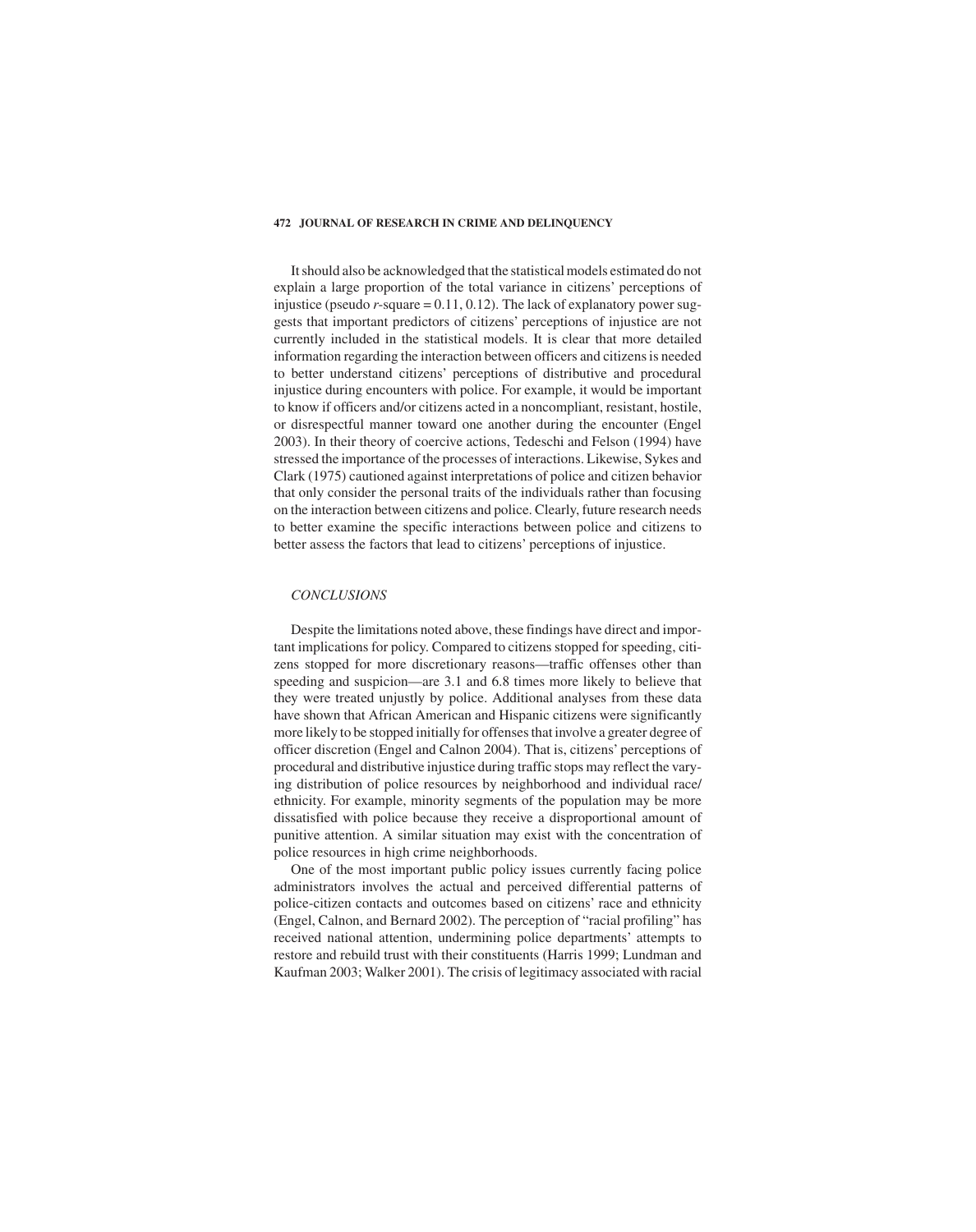profiling strategies has prompted an overwhelming move toward the collection of official data on traffic and pedestrian stops in state and local police departments across the country (Fridell 2004; Police Foundation 2001; Ramirez et al. 2000; Strom et al. 2001). The majority of the publicly available reports and studies reveal disparities in the percentages of minority citizens stopped, cited, searched, or arrested as compared to selected benchmarks(for review see Engel and Calnon 2004; Fridell 2004). In addition, other analyses examining the PPCS data show that the police are significantly more likely to cite, arrest, search, and use force against African Americans during traffic stops, even after controlling for other legal and extra-legal factors (Engel and Calnon 2004).

The current findings, along with findings from other research, suggest that citizens' perceptions of injustice are not based solely on the favorableness traffic stops outcomes, but rather are based on citizens' perceptions of inequalities and unfair procedures disproportionately used by police during traffic stops. These perceptions of injustice are more likely for African American compared to White citizens. When examining citizens' perceptions of injustice however, whether police actually engage in racially biased policing is not necessarily a determinant factor. Even if police do not actively engage in "racial profiling" behaviors, minority citizens may perceive that these forms of discrimination exist. Furthermore, police administrators must recognize that traffic stops in and of themselves, regardless of the official outcomes that citizens receive, can trigger citizens' perceptions of distributive and procedural injustice. Even stops that are made for legally justified reasons can result in citizens'perceptions of injustice. Officers should be trained to explain to citizens why they were stopped and why the officer took the course of action he/she chose. These explanations are particularly important during traffic stops for offenses other than speeding, where the specific violations may be less clear to citizens. Some officers are especially skilled at "selling" the stop or the ticket to the motorist.<sup>17</sup> That is, some officers are better able to reduce citizens' negative perceptions of the encounter by convincing them that the officer is being lenient or by simply making their decision making apparent to the citizen. Thus, to increase their legitimacy, officers must make an extra effort during traffic stops to ensure that motorists understand why they were initially stopped, and why officers took the actions they did.

Despite the constitutionality of pretextual stops and the aggressive use of traffic stops for further investigatory purposes (*Whren v. U.S.* 1996), many police administrators across the country have recognized the need to formally sanction such behavior. Indeed, for police officers to gain legitimacy with minority citizens, departmental administrative rules must be implemented that regulate and control police use of pretext traffic stops. This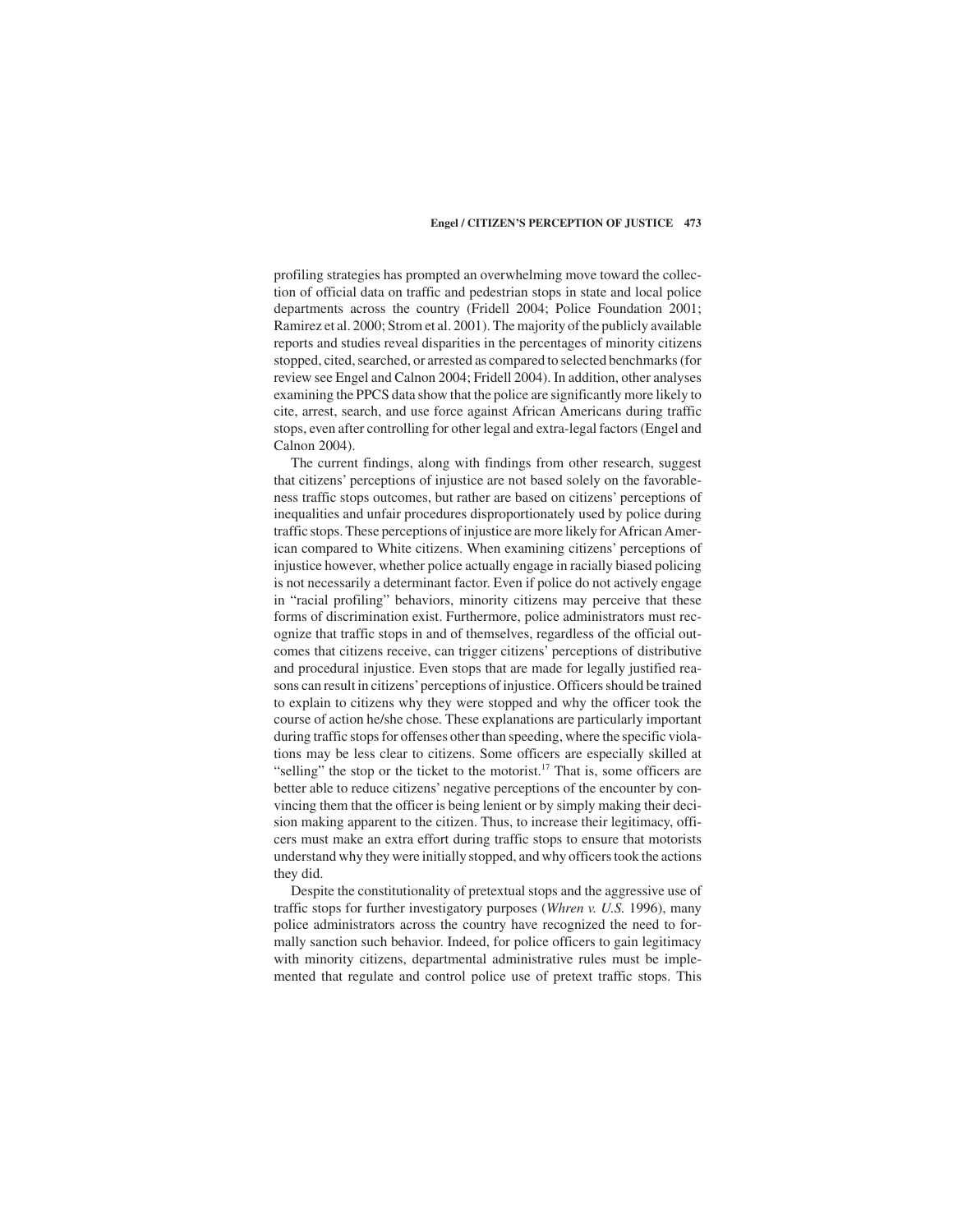research confirms that citizens' perceptions of injustice are not based solely on the favorableness of the official sanctions they receive but also are based on their perceptions of the way they are treated by police during the process. For example, simply being stopped for more discretionary reasons without being ticketed would likely be more troublesome to citizens than actually receiving a ticket for a legitimate offense. Vehicle and person searches (the majority of which are unfruitful in the collection of contraband) also raise citizens' perceptions of distributive and procedural injustice, even if these citizens do not receive an official sanction (e.g., citation or arrest).

Over 35 years after the Kerner Commission report, perceptions of injustice and police illegitimacy are still much stronger for African Americans compared to White citizens. The underlying concepts of justice (i.e., punishment, legitimacy, and fairness) often are at issue during police-citizen interactions. The current findings suggest that citizens' perceptions of injustice are not based solely on the favorableness of the outcomes of traffic stops, but rather, are also based on citizens' perceptions of inequalities and unfair procedures disproportionately used by police during traffic stops. These negative attitudes and the resulting tensions between officers and citizens are extremely important because, as described by Tyler (1990), "legitimacy in the eyes of the public is a key precondition to the effectiveness of authorities" (p. 5). The police in American society must address these lingering issues regarding their legitimacy and fairness in relationship to citizens'perceptions of injustice. To increase citizens'perceptions of confidence and legitimacy in the police, police officers and administrators must alter their operating procedures during interactions with the citizens, and not simply the outcomes that citizens receive.

# *NOTES*

1. Injustice is conceptualized throughout this article and operationalized in the statistical models as the opposite of justice. That is, injustice is conceptualized as involving the underlying themes of punishment, legitimacy, and fairness, as is the concept of justice. Furthermore, injustice is operationalized as the reverse coding of variables described as reflecting citizens'perceptions of distributive and procedural justice.

2. Note, however, that Smith and Hawkins'(1973) research was based on bivariate comparisons of citizens surveyed and temporal ordering of these measures was not established.

3. Note, however, that Brandl et al. (1994) reported that the former relationship (i.e., global attitudes • specific attitudes) was much stronger than the latter relationship (i.e., specific attitudes • global attitudes).

4. Specifically, in the publicly available Police Public Contact Survey (PPCS) data, community context was crudely captured as the residency of respondents in a central city metropolitan statistical area (MSA) (i.e., urban), noncentral city MSA (i.e., suburban), or non-MSA, (i.e., rural). Furthermore, no information was available regarding the community characteristics of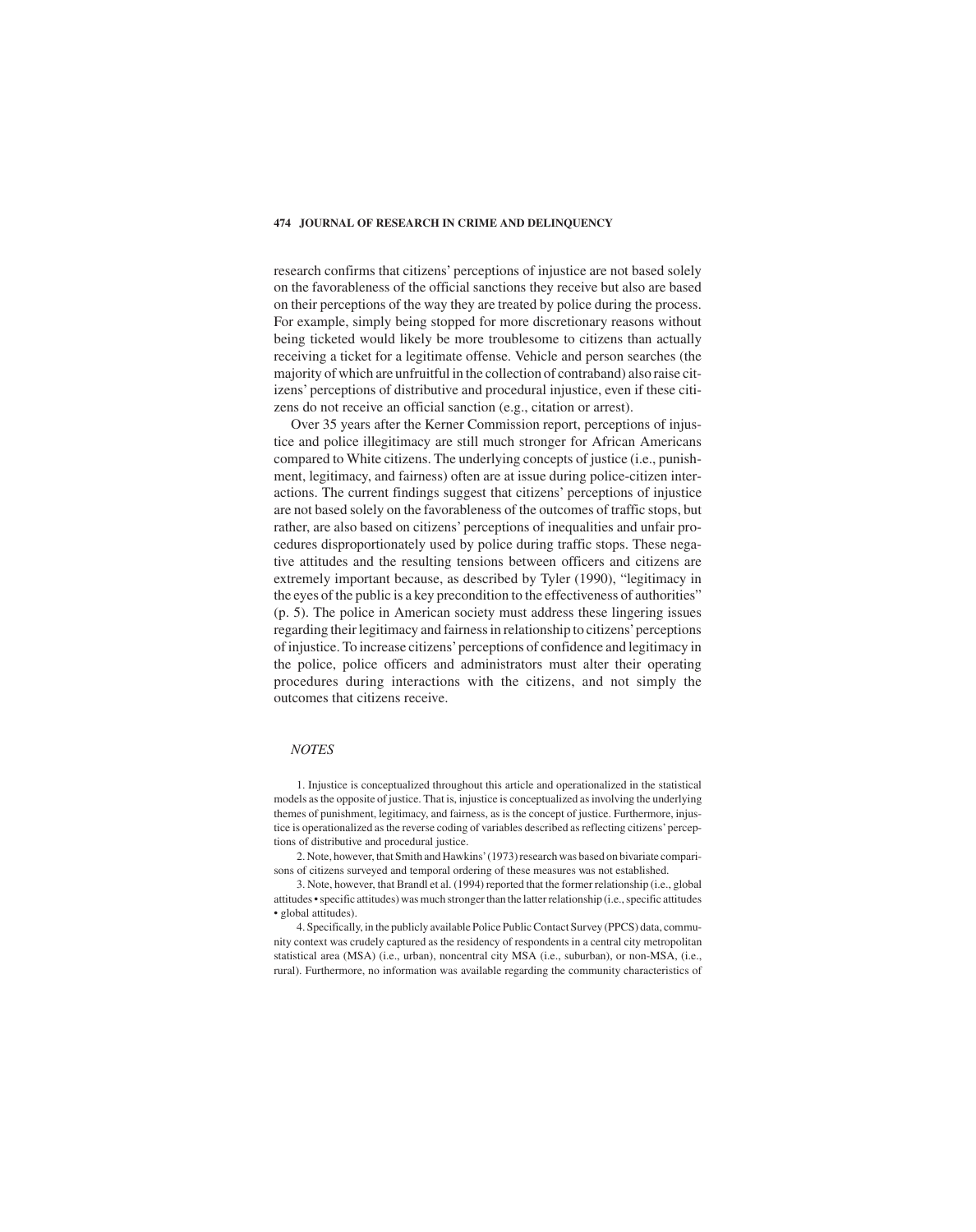where the actual traffic stops occurred. When these community measures were included in the initial analyses (central city was the excluded comparison category), they offered no additional exploratory power and therefore have been excluded from the final analyses.

5. Of the 15 percent of respondents not interviewed, 73 percent were National Crime Victimization Survey (NCVS) noninterviews (someone else in the household was interviewed), 4.5 percent refused to answer questions for the PPCS, 0.9 percent were not available for the PPCS portion of the interview, 19.5 percent were ineligible because the respondent was giving a proxy interview for the NCVS, and for 1.6 percent, the reason is unknown. The overall response rate for the PPCS was 85 percent, compared to an overall response rate of 89 percent for the NCVS. For more information, see U.S. Department of Justice (2001).

6. Approximately 15 percent  $(n = 1,232)$  of the respondents who reported contact with police indicated they were passengers in a vehicle during a traffic stop. These respondents were eliminated from the analyses because only drivers were asked specific questions regarding the stop and police behavior.

7. Academics have debated about the use of weighted data in regression analyses. As described by Lohr (1999), two approaches have been adopted: design-based and model-based (also see Brewer and Mellor 1973; DuMouchel and Duncan 1983). In the design-based approach, "inferences are based on repeated sampling from the finite population, and the probability structure used for inference is that defined by the random variables, indicating inclusion in the sample" (Lohr 1999:363). This approach uses weighted data. In contrast, the model-based approach describes the relation between the variables that holds for every observation in the population. This approach relies on a theoretical model and assumes the observations in the population follow that model (1999:363). For present purposes, the design-based approach is more appropriate; therefore, the analyses reported in the text are based on the weighted data. As noted in the analyses section of the text, however, the differences between weighted and unweighted analyses are minimal for logistic regression models. In addition, the WesVar jackknife replication estimation procedure takes into account the inflation factor and clustering when computing standard errors.

8. The categories in the dependent variable are mutually exclusive. A combined injustice category (i.e., perception that the stop was not legitimate and the police acted improperly) is considered separate from citizens' perceptions of illegitimate stops or improper police action. The dependent variable is measured in this manner to examine and those individuals who expressed concern over both the initial stop and police actions during the stop to individuals who only expressed one of the two concerns, or no perceptions of injustice.

9. The "other" race category includes American Indian/Eskimo, Asian/Pacific Islander, and other, nonspecified.

10. Income is measured as three dichotomous variables because a continuous measure was not included in the publicly available data set.

11. Note however, that the legal basis for the stop (e.g., the use of RADAR, officer observation of violation, etc.) is not captured in these data.

12. For the multivariate analyses, the primary reason for the stop is measured. If the citizen indicated that the officer had notified him/her about the reason for the stop, the respondent was asked a series of questions to indicate the specific reason for the stop. Initially, these categories were not mutually exclusive; 10.7 percent of citizens indicated they were stopped for multiple reasons. For the multivariate model, a series of dichotomous variables were created to measure the categories as mutually exclusive. These variables were created by initially ranking the reasons for the stop. These reasons were ranked from those involving the *least* individual officer discretion to those involving the *most* officer discretion: (1) driving under the influence (DUI) check point, (2) speeding, (3) traffic offense other than speeding, (4) problem or defect with the vehicle, (5) license or registration check, (6) suspicious driver, (7) other. The dichotomous variables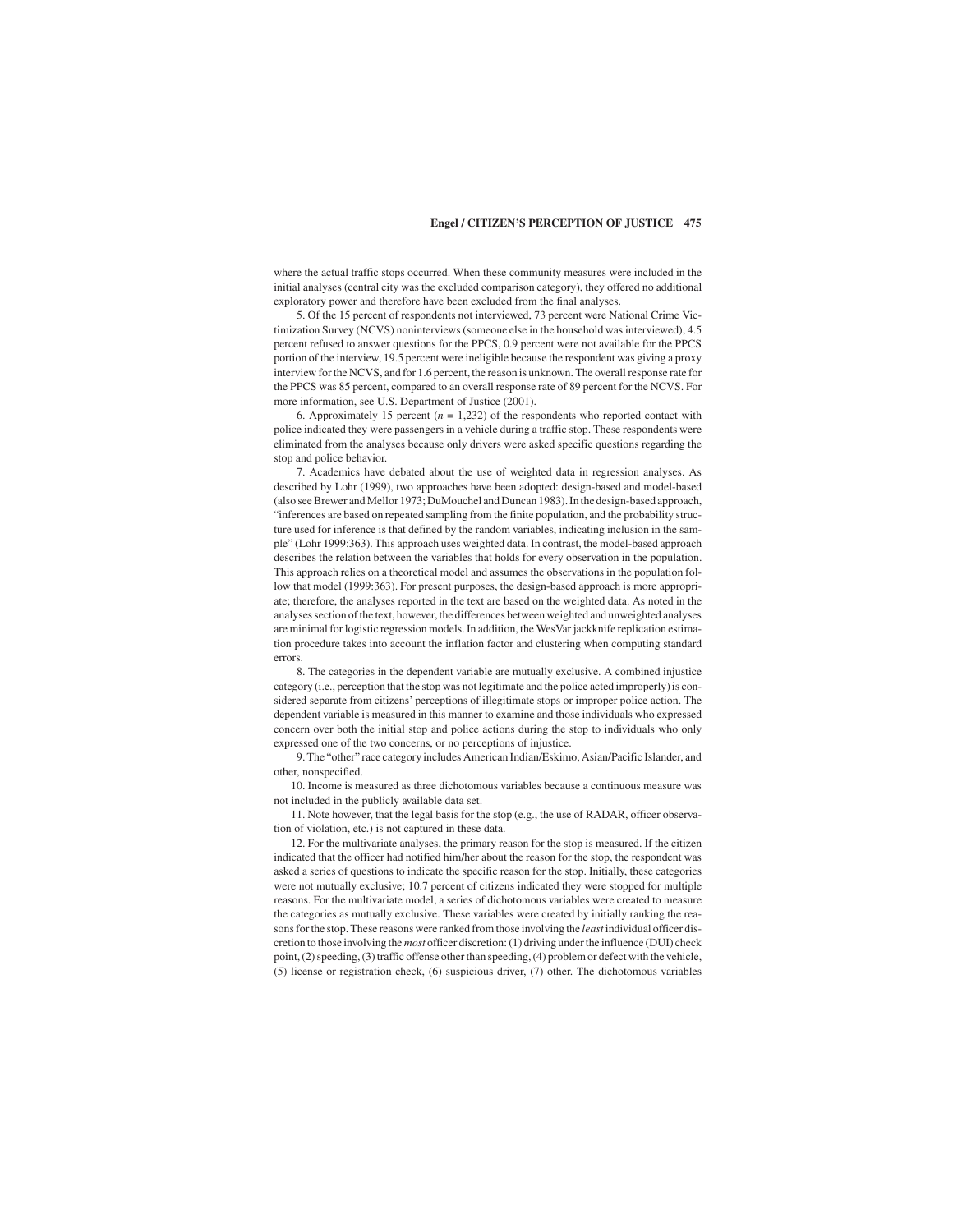representing the primary reason for the stop were then created using the *least* discretionary reason. For example, if a citizen indicated that he/she was stopped for speeding and for a license and registration check, it is assumed that speeding was the primary reason for the stop. Thus, the speeding variable would be coded as one and the license and registration check variable would be coded as zero.

13. The distribution of being stopped for an "other or unknown reason" is not consistent across the categories of the dependent variable. The inclusion of this variable in the multinomial models, although not affecting the estimates of other variables, does produce an artificially inflated standard error and unstable coefficient. Given the infrequent nature of this reason for the stop and the unstable coefficient produced, it has been excluded from the multivariate statistical models that follow.

14. The measure of police use of force includes officers'threats or actual use of the following tactics: (1) push or grab that did not cause pain, (2) push or grab that did cause pain, (3) kick or hit with officer's hand or something held in officer's hand, (4) bite from an unleashed police dog, (5) spray with chemical or pepper spray, (6) point a gun but did not shoot, (7) fire a gun at citizen, or (8) any other form of physical force. The use of handcuffs is not included in this measure of the use of force because of its high level of collinearity with arrest. When the measure of the use of force includes handcuffs, the Pearson's correlation coefficient for arrest and use of force is 0.79, compared to 0.24 for the measure of force excluding the use of handcuffs.

15. Respondents were asked the following questions *only* if they indicated police had used force against them: At any time during this incident did you (1) argue with or disobey the police officer(s); (2) curse at, insult, or call the police officer(s) a name; (3) say something threatening to the police officer(s); (4) resist being handcuffed or arrested; (5) resist being searched or having the vehicle searched; or (6) try to escape by hiding, running away, or being in a high speed chase? Likewise, only respondents who had force used against them were asked if they thought any of their actions may have provoked officers, if they were using drugs at the time of the incident, or if they were using alcohol.

16. Multinomial logistic regression is a legitimate and appropriate technique for these data (see Liao 1994). A single, multinomial logistic-regression estimation ultimately leads to the same (substantive) observations as do multiple binary logistic-regression estimates. Therefore, in the interest of data reduction, two multinomial regression models are estimated, rather than estimating six binary regression models. Individual Pearson's *R* correlation coefficients for the independent variables do not exceed 0.50, and the standard errors for the estimated models are not artificially inflated, suggesting that there is no problem with multicollinearity in the models.

17. This "selling" skill is similar to the "selling" style of management described by Hersey and Blanchard (1988).

# *REFERENCES*

Albrecht, Stan L. and Miles Green. 1977. "Attitudes toward the Police and the Larger Attitude Complex. Implications for Police-Community Relationships." *Criminology* 15 (1): 67-86.

Aristotle. [ca. 322 B.C.] 2000. "The Various Types of Justice."*Nicomachean Ethics*. Pp. 35-44 in *What Is Justice? Classic and Contemporary Readings*, 2d ed, edited by Robert C. Soloman and Mark C. Murphy. Reprint, New York: Oxford University Press.

Bayley, David H. and Harold Mendelsohn. 1969. *Minorities and the Police*. New York: Free Press.

Bentham, Jeremy. [1789] 2000. "A Utilitarian Theory of Punishment." *Introduction to the Principles of Morals and Legislation*. Pp. 215-20 in *What Is Justice? Classic and Contemporary*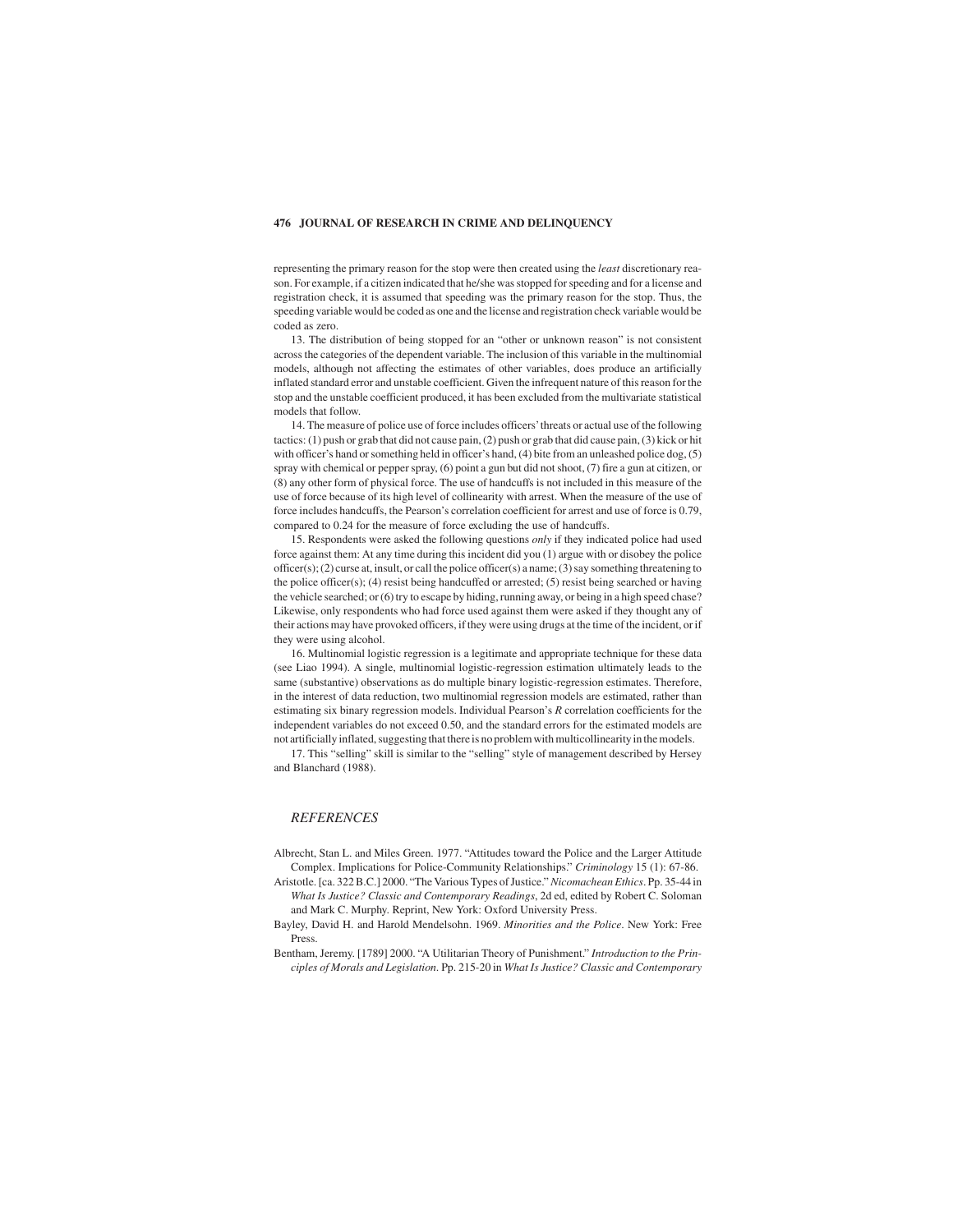*Readings*, 2d ed., edited by Robert C. Soloman and Mark C. Murphy. Reprint, New York: Oxford University Press.

- Bernard, Thomas J. and Robin S. Engel. 2001. "Conceptualizing Criminal Justice Theory." *Justice Quarterly* 18:1-30.
- Biderman, Albert, James P. Lynch, and James Petersen. 1991. *Understanding Crime Incidence Statistics: Why the UCR Diverges from the NCS*. New York: Springer Verlag.
- Bordua, David J. and Larry L. Tifft. 1971. "Citizen Interviews, Organizational Feedback, and Police-Community Relations Decisions." *Law and Society Review* 6:155-82.
- Brandl, Steven G., James Frank, Robert E. Worden, and Timothy S. Bynum. 1994. "Global and Specific Attitudes toward the Police: Disentangling the Relationship." *Justice Quarterly* 11:119-34.
- Brewer, Kenneth R. W. and Robert W. Mellor. 1973. "The Effect of Sample Structure on Analytical Surveys." *Austrian Journal of Statistics* 15:145-52.
- Browning, Sandra L., Francis T. Cullen, Liqun Cao, Renee Kopache, and Thomas J. Stevenson. 1994. "Race and Getting Hassled by the Police: A Research Note."*Police Studies* 17:1-11.
- Carter, David L. 1983. "Hispanic Interaction with the Criminal Justice System in Texas: Experiences, Attitudes, and Perceptions." *Journal of Criminal Justice* 11:213-27.
- Decker, Scott. 1981. "Citizen Attitudes toward the Police: A Review of Past Findings and Suggestions for Future Research." *Journal of Police Science and Administration* 9:80-7.
- DuMouchel, William H. and Greg J. Duncan. 1983. "Using Sample Survey Weights in Multiple Regression Analyses of Stratified Samples." *Journal of the American Statistical Association* 78:535-43.
- Dunham, Roger G. and Geoffrey P. Alpert. 1988. "Neighborhood Differences in Attitudes toward Policing: Evidence for a Mixed-Strategy Model of Policing in a Multi-Ethnic Setting." *The Journal of Criminal Law & Criminology* 79:504-23.
- Eisenstein, James H. and Herbert Jacob. 1977. *Felony Justice: An Organizational Analysis of Criminal Courts*. Boston: Little, Brown.
- Engel, Robin S. 2001. "Examining the Influence of Citizens'Race during Traffic Stops: Results from a National Survey." Presentation at ICPSR summer workshop, Quantitative Analysis of Crime and Criminal Justice, July, Ann Arbor, MI.
- . 2003. "Explaining Suspects' Resistance and Demeanor toward Police." *Journal of Criminal Justice* 31:475-92.
- Engel, Robin S. and Jennifer M. Calnon. 2004. "Examining the Influence of Drivers'Characteristics during Traffic Stops with Police: Results from a National Survey." *Justice Quarterly* 21  $(1)$ : 49-90.
- Engel, Robin S., Jennifer M. Calnon, and Thomas J. Bernard. 2002. "Theory and Racial Profiling: Shortcomings and Future Directions in Research." *Justice Quarterly* 9 (2): 249-73.
- Engel, R. S., J. M. Calnon, L. Liu, and R. R. Johnson. 2004. Project on Police-Citizen Contacts, Year 1 Final Report. Report submitted to the Pennsylvania State Police, Harrisburg, PA.
- Engels, Friedrich. [1878] 2000. "Against Arm-Chair Justice." *Anti-Duhring*. P. 175 in *What Is Justice? Classic and Contemporary Readings*, 2d ed., edited by Robert C. Soloman and Mark C. Murphy. Reprint, New York: Oxford University Press.
- Feeley, Malcolm M. 1973. "Two Models of the Criminal Justice System: An Organizational Perspective." *Law & Society Review* 7:407-25.
- Frank, James, Steven G. Brandl, Francis T. Cullen, and Amy Stichman. 1994. "Reassessing the Impact of Race on Citizens' Attitudes toward the Police: A Research Note." *Justice Quarterly* 13:321-34.
- Fridell, Lorie. 2004. *By the Numbers: A Guide for Analyzing Race Data from Vehicle Stops*. Washington, DC: Police Executive Research Forum.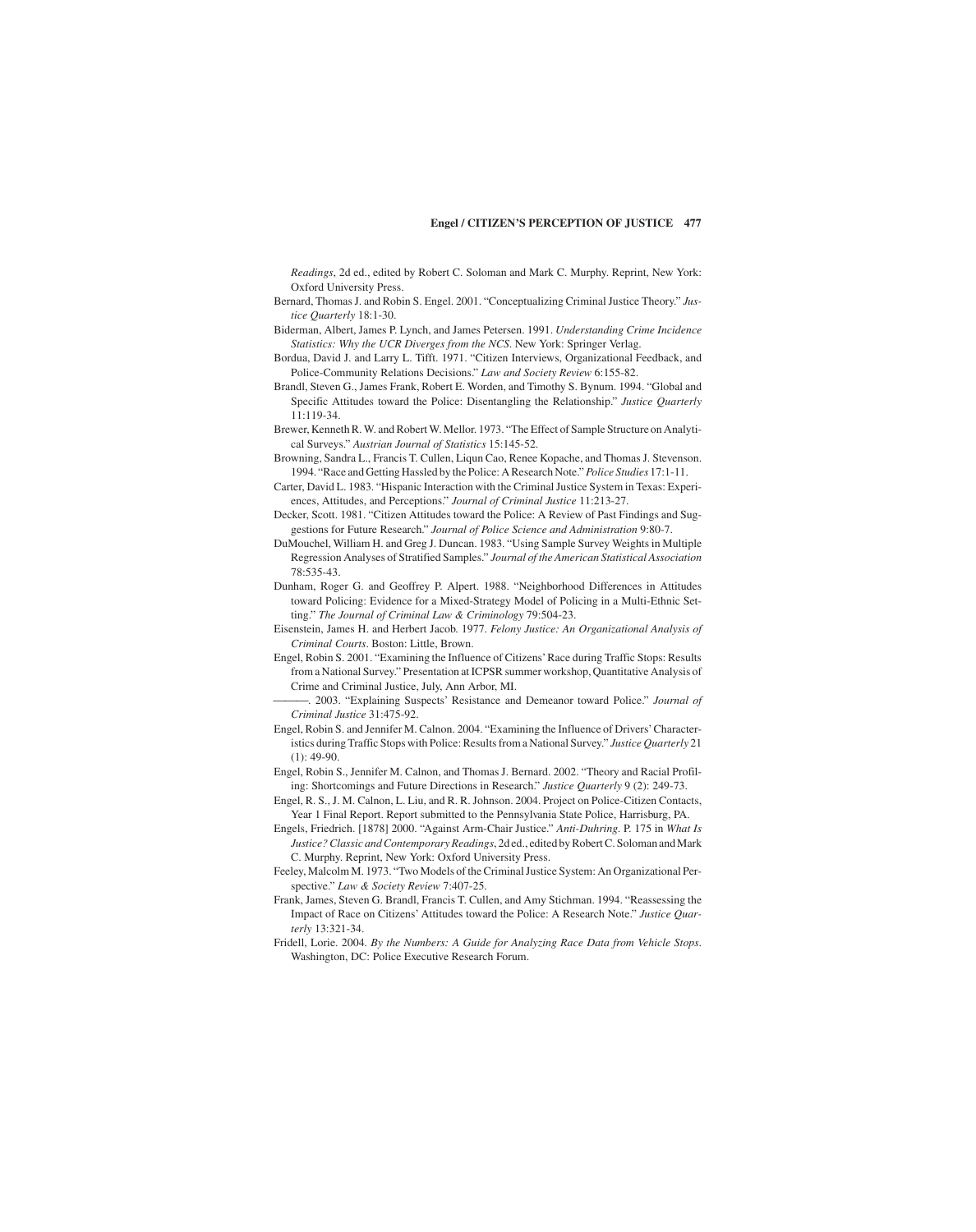- Furstenberg, Frank F., Jr. and Charles F. Wellford. 1973. "Calling the Police: The Evaluation of Police Service." *Law and Society Review* 7:393-406.
- Gottfredson, Michael R. and Don M. Gottfredson. 1988. *Decision Making in Criminal Justice, toward the Rational Exercise of Discretion*, 2d ed. New York: Plenum.
- Harris, David A. 1999. "The Stories, the Statistics, and the Law: Why 'Driving While Black' Matters." *Minnesota Law Review* 84:265-326.
- Hersey, Paul and Kenneth Blanchard. 1988. *Management of Organizational Behavior*, 5th ed. Englewood Cliffs, NJ: Prentice Hall.
- Hobbes, Thomas. [1651] 2000. "The State of Nature and the Laws of Nature." *Leviathan*. Pp. 63- 73 in *What Is Justice? Classic and Contemporary Readings*, 2d ed., edited Robert C. Soloman and Mark C. Murphy. Reprint, New York: Oxford University Press.
- Homer. [ca. 800 B.C.] 2000. "Agamemnon's Plea for Justice." *Iliad*. Pp. 13-14 in *What Is Justice? Classic and Contemporary Readings*, 2d ed., edited Robert C. Soloman and Mark C. Murphy. Reprint, New York: Oxford University Press.
- Hurst, Yolander G. and James Frank. 2000. "How Kids View Cops. The Nature of Juvenile Attitudes toward the Police." *Journal of Criminal Justice* 28:189-202.
- Jacob, Herbert. 1971. "Black and White Perceptions of Justice in the City." *Law & Society Review* 6:69-89.
- Jesilow, Paul, J'ona Meyer, and Nazi Namazzi. 1995. "Public Attitudes toward the Police." *American Journal of Police* 14:67-88.
- Kennedy, Randall. 1997. *Race, Crime, and the Law*. New York: Pantheon Books.
- Langan, Patrick A., Lawrence A. Greenfeld, Steven K. Smith, Matthew R. Dunrose and David J. Levin. 2001. *Contacts between Police and the Public, Findings form the 1999 National Survey*. Washington, DC: Department of Justice, Office of Justice Programs, Bureau of Justice Statistics.
- Lasley, James R. 1994. "The Impact of the Rodney King Incident on Citizen Attitudes toward Police." *Policing and Society* 3:245-55.
- Liao, T. F. 1994. *Interpreting Probability Models: Logit, Probit, and other Generalized Linear Models*. Thousand Oaks, CA: Sage.
- Locke, John. [1690] 2000. "The State of Nature and the Social Contract. Second Treatise of Government." Pp. 74-80, 133-36 in *What Is Justice? Classic and Contemporary Readings*, 2d ed., edited Robert C. Soloman and Mark C. Murphy. Reprint, New York: Oxford University Press.
- Lohr, Sharon L. 1999. *Sampling: Design and Analysis*. Pacific Grove, CA: Duxbury Press, International Thomson Publishing.
- Lundman, Richard J. 2004. "Driver Race, Ethnicity, and Gender and Citizen Reports of Vehicle Searches by Police and Vehicle Search Hits: Toward a Triangulated Scholarly Understanding." *Journal of Criminal Law & Criminology* 94 (2): 309-49.
- Lundman, Richard J. and Robert L. Kaufman 2003. "Driving While Black: Effects of Race, Ethnicity, and Gender on Citizen Self-Reports of Traffic Stops and Police Actions."*Criminology* 41:195-220.
- Lynch, James P. 2002. "Using Citizen Surveys to Produce Information on the Police: The Present and Potential Uses of the National Crime Victimization Survey." *Justice Research and Policy* 4:62-9.
- MacIntyre, Alasdair. 1984. *After Virtue: A Study in Moral Theory*, 2d ed. South Bend, IN: University of Notre Dame Press.

Marongiu, Pietro and Graeme Newman. 1987.*Vengeance*. Lanham, MD: Rowman & Littlefield.

Marx, Karl. [1875] 2000. "From Each According to His Needs." *Critique of the Gotha Programme*. Pp. 176-80 in *What Is Justice? Classic and Contemporary Readings*, 2d ed.,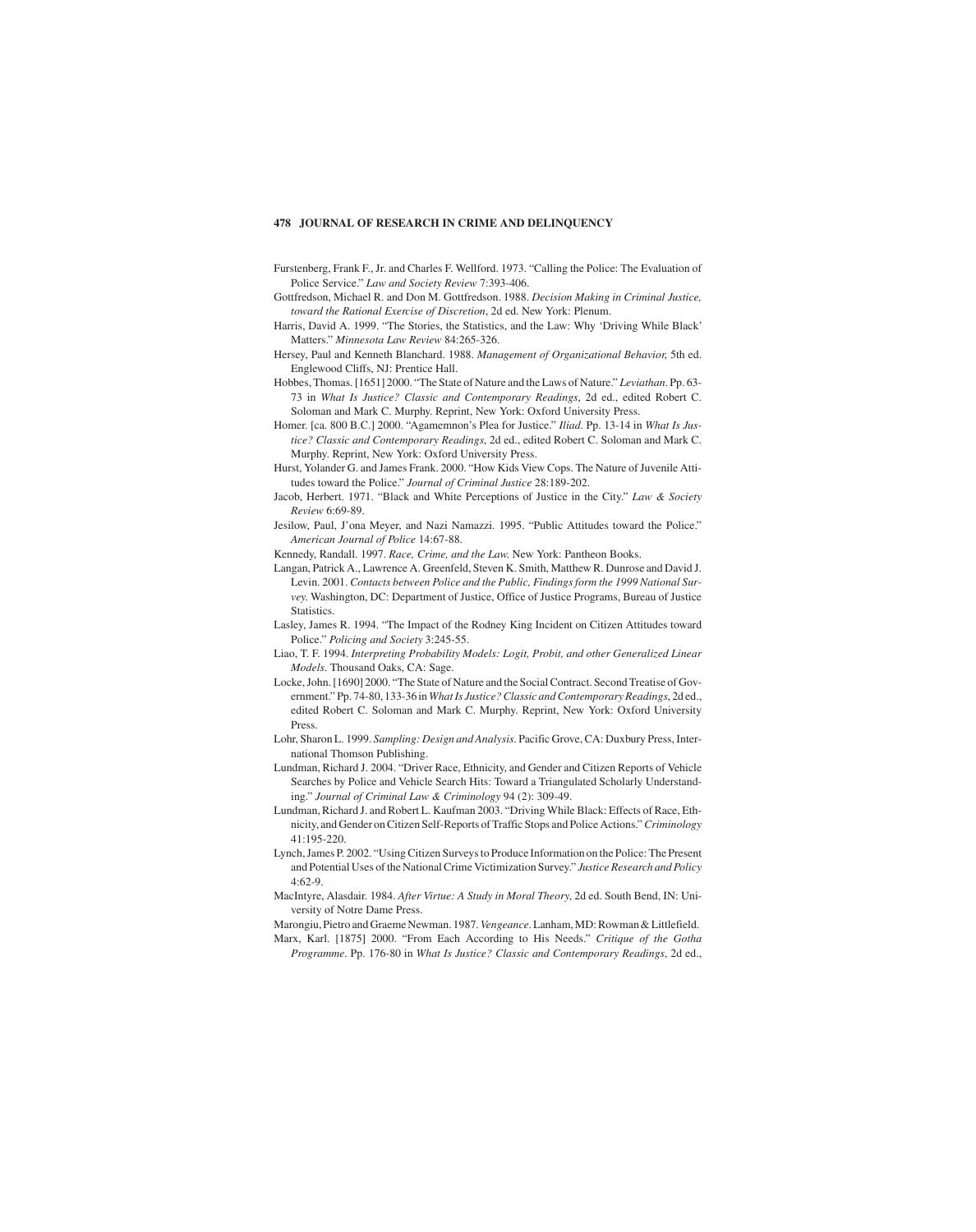edited Robert C. Soloman and Mark C. Murphy. Reprint, New York: Oxford University Press.

- Mastrofski, Stephen D., Jeffrey B. Snipes, and Anne E. Supina. 1996. "Compliance on Demand: The Public's Response to Specific Police Requests." *Journal of Research on Crime and Delinquency* 33:269-305.
- Nagel, Thomas. 1973. "Rawls on Justice." *Philosophical Review* 82:220-34.
- Nozick, Robert. 1974. *Anarchy, State, and Utopia*. New York: Basic Books.

Okin, Susan M. 1989. *Justice, Gender, and the Family*. New York: Basic Books.

- Packer, Herbert L. 1968. *Limits of the Criminal Process*. Stanford, CA: Stanford University Press.
- Plato. [ca. 380 B.C.] 2000. "Justice in the State and in the Soul." *Republic*. Pp. 21-34 in *What Is Justice? Classic and Contemporary Readings*, 2d ed., edited Robert C. Soloman and Mark C. Murphy. Reprint, New York: Oxford University Press.
- Police Foundation. 2001. *Racial Profiling: The State of the Law!* Washington, DC: Author.
- Ramirez, D., McDevitt, J., and Farrell, A. 2000. *A Resource Guide on Racial Profiling Data Collection Systems: Promising Practices and Lessons Learned*. Washington, DC: Department of Justice.
- Rawls, John. 1971. *A Theory of Justice*. Cambridge, MA: Harvard University Press.
- . 1999. *A Theory of Justice*, Rev. ed. Cambridge, MA: Harvard University Press.
- Reisig, Michael D. and Roger B. Parks. 2000. "Experience, Quality of Life, and Neighborhood Context: A Hierarchical Analysis of Satisfaction with Police." *Justice Quarterly* 17:607-30.
- Rousseau, Jean-Jacques. [1754] 2000. "From the State of Nature to Citizenship." *A Discourse on the Origins of Inequality*. Pp. 81-9 *What Is Justice? Classic and Contemporary Readings*, 2d ed., edited Robert C. Soloman and Mark C. Murphy. Reprint, New York: Oxford University Press.
- . [1762] 2000.*On the Social Contract*. Pp. 89-94 in *What Is Justice? Classic and Contemporary Readings*, 2d ed., edited Robert C. Soloman and Mark C. Murphy. Reprint, New York: Oxford University Press.
- Sandel, Michael J. 1982. *Liberalism and the Limits of Justice*. New York: Cambridge University Press.
- Sampson, Robert J. and Dawn J. Bartusch. 1998. "Legal Cynicism and (Subcultural?) Tolerance of Deviance: The Neighborhood Context of Racial Differences." *Law & Society Review* 32:777-804.
- Scaglion, Richard and Richard G. Condon. 1980a. "Determinants of Attitudes toward City Police." *Criminology* 17:485-94.
- . 1980b. "The Structure of Black and White Attitudes toward Police." *Human Organization* 39:280-283.
- Scheingold, Stuart A. 1991. *The Politics of Street Crime, Criminal Process and Cultural Obsession*. Philadelphia: Temple University Press.
- Smith, Adam. [1759] 2000. "Justice As a Moral Sentiment." *A Theory of the Moral Sentiments*. Pp. 143-47 *What Is Justice? Classic and Contemporary Readings*, 2d ed., edited Robert C. Soloman and Mark C. Murphy. Reprint, New York: Oxford University Press.
	- . [1776] 2000. "The Virtues of the Free Market." *The Wealth of Nations*. Pp. 148-51 *What Is Justice? Classic and Contemporary Readings*, 2d ed., edited Robert C. Soloman and Mark C. Murphy. Reprint, New York: Oxford University Press.
- Smith, Paul E. and Richard O. Hawkins. 1973. "Victimization, Types of Citizen-Police Contacts, and Attitudes toward the Police." *Law and Society Review* 8:135-52.
- Smith, William R., Don Tomaskovic-Devey, Marcy Mason, Matthew T. Zingraff, Cheryl Chambers, Patricia Warren, and Cynthia Wright. 2000. "Driving While Black: Establishing a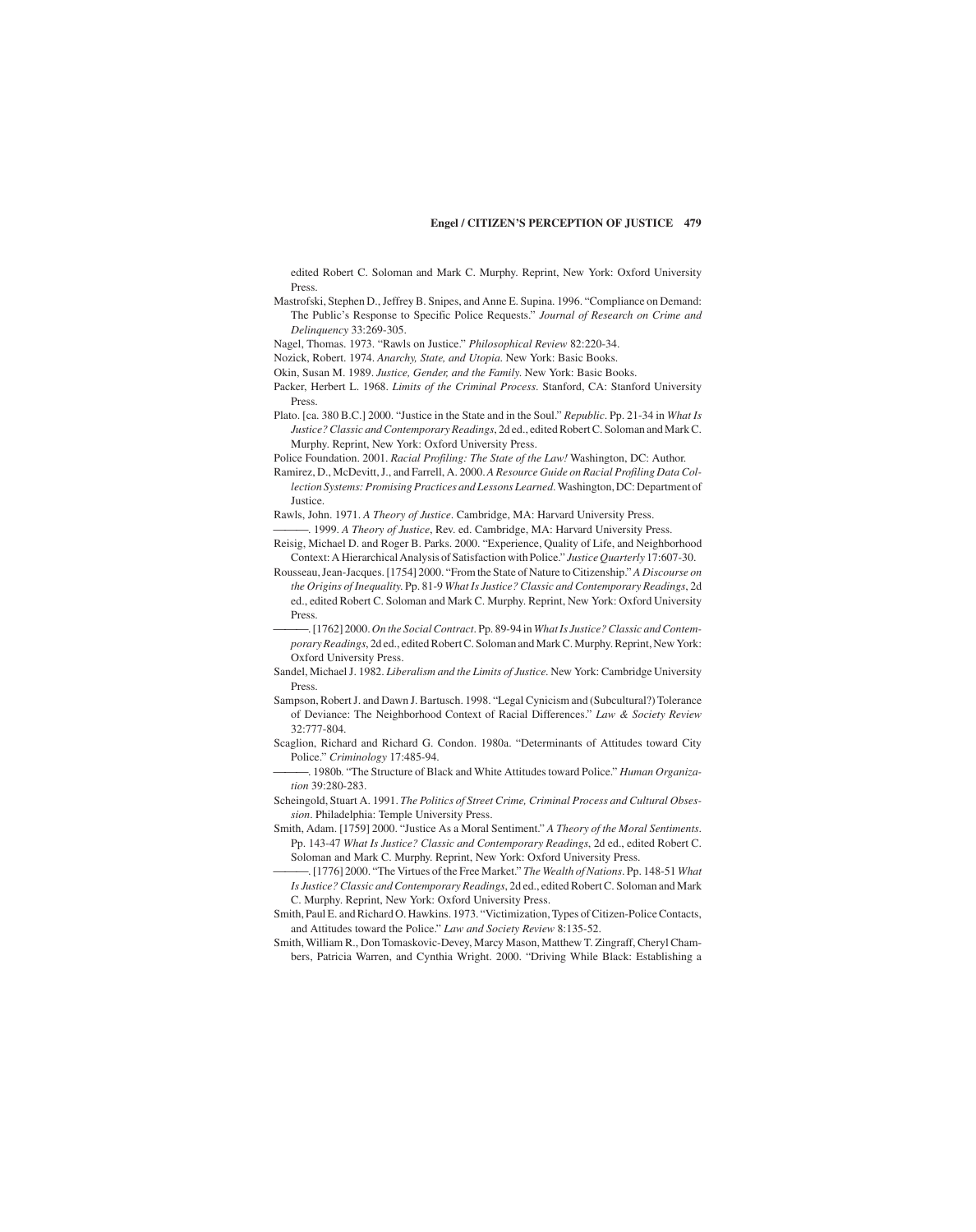Baseline of Driver Behavior by Measuring Driving Speed and Demographic Characteristics." Unpublished manuscript, North Carolina State University.

- Soloman, Robert C. and Mark C. Murphy, eds. 2000. *What Is Justice? Classic and Contemporary Readings*, 2d ed. New York: Oxford University Press.
- Strom, K. J., Brien, P., and Smith, S. 2001. *Traffic Stop Data Collection Policies for State Police, 2001* (NCJ 191158). Washington, DC: Bureau of Justice Statistics, Department of Justice.
- Sullivan, Peggy S., Roger G. Dunham, and Geoffrey P. Alpert. 1987. "Attitude Structures of Different Ethnic and Age Groups Concerning Police." *The Journal of Criminal Law & Criminology* 78:177-196.
- Sykes, Richard E. and John P. Clark. 1975. "A Theory of Deference Exchange in Police-Citizen Encounters." *American Journal of Sociology* 81:584-600.
- Taylor, Terrance J., K. B. Turner, Finn-Aage Esbensen, and L. Thomas Winfree, Jr. 2001. "Coppin' an Attitude. Attitudinal Differences among Juveniles toward Police." *Journal of Criminal Justice* 29:295-305.
- Tedeschi, James T. and Richard B. Felson. 1994. *Violence, Aggression, & Coercive Actions*. Washington, DC: American Psychological Association.
- Tuch, Steven A. and Ronald Weitzer. 1997. "The Polls? Trends, Racial Differences in Attitudes toward the Police." *Public Opinion Quarterly* 61:642-63.
- Tyler, Tom R. 1990. *Why People Obey the Law*. New Haven, CT: Yale University Press.
- . 2001. "Public Trust and Confidence in Legal Authorities: What do Majority and Minority Group Members Want from the Law and Legal Institutions?"*Behavioral Sciences and the Law* 19:215-35.
- Tyler, Tom R., Robert J. Boeckmann, Heather J. Smith, and Yuen J. Huo. 1997. *Social Justice in a Diverse Society*. Boulder, CO: Westview.
- Tyler, Tom R. and Robert Folger. 1980. "Distributional and Procedural Aspects of Satisfaction with Citizen-Police Encounters." *Basic and Applied Social Psychology* 1:281-92.
- U.S. Department of Justice. 2001. *Police-Public Contact Survey, 1999: [United States]*. Ann Arbor, MI: Inter-university Consortium for Political and Social Research, United States Department of Justice, and the Bureau of Justice Statistics.
- van den Haag, E. 1969. "Deterrence and the Death Penalty." *Journal of Criminal Law, Criminology, and Police Science* 60 (2): 141-47.
- Walker, Samuel. 2001. "Searching for the Denominator: Problems with Police Traffic Stop Data and an Early Warning System Solution." *Justice Research and Policy* 3:63-95.
- Walton, Anthony. 1989. "Willie Horton and Me." *New York Times Magazine*, August 20, 6 (1): 52.
- Webb, Vincent J. and Chris E. Marshall. 1995. "The Relative Importance of Race and the Ethnicity on Citizen Attitudes toward the Police." *American Journal of Police* 14:45-66.
- Weitzer, Ronald. 1999. "Citizens' Perceptions of Police Misconduct: Race and Neighborhood Context." *Justice Quarterly* 16:819-46.
- . 2000. "Racialized Policing: Residents' Perceptions in Three Neighborhoods." *Law & Society Review* 34:129-55.
- Weitzer, Ronald and Steven A. Tuch. 1999. "Race, Class, and Perceptions of Discrimination by the Police." *Crime & Delinquency* 45:494-507.
- Williams, Hubert and Patrick V. Murphy. 1990. "The Evolving Strategies of Police: A Minority View." *Perspectives on Policing 13* (Monograph). Washington, DC: National Institute of Justice.

*Robin Shepard Engel, Ph.D., is associate professor of criminal justice at the University of Cincinnati. Her research involves theoretical and empirical explorations of police supervision, patrol officers' behavior, police response toward problem citizens, and*